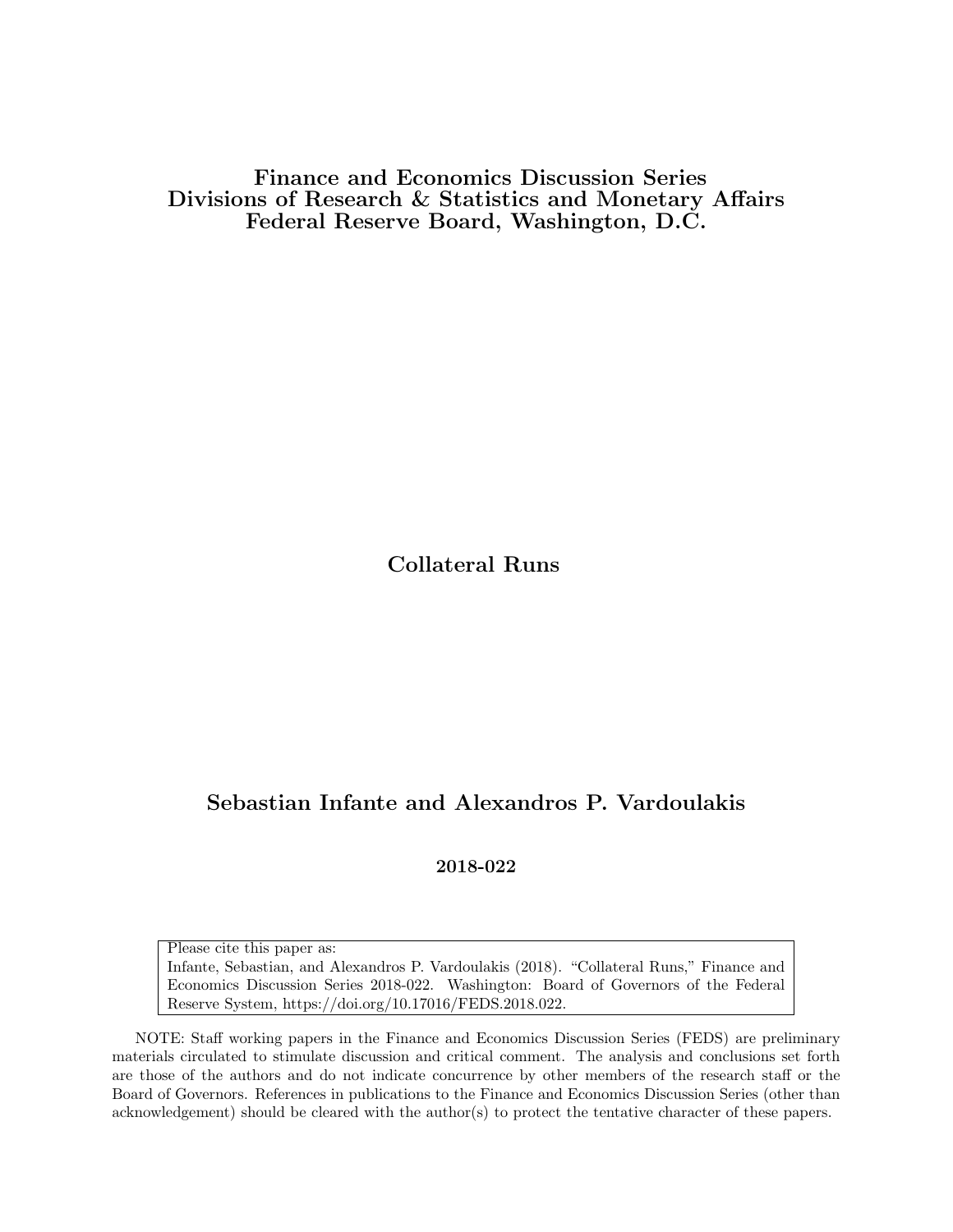# Collateral Runs<sup>∗</sup>

Sebastian Infante Alexandros P. Vardoulakis

Federal Reserve Board

March 28, 2018

Abstract: This paper models an unexplored source of liquidity risk faced by large brokerdealers: *collateral runs.* By setting different contracting terms on repurchase agreements with cash borrowers and lenders, dealers can source funds for their own activities. Cash borrowers internalize the risk of losing their collateral in case their dealer defaults, prompting them to withdraw it. This incentive creates strategic complementarities for counterparties to withdraw their collateral, reducing a dealer's liquidity position and compromising her solvency. Collateral runs are markedly different than traditional wholesale funding runs because they are triggered by a contraction in dealers' assets, rather than their liabilities.

JEL classification: G23, G33, G01, C72

Keywords: runs, repo, rehypothecation, dealer, liquidity, default, collateral

<sup>∗</sup>We are grateful to brown bag participants at the Federal Reserve Board and Duke Fuqua School of Business for fruitful comments and suggestions. All remaining errors are ours. The views of this paper are solely the responsibility of the authors and should not be interpreted as reflecting the views of the Board of Governors of the Federal Reserve System or of any other person associated with the Federal Reserve System. Please send comments to *sebastian.infantebilbao@frb.gov* or *alexandros.vardoulakis@frb.gov.*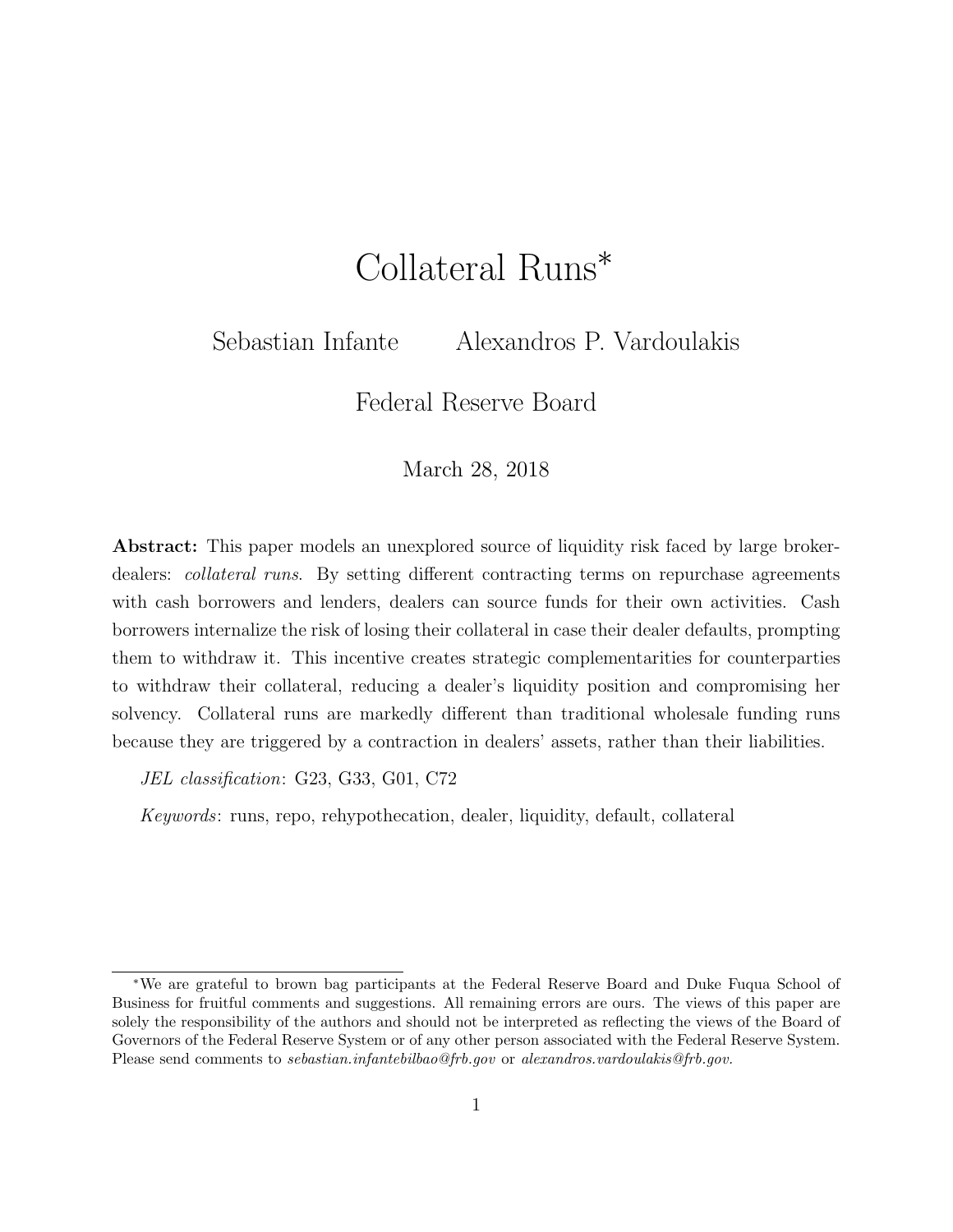## 1 Introduction

This paper presents a theoretical model to characterize a relatively unexplored risk that can affect large broker-dealers: a run from their collateral providers (cash borrowers). Brokerdealers are unique because they transform liquidity on both sides of their balance sheet. On the liabilities side, they borrow funds, typically short-term, from cash lenders, using financial securities as collateral. On the asset side, they extend credit, also typically shortterm, against similar collateral provided by cash borrowers. In the context of the 2007–09 financial crisis, a large literature has noted that financial institutions faced run risk from their wholesale funding lenders (see, for example, Gorton and Metrick, 2012; Krihnamurthy, Nagel, and Orlov, 2014; and Copeland, Martin, and Walker, 2014). In this paper, we highlight an alternative channel, which operates on the asset side of the balance sheet. Unlike traditional wholesale funding runs, where dealers risk an abrupt withdrawal of funds from cash lenders, in collateral runs, dealers risk an abrupt withdrawal of collateral from collateral providers.

The main set-up of the model considers a dealer providing short-term secured financing, interpreted as repurchase agreements (repos), to a large number of counterparties, called hedge funds. Hedge funds borrow from the dealer because they want to take leveraged positions in the asset that they pledge as collateral. The dealer is able to extend said financing by re-using the collateral she receives to issue secured debt to cash lenders, called money market funds, a process known as rehypothecation.<sup>1</sup> The dealer's market power allows her to set favorable contracting terms on both secured financing transactions. In particular, she has incentives to distribute only a fraction of the cash she raises from money funds and use the difference to finance higher-yielding risky assets, which are illiquid. In case the dealer defaults, money funds have immediate access to the collateral and can sell it to make their claims whole, essentially insulating them from the dealer. In contrast, hedge funds risk losing their collateral altogether, which is more valuable than the initial loan they received. This arrangement effectively gives hedge funds an unsecured claim on the dealer and creates incentives for them to withdraw their collateral early, rather than roll over their repos.

<sup>1</sup>We assume that hedge funds cannot contact money market funds directly—that is, their only source of secured financing for the hedge fund is through the dealer. This assumption captures the idea that many hedge funds are small and relatively opaque firms, which wholesale cash lenders will not (or cannot) interact with directly. Note that we will use the terms re-use and rehypothecation interchangeably.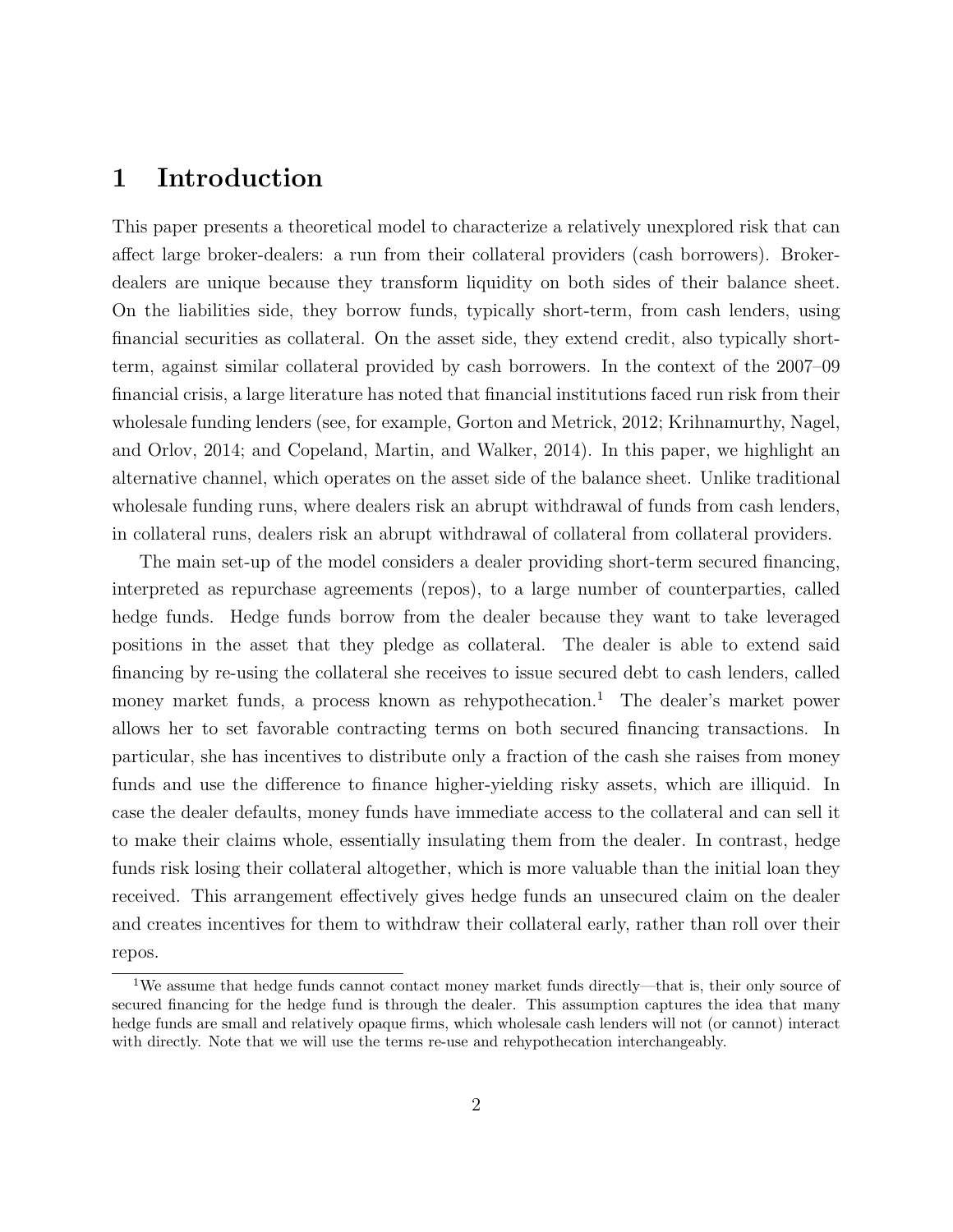The incentive to withdraw the collateral creates strategic complementarities amongst hedge funds' actions because each hedge fund's optimal action and payoff can depend on what other hedge funds do. For example, if all other hedge funds roll over their repo positions, then the dealer does not need to liquidate any of her illiquid assets, making it optimal for an individual hedge fund to roll over as well. On the contrary, if all other hedge funds withdraw their collateral, then the dealer may need to sell off all of her illiquid assets, making it optimal for an individual hedge fund to withdraw their collateral. Hence, an individual hedge fund's payoff not only depends on the dealer's solvency, but also on *its beliefs about* the actions/beliefs of other hedge funds. There are also extreme cases in which a hedge fund's actions are independent of other hedge funds' actions. For example, if the value of the dealer's illiquid assets are low enough, she will be insolvent, making it individually optimal for a hedge fund to withdraw, independent of others' actions. Conversely, if the value of the dealer's illiquid assets are high enough, she will have ample liquidity to repay all counterparties, making it individually optimal for a hedge fund to roll over, independent of others' actions. We establish when such extreme cases arise and show the existence of intermediate situations where the dealer is solvent but illiquid.

The situation of a solvent but illiquid dealer introduces a coordination problem among hedge funds akin to coordination problems in currency attacks (Morris and Shin, 1998), risky debt rollover and bank runs (Diamond and Dybvig, 1983; Morris and Shin, 2004; Rochet and Vives, 2004; Goldstein and Pauzner, 2005; He and Xiong, 2012; Vives, 2014), credit market freezes (Bebchuk and Goldstein, 2011), and investment funds (Chen, Goldstein, and Jiang, 2010; Liu and Mello, 2011). As is generally the case in coordination games, multiple equilibria may exist. In order to find a unique equilibrium and characterize the optimal contracting terms that give rise to it, we model an incomplete information game (global game), similar to Goldstein and Pauzner (2005), where hedge funds receive noisy signals about the (fundamental) expected value of the dealer's risky investment. Moreover, we extend their framework by introducing a stochastic liquidation value for the risky investment, which is proportional to its fundamental value (see also Kashyap et al., 2017, for such an extension under a different source of stochastic uncertainty). On the one hand, a stochastic liquidation value enables the endogenous derivation of the regions for fundamentals where individual actions are independent of other funds' actions. <sup>2</sup> On the other hand, it adds

<sup>&</sup>lt;sup>2</sup>These are known as upper and lower dominance regions and are essential for the existence of equilibrium.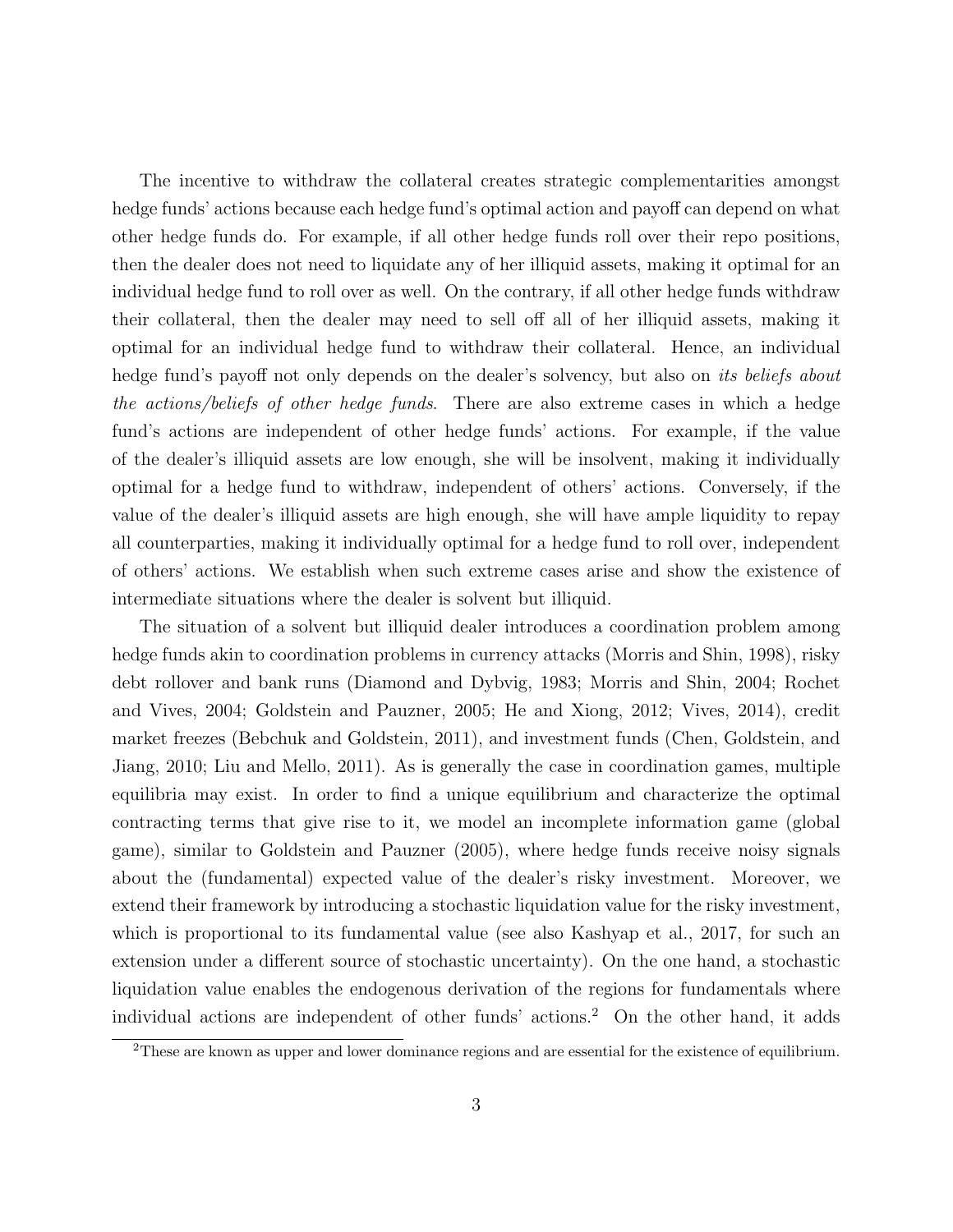additional complexity in the proof of the uniqueness of a run equilibrium. Thus, we extend the proof in Goldstein-Pauzner to account for stochastic liquidation values.

Establishing a unique threshold equilibrium shows the existence of a panic-based run. That is, even though fundamentals may not be bad enough to make the dealer insolvent, hedge funds incentives to withdraw early can render the dealer illiquid. This mechanism highlights a novel fragility in the short-term funding intermediation process: a coordination failure amongst collateral providers. The main contribution of this paper is to formalize counterparties' strategic complementarities and to characterize how these complementarities can lead to a dealer's endogenous default due to fundamental- or panic-based collateral runs. Moreover, we underscore the relationship between the amount of overcollateralization (i.e., repo haircuts), the repo rate, and the dealer's stability.

Note that the underlying collateral pledged by hedge funds and re-used by the dealer can differ significantly from the risky asset purchased by the dealer. Specifically, the underlying collateral can be extremely safe, yet there can still can be a collateral run. The risk that collateral providers face does not come from their own assets, but rather from the dealer's use of the excess funds she raises with them. Duffie (2013) recognizes that an important source of liquidity for dealers stems from their levered counterparties' assets pledged as collateral, while Infante (2017) characterizes the optimal contracting terms that lead to a liquidity windfall whenever a dealer intermediates repos from one cash lender to one cash borrower. However, neither of these two papers examines how such liquidity windfalls can introduce dealer illiquidity, coordination failures, and run risk.<sup>3</sup>

An important motivating example of our paper is the demise of Bear Stearns in March 2008. Anecdotally, in the days leading up to its collapse, the firm suffered a large outflow of counterparties that not only pulled their cash but also their collateral from the firm. Using the Federal Reserve Bank of New York's (FRBNY) weekly survey of primary dealers (FR

The upper dominance region is defined as the area where fundamentals are so good that an individual hedge fund rolls over its repo even if all other funds choose to withdraw. Allowing the liquidation value of risky investment to move with the realization of fundamentals facilitates the endogenous derivation of the upper dominance region. The lower dominance region is defined as the area where fundamentals are so bad that an individual hedge fund withdraws its collateral even if all other funds choose to roll over. The fact that the dealer defaults in some state of the world is sufficient to guarantee the existence of the lower dominance region.

<sup>3</sup> Infante (2017) provides a brief discussion of the relevant institutional details surrounding the re-use of collateral in the United States. In particular, in the context of repo, there are no limits to rehypothecation.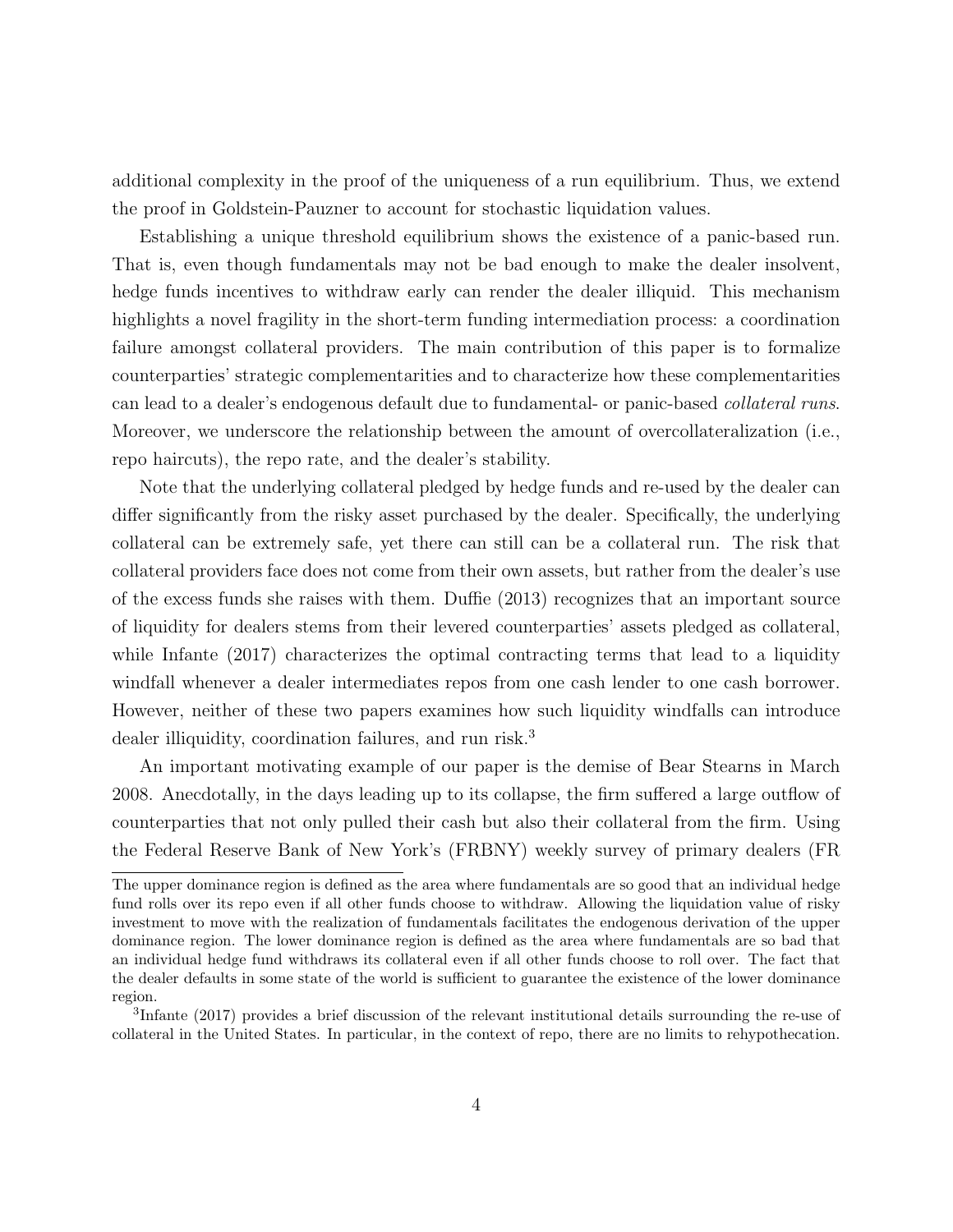2004), we can estimate a lower bound on the total amount of cash that Bear Stearns accessed through rehypothecation. Specifically, the FR 2004 asks primary dealers to report the total amount of secured financing extended (Securities In), the total amount of secured financing received (Securities Out), and their outright positions for different asset classes. Importantly, the survey asks dealers to report the total amount of funds received and distributed though secured financing transactions, not the value of the collateral posted. Therefore, these data can be used to estimate the amount of liquidity obtained through contracting differences. Figure 1 shows Bear Stearns' repo activity in the months leading up to its default. The difference between Securities Out (green line) and Securities In plus the firm's net position (red line) is an estimate of a lower bound on the total amount of funds raised through differences in haircuts.<sup>4</sup> From the figure, it can be appreciated that 1) the lion's share of securities the firm could post in secured financing transactions came from collateral sourced from their counterparties (blue line), and 2) before the sharp drop in activity, the estimated cash stemming from different contracting terms reached \$50 billion, approximately a third of the firm's entire repo book. A withdrawal of collateral effectively eliminated this additional liquidity windfall. To put this magnitude into perspective, Figure 2 plots the estimated cash windfall as a fraction of the total repo book for both Bear Stearns and the average fraction for the remaining primary dealers. These estimates suggest that, relative to its peers, Bear Stearns relied heavily on differences in contracting terms as a source of liquidity.

Our paper is also related to the theoretical literature that characterizes optimal contracting terms and instability in collateralized short-term funding markets. Fostel and Geanakoplos (2015) derive the optimal haircuts on secured debt. Geanakoplos (2003), Fostel and Geanakoplos (2008)—including a series of subsequent papers—and Simsek (2013) study the interlinkages between asset prices, haircuts and leverage over the cycle as well as the implications for investment and financial stability. Martin et al. (2014) detail the contracting terms that lead to traditional cash-driven repo runs.<sup>5</sup> We differ from these papers because

<sup>&</sup>lt;sup>4</sup>The lower bound depends on an important restriction that securities dealers face: the box constraint. Broadly speaking, the box constraint is a physical restriction that forces dealers to have access to securities, either by owning them outright or by borrowing them, in order to deliver to a counterparty. Huh and Infante (2017) characterize how this constraint is important for bond market intermediation and how to interpret the data in the FR 2004. Details on the lower-bound calculation and some potential caveats are in subsection C of the Appendix.

<sup>&</sup>lt;sup>5</sup>Many other theoretical papers have studied spirals and freezes in short-term funding markets. Some examples are Brunnermeier and Pedersen (2009), Acharya et al. (2011), Diamond and Rajan (2011), and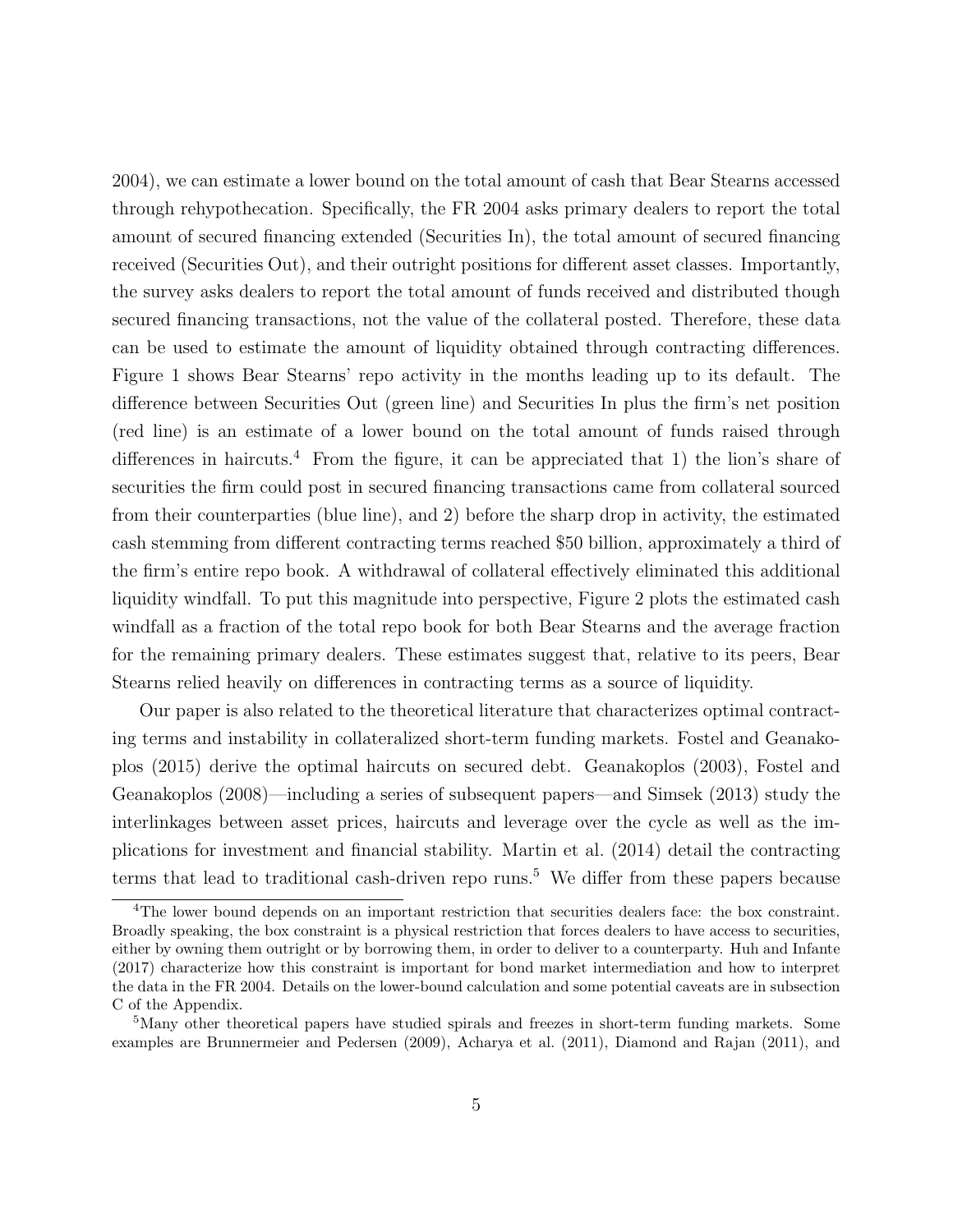we examine a distinct source of instability in repo intermediation. In the aforementioned papers, the instability stems from the liability side of the balance sheet; cash lenders may be less willing to provide funding and either require higher margins, leading to borrower deleveraging, or withdraw their funding altogether in a coordinated run episode. In contrast, the instability we study in this paper is borne from the asset side of an intermediaries balance sheet; borrowers may collectively withdraw their collateral even if cash-lenders' claims are safe with stable haircuts (and not procyclical) and have no incentive to run.<sup>6</sup>

The rest of the paper is structured as follows. Section 2 presents the model setup, detailing the economic environment, the main actors, and their incentives. Section 3 characterizes the coordination problem hedge funds face, their threshold strategies, and the regions where fundamental- or panic-based runs can materialize. Section 4 presents the problem the dealer faces given hedge funds' threshold strategies, characterizes the optimal contracting terms, and numerically shows how the equilibria can change with fundamentals. Finally, section 5 gives some concluding remarks. All proofs are relegated to the Appendix.

### 2 Model Setup

The model consists of three periods  $t \in \{0, 1, 2\}$  and is populated by three types of agents; a broker-dealer (D), a continuum of hedge funds (H), and a continuum of money market funds (M). The money fund sector is assumed to be competitive. The dealer is (potentially) risk averse, with a payoff function u that satisfies  $u(0) = 0$ , hedge funds are risk-neutral, and money market funds are "very" risk averse.<sup>7</sup> All agents discount the future the same way. The timeline is presented in Figure 3.

Hedge funds would like to borrow to invest in a (safe) asset  $T$ , which is in perfect elastic supply and is worth 1 in every period. Abusing notation,  $T$  will also denote the amount of the asset purchased. Each hedge fund borrows money from the dealer at  $t = 0$  (a reverse repo from the dealer's point of view), purchases the asset, and pledges it as collateral.

Ahnert (2016). As mentioned, we differ from this literature because we mute the rollover risk of cash-lenders positions.

<sup>&</sup>lt;sup>6</sup>In the context of micro finance, Bond and Rai (2009) also study instabilities arising from coordinated defaults impacting the asset side of a lender's balance sheet.

<sup>&</sup>lt;sup>7</sup>The assumption that the dealer's payoff function has  $u(0) = 0$  is merely for simplicity. "Very" risk averse money funds will be useful to focus on the collateral channel, rather than the traditional repo-run channel.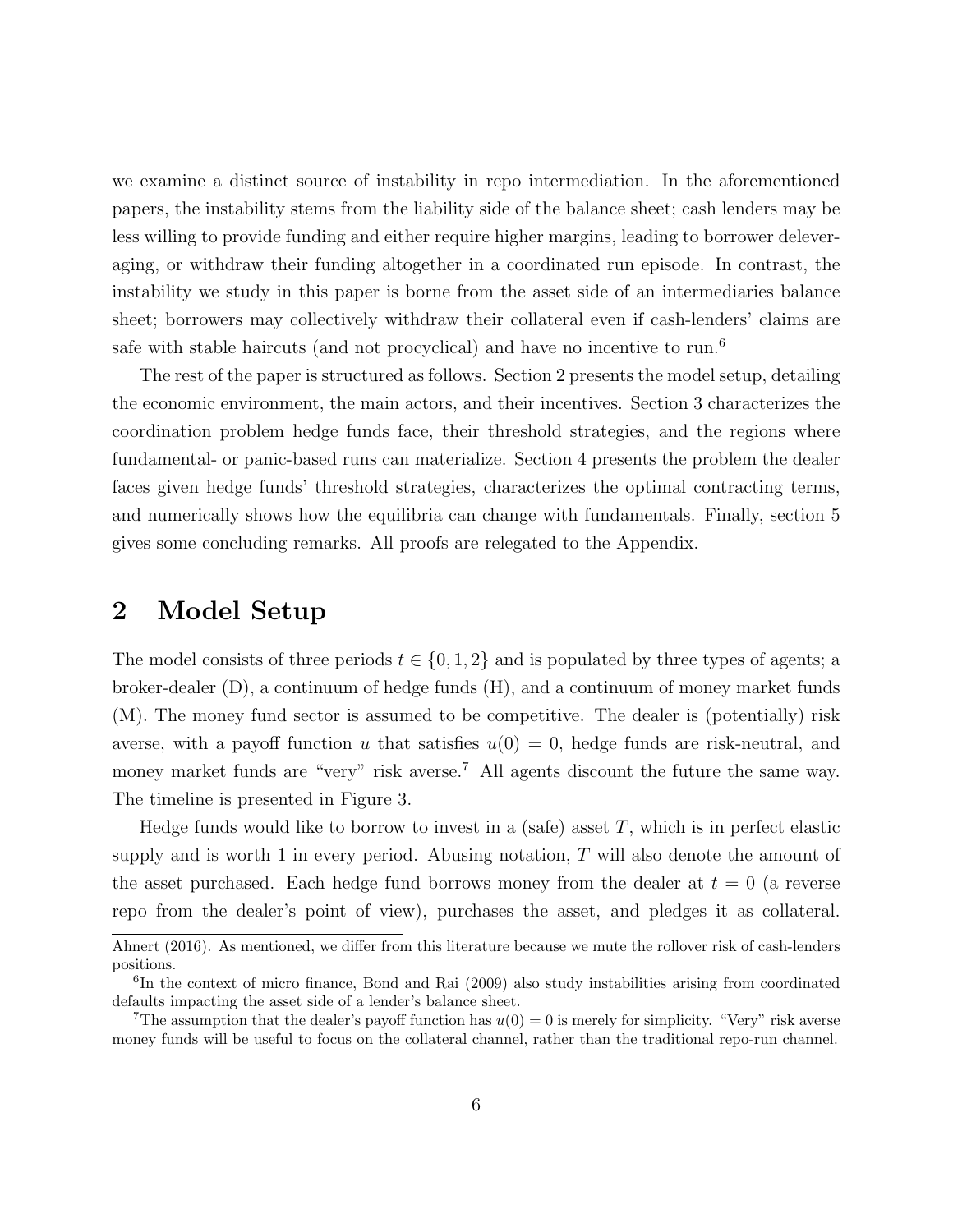



Figure shows the total amount of secured financing extended (securities in—blue line), the total amount of secured financing received (securities out—green line), and the sum between securities in and the dealers' net-securities position (red line). The difference between the green line and the red line proxies for the additional liquidity the dealer reaps from re-using collateral. Source: FR 2004.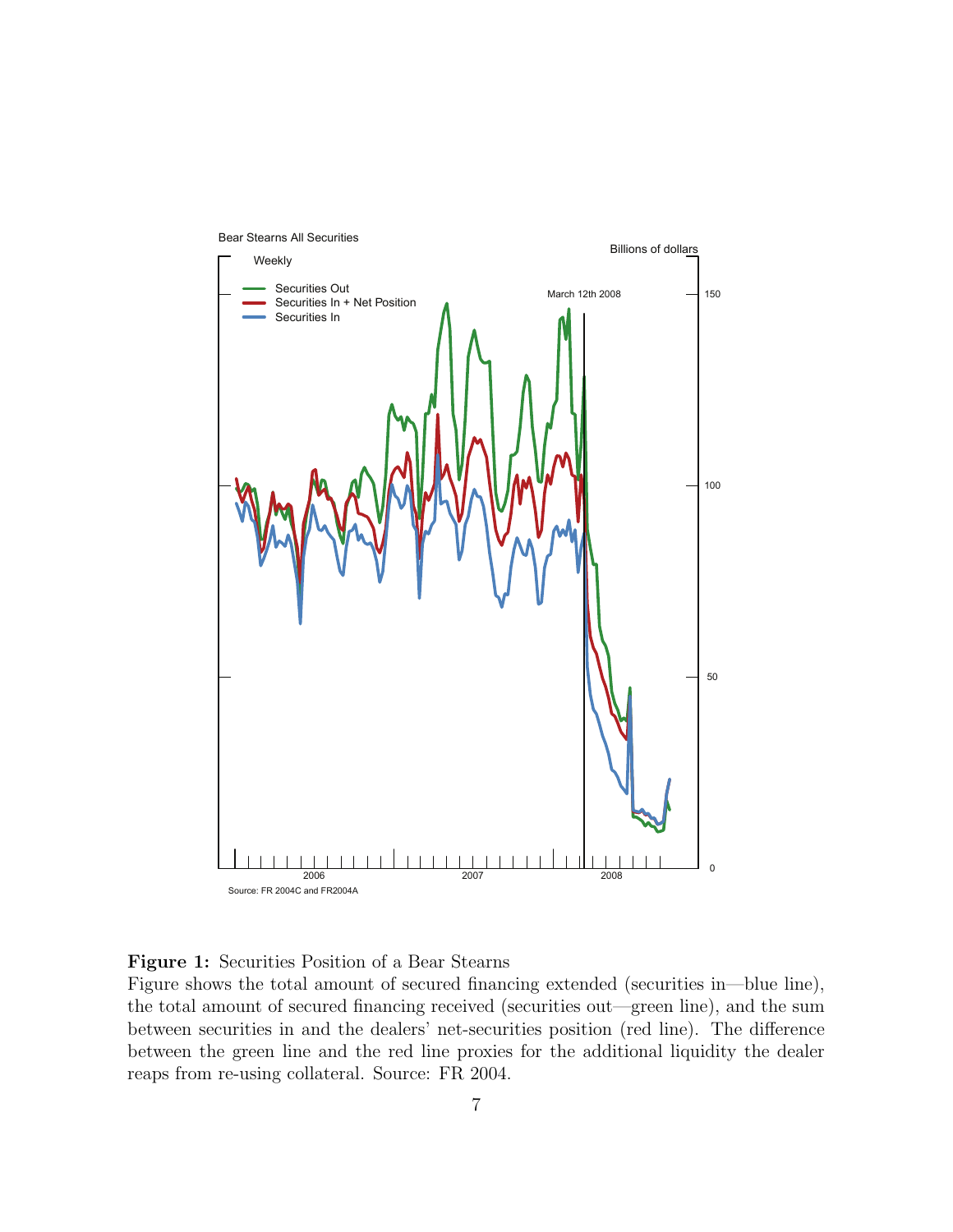

Figure 2: Liquidity from Rehypothecation as a Fraction of Total Repo Activity Figure shows the lower-bound estimate of the liquidity sourced through dealers' repo activity (securities out minus securities in and net position) as a fraction of their total secured financing (securities out) for both Bear Stearns and average fraction for the rest of the primary dealer community. Source: FR 2004.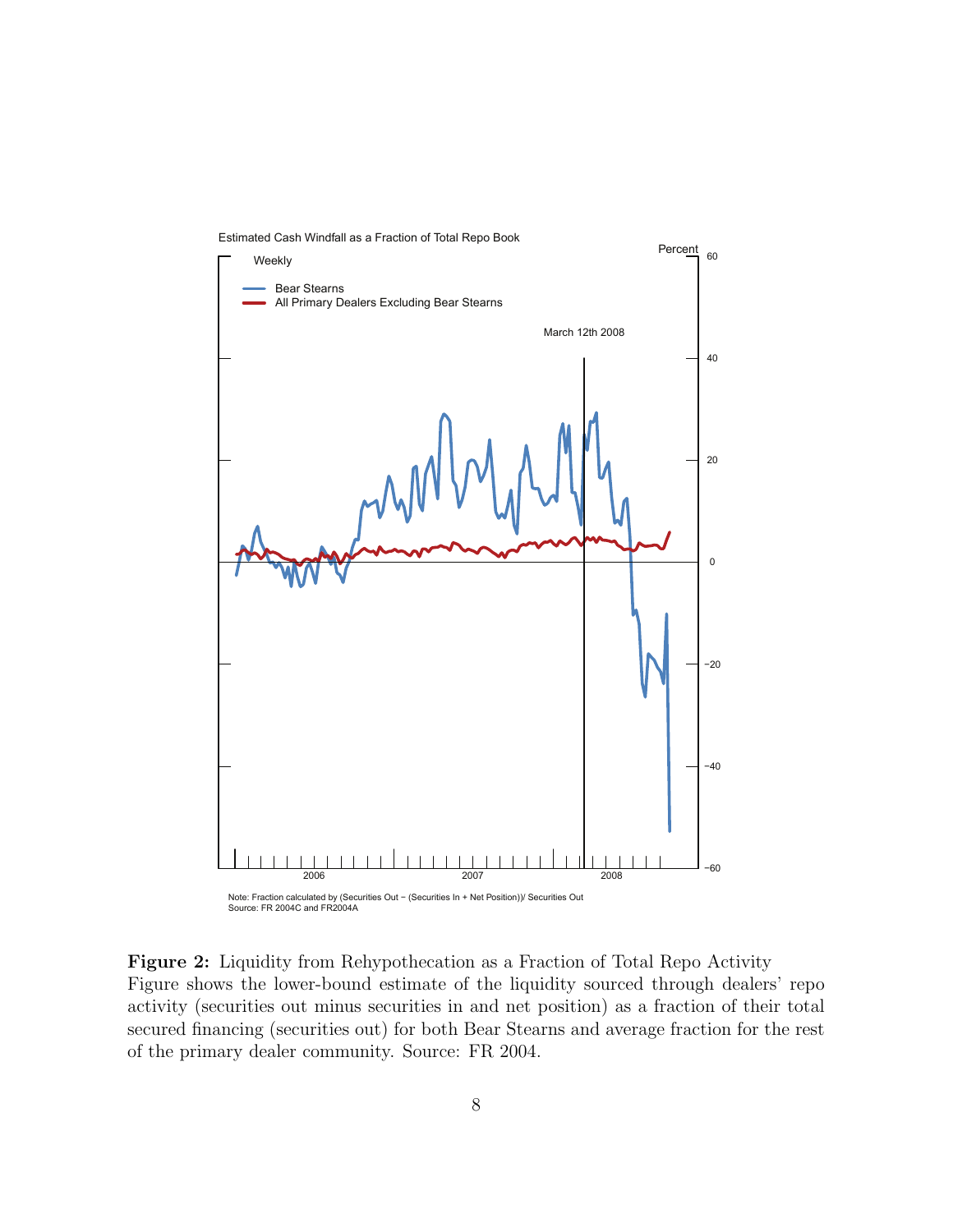

Figure 3: Model Timeline

Simultaneously, the dealer enters into a repo contract with money market funds, whereby she rehypothecates the pledged collateral. We assume that the "number" of reverse repo contracts is equal to the "number" of repo contracts, or in other words, an individual money market fund is anonymously funding an individual hedge fund through dealer intermediation. Repo contracts are short term, i.e., they mature after one period, and can be rolled over at  $t = 1$  as we describe further below.

Apart from intermediating between hedge funds and money funds, the dealer can also invest at  $t = 0$  in a risky asset  $\tilde{R}$  which pays off  $R^U$  with probability  $\theta$  and  $R^D$  otherwise in  $t = 2$  per unit purchased, where  $R^U > 1 > R^D \geq 0$ . The state of the world  $\theta$  is realized at t = 1 and follows a uniform distribution  $\theta \sim U[0, 1]$ . The risky asset has price of 1, is in perfect elastic supply, and its expected value, conditional on  $\theta$ , is denoted by  $\mathbb{E}_{\theta}(\tilde{R}) = \overline{R}_{\theta}$ . Although the risky asset fully pays the random return if it is allowed to mature, it can be liquidated at  $t = 1$  for a discount. The liquidation value is a fraction,  $\lambda \in (0, 1)$ , of  $R_{\theta}$ . We will assume that the unconditional expected liquidation value is higher than the initial price of the asset, i.e.,  $\lambda(R^{U}+R^{D})/2 > 1$ . Thus, there is liquidity risk because liquidation is generally inefficient, but unconditionally the project has a positive net present value even if liquidated. In particular, we impose a stricter version of this condition— $\lambda R^U > 2$ —to also allow  $R^D$  to go arbitrarily close to 0 without altering the other parameters.

At  $t = 1$ , the dealer offers new repo contracts to counterparties, and both hedge funds and money funds decide whether to roll over their positions. Given our assumptions, described in detail later, money funds will always roll over their repos as along as the dealer rehypothecates the safe asset. In other words, the collateral from hedge fund repos that are rolled over are then used to issue repos to money funds.<sup>8</sup> If the repo is rolled over, we assume

<sup>&</sup>lt;sup>8</sup>We intentionally abstract from the dynamics governing the roll over decision of cash providers (money funds), which have received ample attention in the literature, in order to focus on the dynamics governing the roll-over decision of the providers of collateral (hedge funds).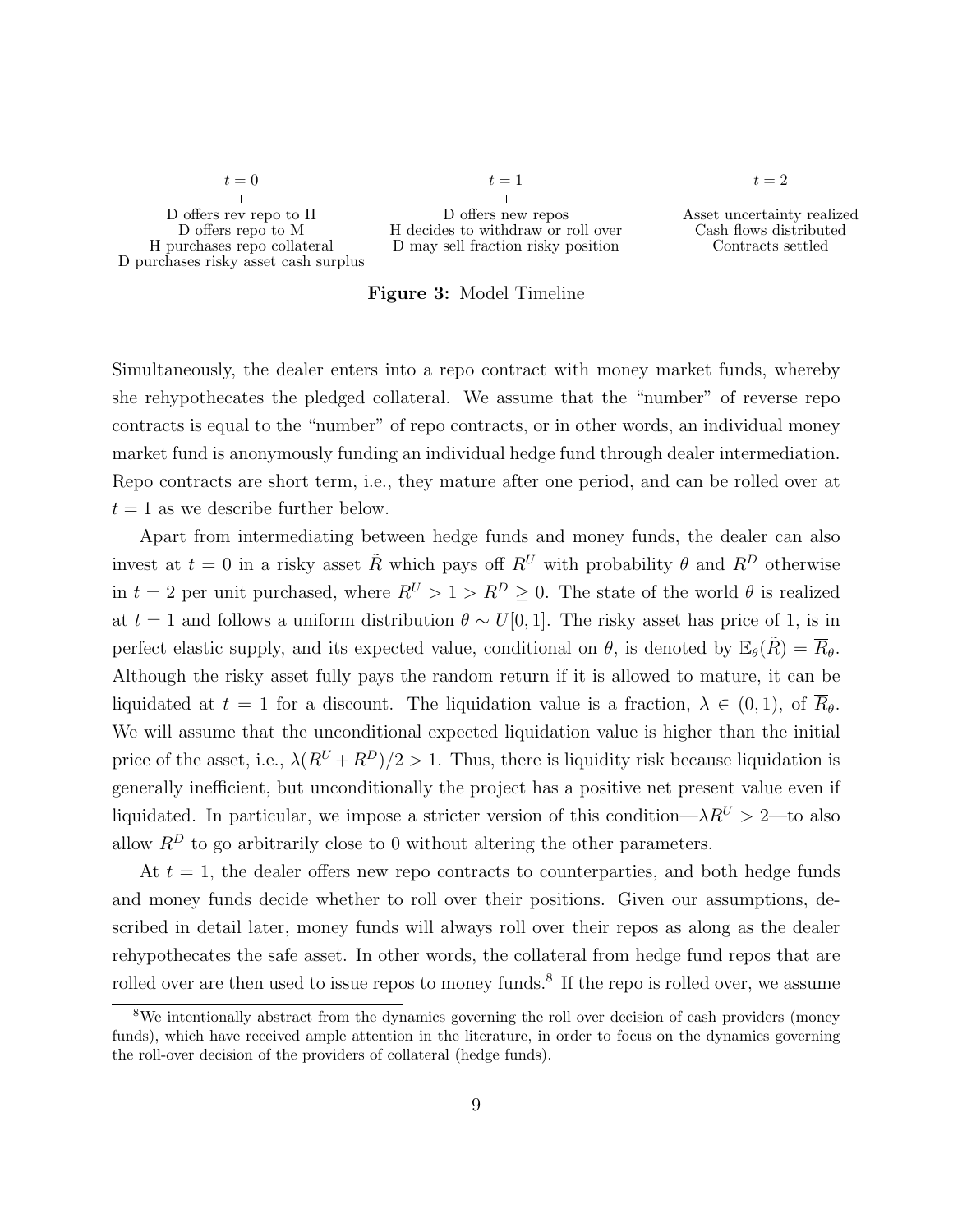that the closing leg of existing repos (morning) and the opening leg of new repos (evening) happen simultaneously and, thus, we focus on net flows of funds.

However, an individual hedge fund may decide against rolling over its repo and rather withdraw its collateral at  $t = 1$ . If enough hedge funds withdraw their collateral, the dealer must sell a fraction of its risky asset position at its liquidation value in order to collect the collateral from money funds, which are the property of the withdrawing hedge funds. If asset sales are not enough to recuperate withdrawing hedge funds' collateral, the dealer is liquidated. Upon the dealer's liquidation, money funds that were not repaid keep the collateral, and hedge funds that were not served receive nothing.

At  $t = 2$ , conditional that the dealer survives, the final payoff on the risky investment is realized, cash flows are distributed, and contracts are settled. The payoffs accruing to the three agents will not only depend on the repo contract terms, but also on the realization of  $\theta$  and the portion of hedge funds that withdraw their collateral at  $t = 1$ , which we denote by  $\mu \in [0, 1]$ . In section 2.1-2.3 we present the payoffs to the dealer, the hedge funds, and the money funds as function of the contract terms, as well as the level of fundamentals,  $\theta$ , and the portion of hedge funds withdrawing,  $\mu$ .

#### 2.1 Dealer

The dealer offers repo contracts to hedge funds and money funds. The repo contracts issued at time t, to/from counterparty  $j \in \{H, M\}$ ,<sup>9</sup> have two terms: haircut  $m_t^j$  and repurchase price  $F_t^j$ <sup> $t^{j}$ </sup>.<sup>10</sup> It will be useful to introduce some additional notation. Let  $\Delta m_t =$  $(T - m_t^M) - (T - m_t^H) = m_t^H - m_t^M$  be the incremental cash flow the dealer receives from intermediating the initial leg of the repo at t. Moreover, denote by  $\Delta F_t = F_t^H - F_t^M$  the incremental cash flow that the dealer receives from the closing leg of the repo at  $t$ , paid at  $t + 1.11$ 

The net cash flow to the dealer in  $t = 0$ , i.e.,  $\Delta m_0$ , is used to purchase the risky asset.

<sup>&</sup>lt;sup>9</sup>Note that repo counterparties are with respect to the dealer.

<sup>&</sup>lt;sup>10</sup>Hence,  $F_t^H/(T - m_t^H) - 1$  and  $F_t^M/(T - m_t^M) - 1$  are the implied interest rates promised to D from H and to  $M$  from  $D$ , when the reverse repo and repo contracts mature, respectively. In addition, the market practice to quote haircuts is 1 minus the loan amount over the collateral value, which in the model translates to  $m_t^j/T$ .

<sup>&</sup>lt;sup>11</sup>Throughout the paper we will assume that in equilibrium  $\Delta F_t \leq 0$  and  $\Delta m_t \geq 0$ . We prove that this is, indeed, the case in section 4.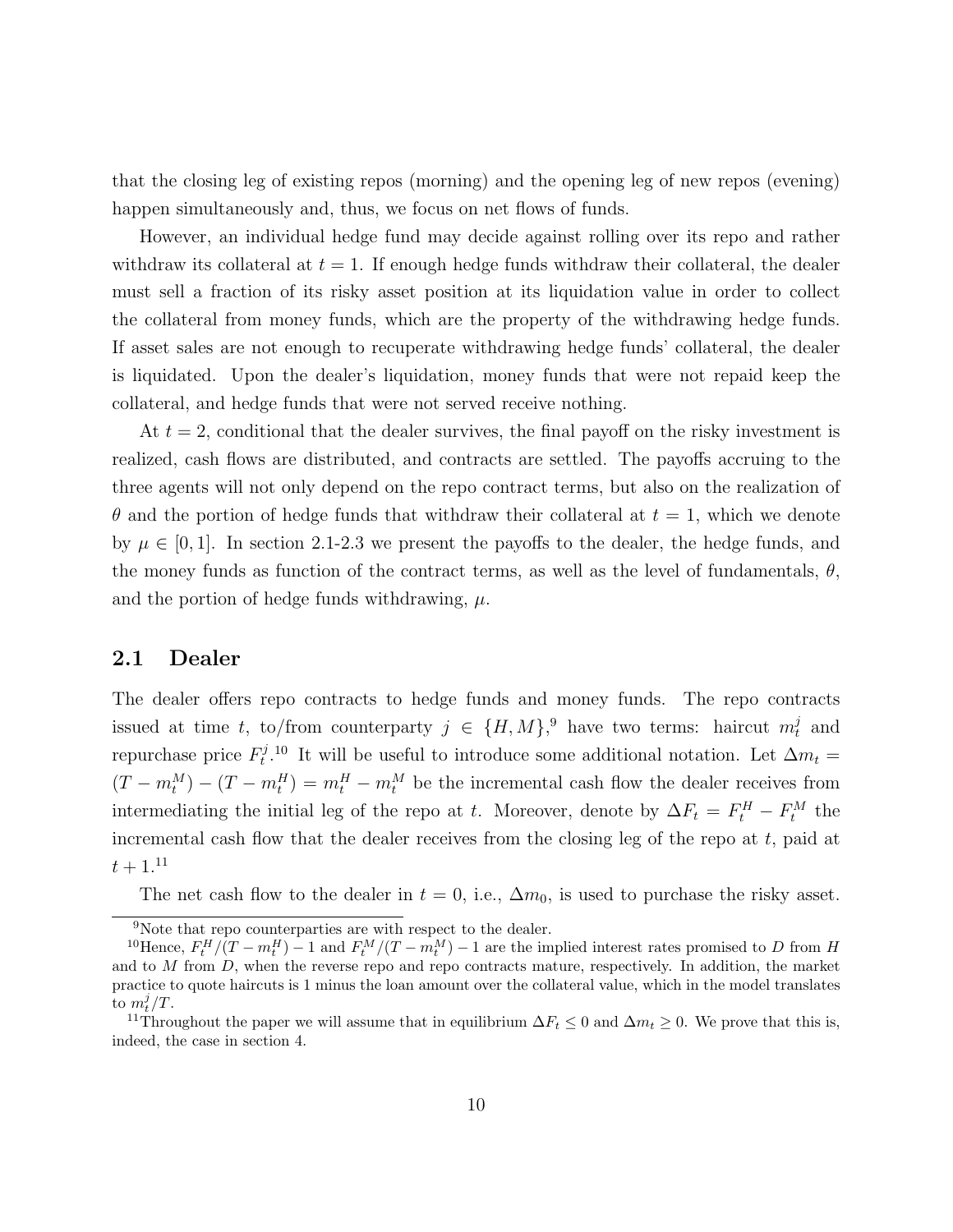That is, the dealer will use the funds stemming from the difference in haircuts to invest in a risky position.

At  $t = 1$ , the dealer needs to unwind the repos for the  $\mu$  hedge funds withdrawing, which is achieved by repurchasing the collateral from money fund at a price  $F_0^M$  and returning it to hedge funds at a price  $F_0^H$ . The net cash flow from these operations is  $\mu \Delta F_0 < 0$ . The available resources to meet this negative cash flow can come either from collecting additional cash from hedge funds that roll over their repos or from liquidating (part of) the risky asset. The former yields  $(1 - \mu)((F_0^H - F_0^M) + (T - m_1^M) - (T - m_1^H)) = (1 - \mu)(\Delta F_0 + \Delta m_1),$ i.e., the sum of cash owed from repos in  $t = 0$  and cash received from repos in  $t = 1$  can be positive or negative. The latter yields  $\xi(\mu, \theta) \lambda \overline{R}_{\theta} \Delta m_0$ , where  $\xi(\mu, \theta) \in [0, 1]$  is the fraction of the risky asset the dealer liquidated as a function of the portion  $\mu$  of hedge fund withdrawing their collateral. For the subsequent analysis, we shall consider the case in which the dealer will have a positive net cash flow in the interim period from hedge funds rolling over their position. That is, the positive cash flow from the rehypothecation of collateral at  $t = 1$  is higher than the outflow from closing the existing repo contracts:

$$
C0: \qquad \Delta m_1 + \Delta F_0 \ge 0. \tag{1}
$$

Depending on the number of hedge funds withdrawing for given  $\theta$ , three outcomes are possible at  $t = 1$ . First, for  $\mu \in [0, \mu_S]$ , the dealer can raise additional funds at  $t = 1$  to meet the withdrawals and refrain from selling a fraction of the risky asset. Second, for  $\mu \in (\mu_S, \mu_R]$ the dealer need to additionally liquidate part of the risky asset to meet the withdrawals of collateral, i.e.  $\xi \in (0,1)$ . Third, for  $\mu \in (\mu_R,1]$  the dealer cannot meet all the withdrawals even if she liquidates all of the risky assets. We have implicitly considered that the dealer will first use all the excess cash in hand to meet outflows before liquidating the risky asset.

The threshold  $\mu_S$  is the maximum number of withdrawals that can be fulfilled by the additional cash collected, that is,

$$
\mu \Delta F_0 + (1 - \mu)(\Delta F_0 + \Delta m_1) > 0
$$
  
\n
$$
\Rightarrow \mu < \mu_S \equiv 1 + \frac{\Delta F_0}{\Delta m_1}.
$$
\n(2)

Given that  $\Delta m_1 > 0$  and  $\Delta F_0 < 0$ ,  $\mu_S$  is less than one but is strictly positive only if hedge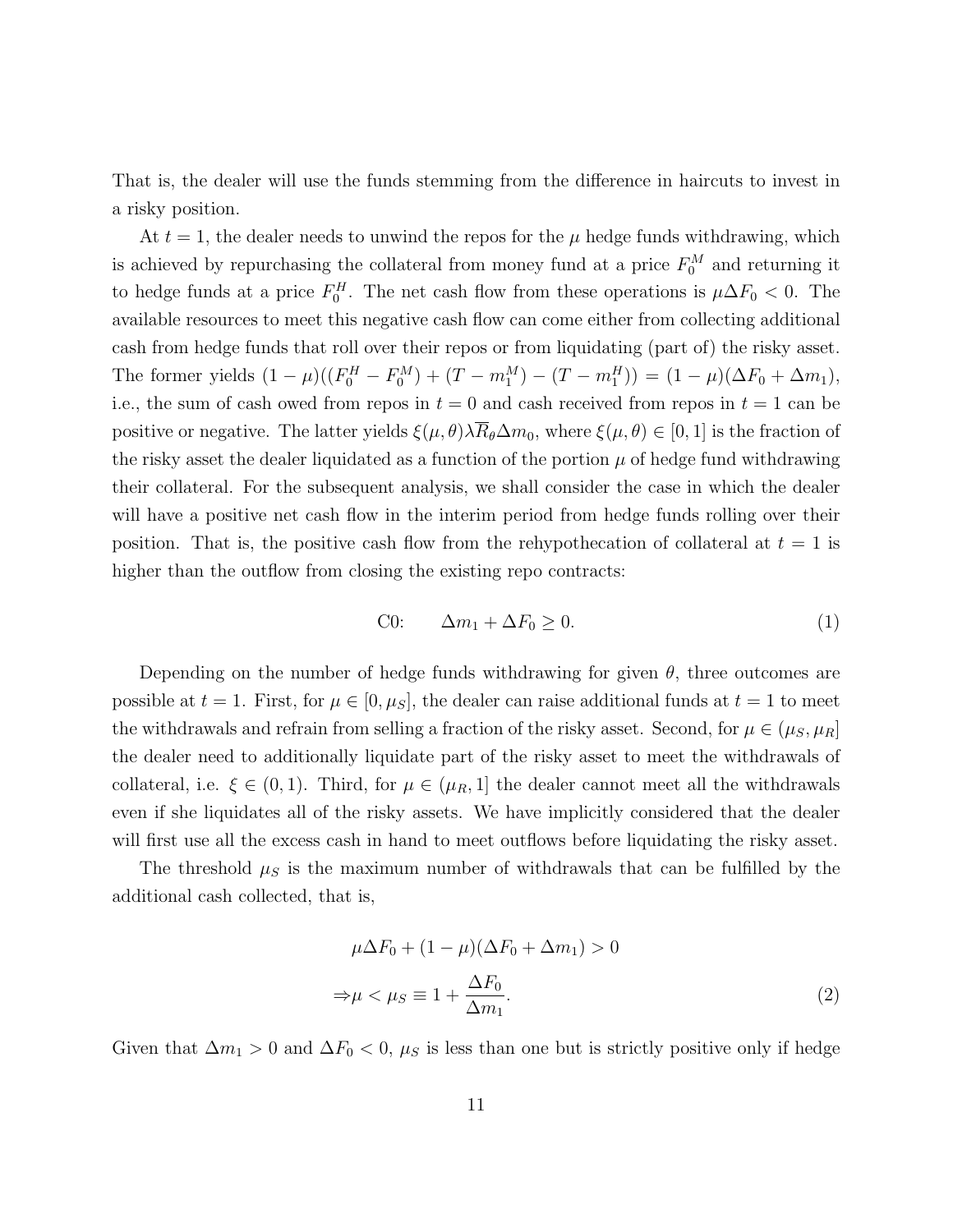funds that roll over contribute additional cash, i.e.,  $\Delta F_0 + \Delta m_1 > 0$ .

The threshold  $\mu_R$  is the maximum number of withdrawals that can be fulfilled by the additional cash collected plus the liquidation of all the risky holdings, that is,

$$
\mu \Delta F_0 + (1 - \mu)(\Delta F_0 + \Delta m_1) + \lambda \overline{R}_{\theta} \Delta m_0 > 0
$$
  
\n
$$
\Rightarrow \mu < \mu_R \equiv 1 + \frac{\Delta F_0 + \lambda \overline{R}_{\theta} \Delta m_0}{\Delta m_1}.
$$
\n(3)

For  $\mu \in [\mu_R, 1]$ , only a fraction of the hedge funds withdrawing will collect their collateral. That is, a fraction  $f(\mu, \theta)$  of money funds get their repayment back and deliver the collateral to the dealer, which is routed back to the hedge funds that decided to withdraw, following a sequential service constraint. The fraction that gets repaid, whenever all risky assets are sold, is given by

$$
f(\mu, \theta)\mu\Delta F_0 + (1 - \mu)(\Delta F_0 + \Delta m_1) + \lambda \overline{R}_{\theta}\Delta m_0 = 0
$$
  

$$
\Rightarrow f(\mu, \theta) = -\frac{\lambda \overline{R}_{\theta}\Delta m_0 + (1 - \mu)(\Delta F_0 + \Delta m_1)}{\mu \Delta F_0}.
$$
 (4)

Comparing (2)) and (3) it is clear that  $\mu_S < \mu_R$ . Consequently, the fraction of the risky asset holdings that are liquidated for  $\mu \in (\mu_S, \mu_R)$  is

$$
\xi(\mu,\theta) = -\frac{\Delta F_0 + (1-\mu)\Delta m_1}{\lambda \overline{R}_{\theta}\Delta m_0}.
$$
\n(5)

For  $\mu < \mu_R$ , the dealer survives the collateral withdrawals and can continue to the final period. However, depending on the level of  $\mu$  and the realization of  $\ddot{R}$ , the available resources may not be enough to guarantee repayment of the money funds that rolled over their repos. In that case, the dealer defaults, money funds seize and sell the collateral, and any remaining resources are distributed pro rata to the hedge funds that rolled over their repos at  $t = 1$ .

First, consider the case that the dealer has enough money to serve early withdrawals without liquidating any assets, i.e.,  $\mu \in [0, \mu_S)$ . The cash flow to the dealer in the final period is equal to  $\tilde{R}\Delta m_0 + \Delta F_0 + (1 - \mu)\Delta m_1 + (1 - \mu)\Delta F_1$ . When there is no selling at  $t = 1$ , dealer optimization should result in positive cash flow if  $R^U$  realizes. However, if  $R^D$ realizes, the cash flow may be negative, resulting in dealer default. In that case, the available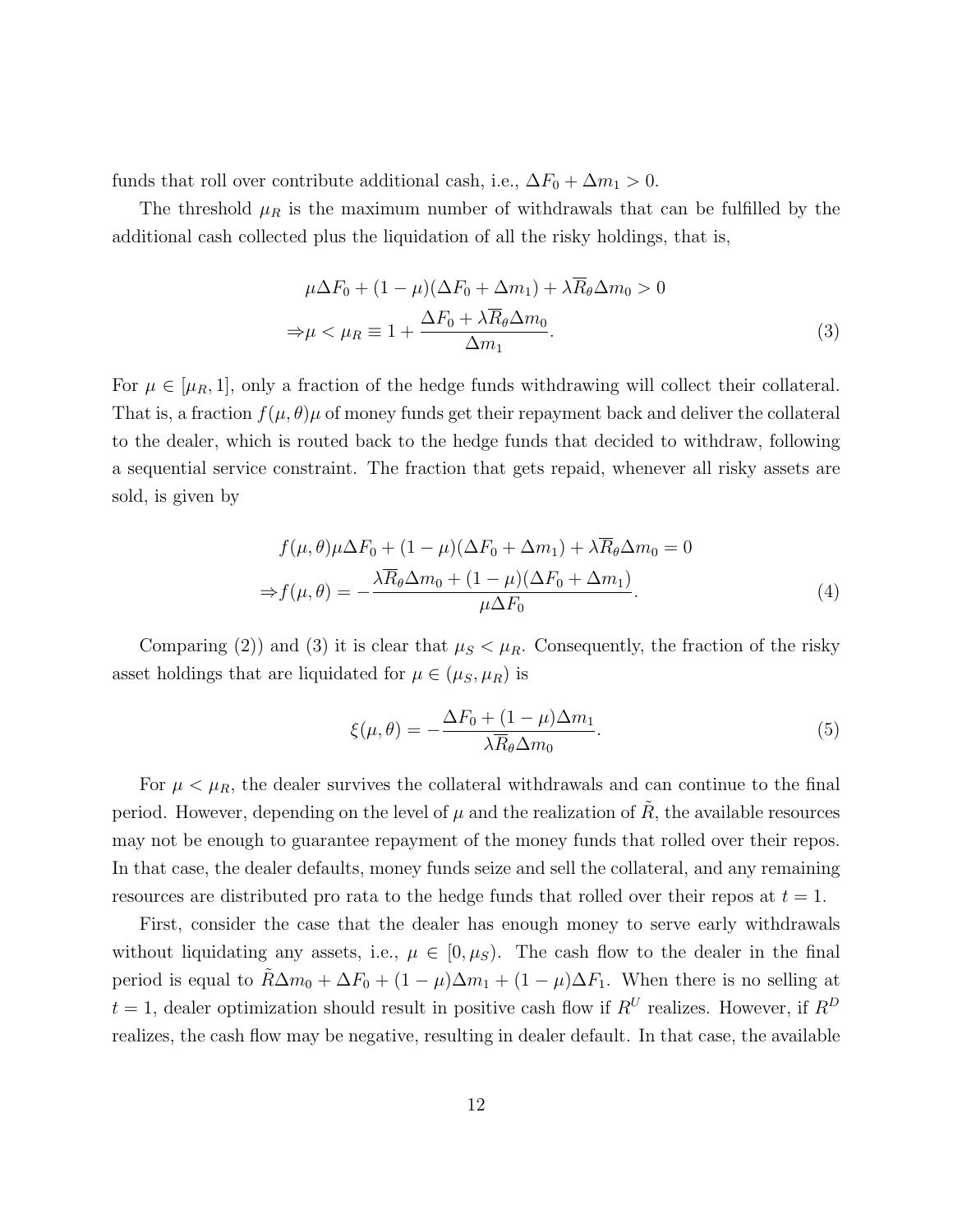resources are distributed pro rata to the  $1 - \mu$  hedge funds that rolled over at  $t = 1$ , and each individual hedge fund receives:

$$
G_S^D(\mu, \theta) = \frac{R^D \Delta m_0 + \Delta F_0 + (1 - \mu)\Delta m_1}{1 - \mu}.
$$
\n(6)

To keep the model interesting, we ensure that after a bad outcome the amount raised in the interim period is not enough to make all money funds whole in the final one; that is,

$$
C1: \qquad R^D \Delta m_0 + \Delta F_0 + \Delta m_1 + \Delta F_1 \le 0. \tag{7}
$$

Condition (7) implies that even if all hedge funds roll over in the interim period (i.e.,  $\mu = 0$ ), there is not enough wealth to payoff cash lenders' entire claim if  $R^D$  realizes. This restriction is important to guarantee the existence of a region for fundamentals where an individual hedge fund withdraws its collateral independent of their beliefs about the actions of other hedge funds, i.e., the lower dominance region (see section 3.2 for details).

Similarly, condition (8) below implies that the dealer is solvent at  $t = 2$  if  $R^U$  realizes and all funds decide to roll over at  $t = 1$ . This condition will always hold in equilibrium, because the dealer would optimally choose contract terms yielding positive profit in the good state, i.e.,  $R^U \Delta m_0 + \Delta F_0 + \Delta m_1 + \Delta F_1 > 0$ , even if condition (1) binds.

$$
C2: \qquad R^U \Delta m_0 + \Delta F_1 > 0. \tag{8}
$$

Second, consider the case that the dealer has to liquidate some, but not all, of her assets to serve early withdrawals, i.e.,  $\mu \in [\mu_S, \mu_R)$ . The cash flow to the dealer in the final period is equal to  $\tilde{R}\Delta m_0(1-\xi(\mu,\theta)) + (1-\mu)\Delta F_1$ , where  $\xi(\mu,\theta)$  is given by (5). For realization  $\tilde{R} = R^D$  it is obvious, given condition (7), that the dealer defaults for all  $\mu \in [\mu_S, \mu_R)$ . Hence, what is left in the dealer's portfolio is distributed pro rata to hedge funds that rolled over at  $t = 1$ , and each individual hedge fund receives

$$
G_I^D(\mu,\theta) = \frac{R^D \Delta m_0 + \frac{R^D}{\lambda \bar{R}_{\theta}} \left(\Delta F_0 + (1 - \mu)\Delta m_1\right)}{1 - \mu},\tag{9}
$$

or, in other words, they collect the payoff on the risky assets not liquidated at  $t = 1$ , since  $\Delta F_0 + (1 - \mu)\Delta m_1 \leq 0$  for  $\mu \in [\mu_S, \mu_R)$ .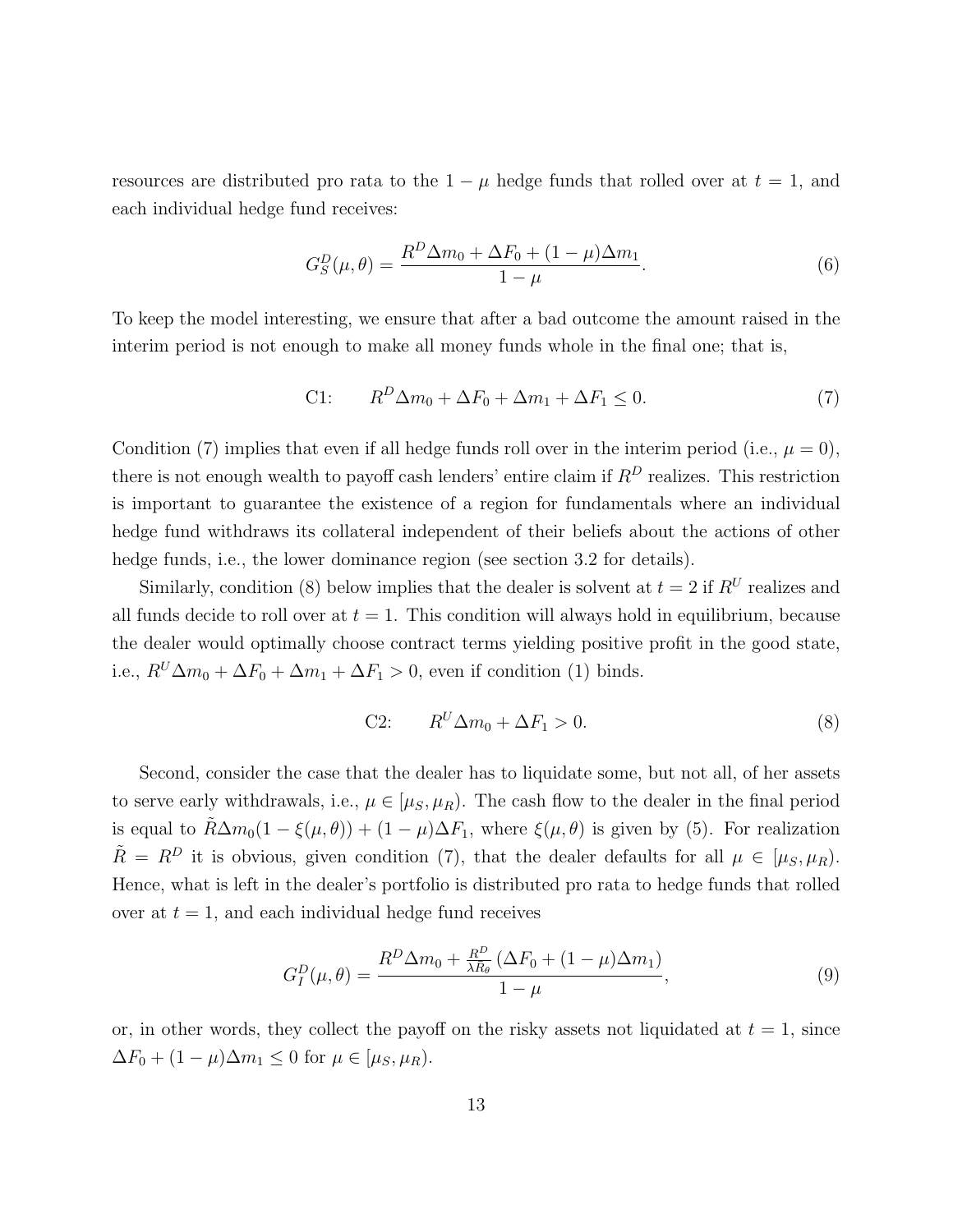| $\mu = 0$                        | $\mu = \mu_S$                    | $\mu = \mu_I$ | $\mu = \mu_R$                 |                  | $\mu=1$ |
|----------------------------------|----------------------------------|---------------|-------------------------------|------------------|---------|
| No run                           | No run                           | No run        |                               | Run              |         |
| No asset liquidation             | Asset liquidation                |               | Asset liquidation             | Full liquidation |         |
| No default for $\tilde{R} = R^U$ | No default for $\tilde{R} = R^U$ |               | Default for $\tilde{R} = R^U$ |                  |         |
| Default for $\tilde{R} = R^D$    | Default for $\tilde{R} = R^D$    |               | Default for $\tilde{R} = R^D$ |                  |         |

**Figure 4:** Outcomes as  $\mu$  Varies for Zero to One for Given Fundamental  $\theta$ .

Yet, the dealer may also default when  $\tilde{R} = R^U$ . That is, if a large fraction of the asset has to be liquidated, the portfolio payoff may not cover the costs of returning the collateral to hedge funds that rolled over. Denote by  $\mu_I$  the maximum number of withdrawals after which the dealer default. Then, for  $\mu \in [0, \mu_I)$  the dealer is solvent if  $R^U$  realizes, while for  $\mu \in [\mu_I, \mu_R]$  she defaults. In the latter case, what is left in the dealer's portfolio is distributed pro-rate to hedge funds that rolled over at  $t = 1$ , and each individual hedge fund receives

$$
G_I^U(\mu,\theta) = \frac{R^U \Delta m_0 + \frac{R^U}{\lambda \bar{R}_{\theta}} \left(\Delta F_0 + (1 - \mu)\Delta m_1\right)}{1 - \mu}.
$$
\n(10)

Therefore, the threshold  $\mu_I$  is determined at the largest  $\mu \in [\mu_S, \mu_R)$ , such that the dealer is just solvent at  $t = 2$  if  $R^U$  realizes, i.e.,

$$
R^{U} \Delta m_0 \left( 1 + \frac{\Delta F_0 + (1 - \mu)\Delta m_1}{\lambda \overline{R}_{\theta} \Delta m_0} \right) + (1 - \mu)\Delta F_1 \ge 0
$$
  

$$
\Rightarrow \mu \le \mu_I \equiv 1 + \frac{R^{U} \left( \Delta F_0 + \lambda \overline{R}_{\theta} \Delta m_0 \right)}{\lambda \overline{R}_{\theta} \Delta F_1 + R^{U} \Delta m_1}.
$$
 (11)

Lemma 1. The maximum level of withdrawals that the dealer is solvent in the good state at  $t = 2$  is above the level that she starts liquidating assets and below the level that she is fully liquidated at  $t = 1$ , i.e.,  $\mu_S < \mu_I < \mu_R$ .

Lemma 1 will be useful to show the existence and uniqueness of a run equilibrium in section 3.2.

Figure 4 summarizes the different outcomes for given fundamental  $\theta$  depending on the number of hedge funds withdrawing at  $t = 1$ .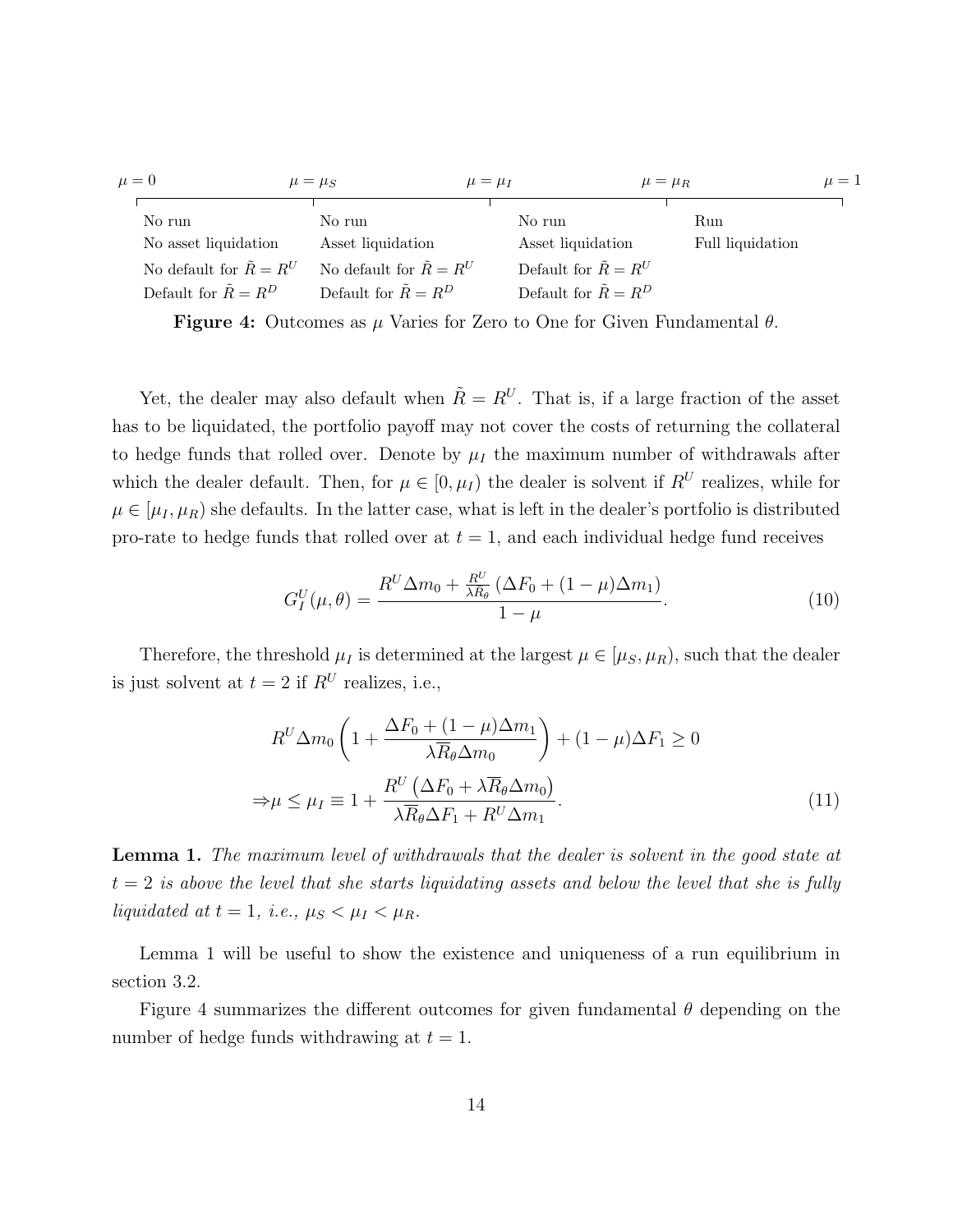### 2.2 Hedge Funds

There are a continuum of hedge funds, each of which approaches the dealer to finance the purchase of the riskless asset  $T$ , such as Treasuries. Hedge funds are ex ante identical and value holding T above and beyond its fair value. That is, the hedge fund receives nonpecuniary benefits for holding the asset, which potentially accrue from hedging motives, demand for safe assets or other reasons, which magnify its value by  $\eta > 1$ . Without loss of generality, we assume that hedge funds get the extra valuation for assets held at the final period. Hedge funds start out with an initial endowment of  $W_0$  which, along with the repo issued to the dealer, allows them to purchase T.

The payoff to an individual hedge fund depends on the realization of  $\theta$ , the number of hedge funds that withdraw,  $\mu$ , and the action that it takes in the roll-over stage. Denote by  $\alpha = \{0, 1\}$  the strategy set of a hedge fund, where  $\alpha = 0$  stands for withdrawing and  $\alpha = 1$ for rolling over. The utility that a hedge fund receives can be expressed by  $U^H(\mu, \theta; \alpha)$ . Note that in equilibrium either all hedge funds will roll over, i.e.,  $\alpha = 1$  implying  $\mu = 0$ , or all hedge funds will withdraw, i.e.,  $\alpha = 0$  implying  $\mu = 1$ . But, in writing the utility payoff for out-of-equilibrium paths, it is important to determine the threshold strategy in the incomplete information game described in section 3.2.

First, consider the case that a hedge fund rolls over at  $t = 1$ , i.e.,  $\alpha = 1$ . The available cash at the end of  $t = 1$  after rolling over, which can be invested in additional Treasuries, is equal to  $W_0 + (T - m_0^H) - F_0^H + (T - m_1^H) - T$ , i.e., what is left of the initial wealth after receiving cash from the starting leg of both repos  $(T - m_0^H) + (T - m_1^H)$ , paying the closing leg of the initial repo  $F_0^H$ , and purchasing the collateral at the onset of the game  $T.^{12}$  Note that the available cash at  $t = 1$  is independent of the realization of fundamentals,  $\theta$ , and the portion of hedge funds withdrawing,  $\mu$ . However, the final payoff at  $t = 2$  will depend on  $\theta$ and  $\mu$  as they determine whether a run occurs and the probability that the dealer defaults at  $t = 2$ .

For a given realization of fundamentals  $\theta$  and  $\mu < \mu_S$ , a hedge fund that rolls over can repurchase its collateral at price  $F_1^H$  and enjoy a utility payoff  $\eta T$  if the dealer does not default at  $t = 2$ . This occurs with probability  $\theta$ . On the other hand, if  $R^D$  realizes, the dealer defaults and the hedge fund is repaid its share of the dealer's remaining portfolio:  $G_S^D(\mu, \theta)$ 

<sup>&</sup>lt;sup>12</sup>Recall that Treasury holdings at  $t = 2$  yield a utility payoff  $\eta > 1$ , thus a hedge fund will invest all available cash at  $t = 1$  in Treasuries.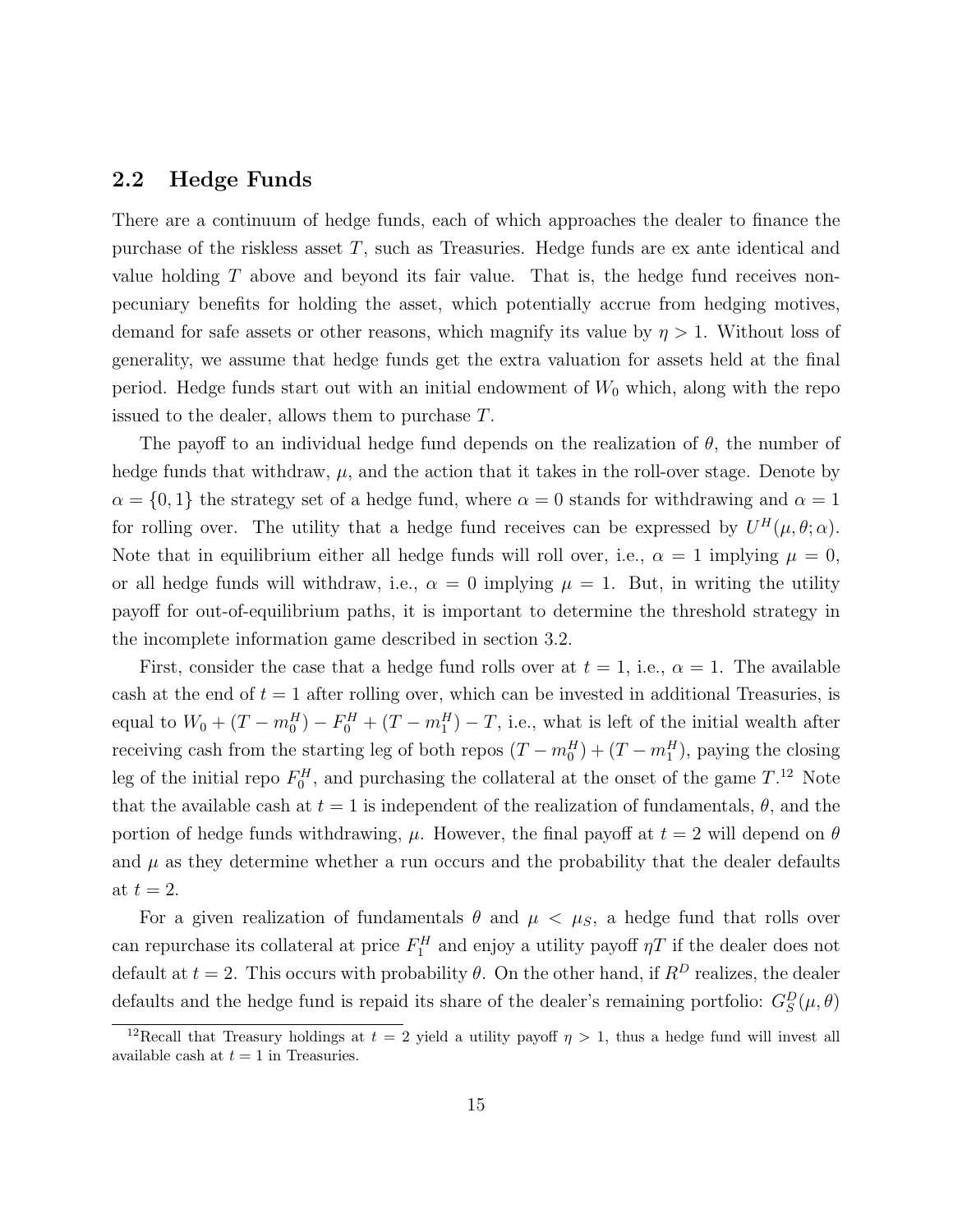in cash which does not yield the utility benefit  $\eta$ . The expected utility of an individual hedge fund that rolls over is, then,

$$
U^{H}(\mu < \mu_{S}, \theta; 1) = \theta(\eta T - F_{1}^{H}) + (1 - \theta)G_{S}^{D}(\mu, \theta) + \eta (W_{0} - m_{0}^{H} + T - F_{0}^{H} - m_{1}^{H}).
$$
 (12)

If  $\mu \in [\mu_S, \mu_I)$ , a hedge fund that rolls over can still repurchase its collateral if  $R^U$  realizes at  $t = 2$ , but it receives a cash payment  $G_I^D(\mu, \theta)$  otherwise, which is different than  $G_S^D(\mu, \theta)$ because the dealer had to liquidate some assets at  $t = 1$  to serve the higher early withdrawals. The expected utility is, then,

$$
U^{H}(\mu_{S} \le \mu < \mu_{I}, \theta; 1) = \theta(\eta T - F_{1}^{H}) + (1 - \theta)G_{I}^{D}(\mu, \theta) + \eta \left(W_{0} - m_{0}^{H} + T - F_{0}^{H} - m_{1}^{H}\right). \tag{13}
$$

If more hedge funds withdraw, the dealer will default in the good state as well, for  $\mu \in [\mu_I, \mu_R]$ , receiving its share of the dealer's remaining portfolio in either state,

$$
U^{H}(\mu_{I} \le \mu < \mu_{R}, \theta; 1) = \theta G_{I}^{U}(\mu, \theta) + (1 - \theta) G_{I}^{D}(\mu, \theta) + \eta \left( W_{0} - m_{0}^{H} + T - F_{0}^{H} - m_{1}^{H} \right). (14)
$$

If the withdrawals continue, the dealer will eventually run out of money and will be fully liquidated at  $t = 1$  for  $\mu \in [\mu_R, 1]$ . In this case, a hedge fund that rolled over at  $t = 1$  will receive utility

$$
U^{H}(\mu_{R} \le \mu \le 1, \theta; 1) = \eta \left( W_{0} - m_{0}^{H} + T - F_{0}^{H} - m_{1}^{H} \right). \tag{15}
$$

In these last two cases, the hedge fund cannot repurchase back its collateral and the utility benefit  $\eta$  applies only to the additional Treasuries purchased with the remaining cash at  $t = 1$ .

On the other hand, a hedge fund that does not roll over at  $t = 1$ , i.e.,  $\alpha = 0$ , is able to invest  $W_0 - m_0^H$  in Treasuries, plus any incremental cash from closing the initial repo position. The latter will depend on whether the dealer is fully liquidated at  $t = 1$ . If the dealer has enough resources to serve all early withdrawals, a hedge fund that does not roll over can repurchase its collateral at  $t = 1$  at price  $F_0^H$ , receiving a net cash flow  $T - F_0^H$  and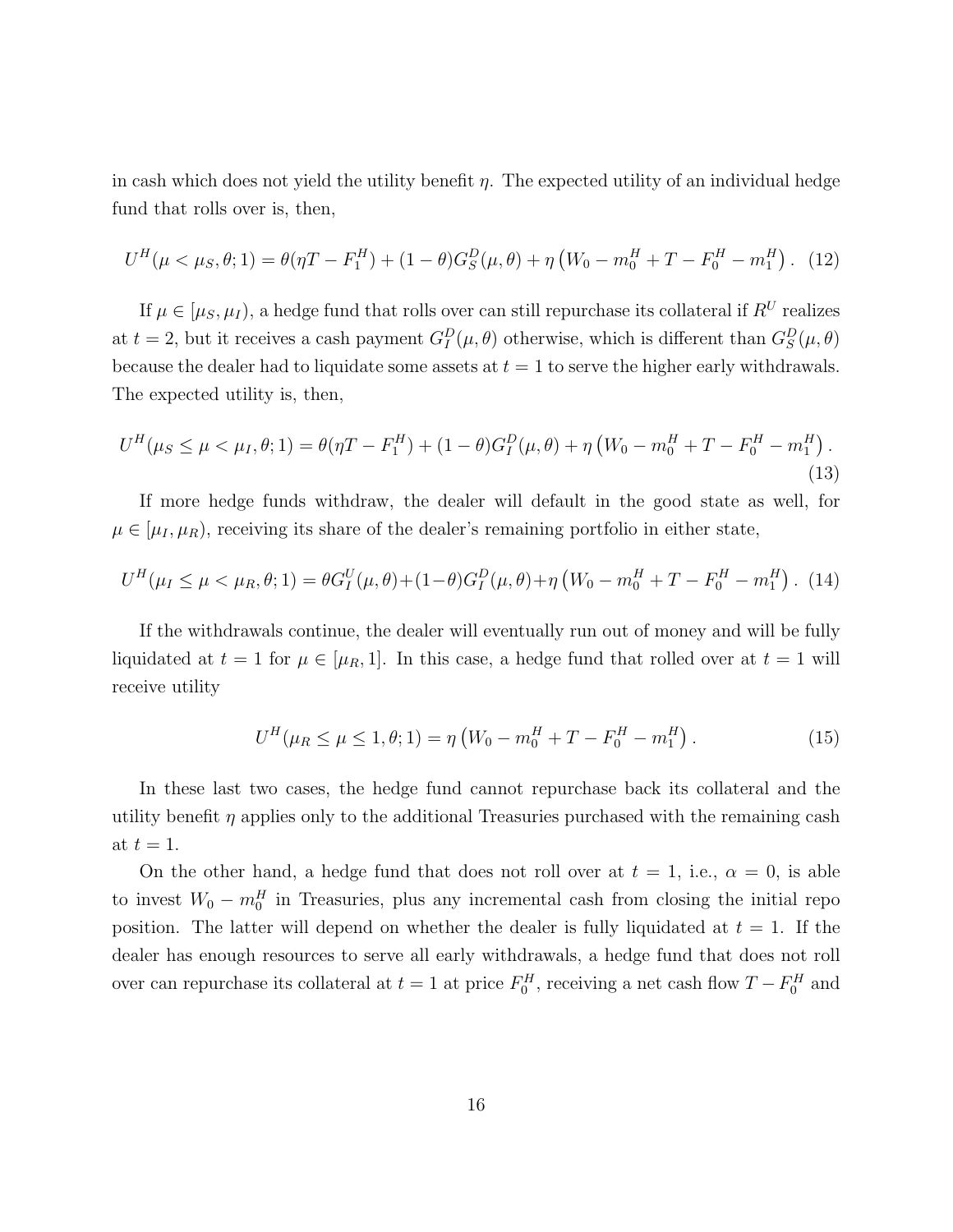final utility equal to

$$
U^{H}(\mu < \mu_{R}, \theta; 0) = \eta \left( W_{0} - m_{0}^{H} + T - F_{0}^{H} \right). \tag{16}
$$

If the dealer cannot serve all of the early withdrawals, then a hedge fund that does not roll over will only be able to repurchase its collateral with probability  $f(\mu, \theta)$  given by (4), and the expected utility is equal to

$$
U^{H}(\mu_{R} \le \mu \le 1, \theta; 0) = \eta \left( W_{0} - m_{0}^{H} + f(\mu, \theta) \cdot (T - F_{0}^{H}) \right). \tag{17}
$$

It is important to note that  $\eta$  plays a dual role. First, it generates gains from trade to induce the hedge fund to participate. But, it also creates incentives for the hedge fund to roll over. Specifically, in equation (12), when the hedge fund rolls over it enjoys the entire benefit of having T, that is, in the good state it receives  $\eta T - F_1^H$ . From equation (16), if the hedge fund withdraws it uses the net amount of funds to purchase Treasuries, that is, it earns  $\eta(T - F_0^H)$ . This is the effect of leverage: allowing investors to increase their exposure, which in the model creates incentives to roll over.

As derived later in section 3.2, hedge funds will follow a strategy such that all roll over at  $t = 1$  if the realization of fundamentals,  $\theta$ , is above a threshold  $\theta^*$ , and all withdraw their collateral if  $\theta$  is below  $\theta^*$ . Moreover, every individual hedge fund should be willing to enter into a repo contract both at  $t = 0$  and  $t = 1$  given that all other hedge funds follow the equilibrium strategy. An individual hedge fund would not choose to deviate and will enter the repo contract at  $t = 0$  if the following participation constraint is satisfied:

$$
PC_0: \quad \int_{\theta^*}^1 \eta \cdot (T - F_0^H) d\theta + \int_0^{\theta^*} \eta \cdot f(1, \theta) \cdot (T - F_0^H) d\theta - \eta \cdot m_0^H \ge 0, \tag{18}
$$

where  $f(1)$  is given by (4) for  $\mu = 1$ . In other words, an individual hedge fund will not deviate from the equilibrium strategy at  $t = 0$  if the expected cash flow at  $t = 1$  is higher than the original margin contribution. Cash flows are scaled by  $\eta$  because the hedge fund can use the cash to invest in Treasuries at  $t = 1$  and, thus, receive the utility benefit by holding them until the final period.

Moreover, an individual hedge fund will not deviate from the equilibrium strategy at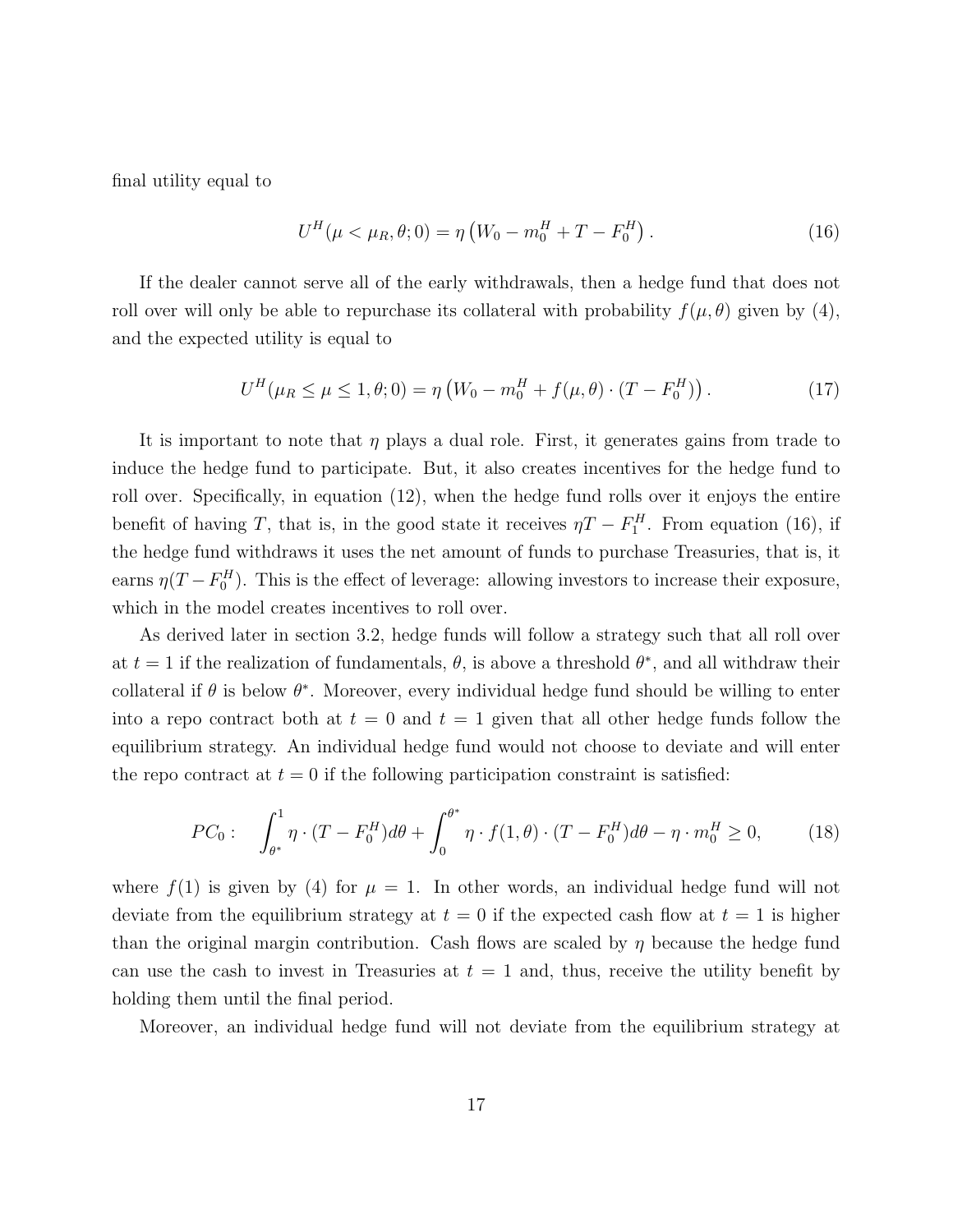$t = 1$  if for every  $\theta \geq \theta^*$  the following participation constraint is satisfied:

$$
PC_1: \quad \theta(\eta \cdot T - F_1^H) + (1 - \theta)G_S^D(0, \theta) - \eta \cdot m_1^H \ge 0,
$$
\n(19)

where  $G_S^D(0, \theta)$  is given by (6) for  $\mu = 0$ . In other words, an individual hedge fund will only roll over at  $t = 1$  for  $\theta \geq \theta^*$  if the expected benefit is higher than the outside option of investing the margin in Treasuries, which is equal to  $\eta \cdot m_1^H$ . The former is equal to the utility benefit of repurchasing the collateral,  $\eta \cdot T$ , minus the repurchase price,  $F_1^H$  occurring with probability  $\theta$  plus the cash flow received when the dealer defaults,  $G_S^D(0, \theta)$ , occurring with probability  $1 - \theta$ . Given that the right-hand side in (19) is increasing in  $\theta$ , it suffices that the participation constraint is satisfied for  $\theta^*$ . We establish this in Corollary 1 in section 3.2.

Note that the decision to enter a repo at  $t = 0$  is independent of the decision to enter a repo at  $t = 1$ . If  $PC_0$  is not satisfied, but  $PC_1$  is, then an individual hedge fund will deviate from the equilibrium strategy at  $t = 0$ , and vice versa. Hence, both (18) and (19) need to hold in equilibrium, which restricts the ability of the dealer to extract all surplus from hedge fund. As we discuss later, (19) will not be binding in equilibrium because hedge funds need to have the proper incentives to roll over in the incomplete information game, while a binding (18) restricts the ability of the dealer to set a very high margin,  $m_0^H$ , or repurchase price,  $F_0^H$ . Finally, integrating (19) over  $[\theta^*, 1]$ , and adding (18) as well as  $\eta \cdot W_0$  on both sides yields  $\int_{\theta^*}^1 U^H(0,\theta;1)d\theta + \int_0^{\theta^*}$  $\int_0^{\theta^*} U^H(1,\theta;0) d\theta \geq \eta \cdot W_0$ . Hence, the overall utility of a hedge fund playing the equilibrium strategy is higher than the utility in autarky.  $U^H(\mu=0,\theta;1)$ and  $U^H(\mu = 1, \theta; 0)$  are given by (12) through to (17).

Finally, using the period 0 participation constraint and condition (1), we can prove the following Lemma, which will be useful in later analysis.

#### Lemma 2. The contract terms are such that:

- 1. The dealer's liabilities at  $t = 0$  are higher than the cash inflow from the rehypothecation of collateral, i.e.,  $-\Delta F_0 > \Delta m_0$ .
- 2. The cash inflow from the rehypothecation of collateral at  $t = 1$  is higher than at  $t = 0$ , *i.e.*,  $\Delta m_1 > \Delta m_0$ .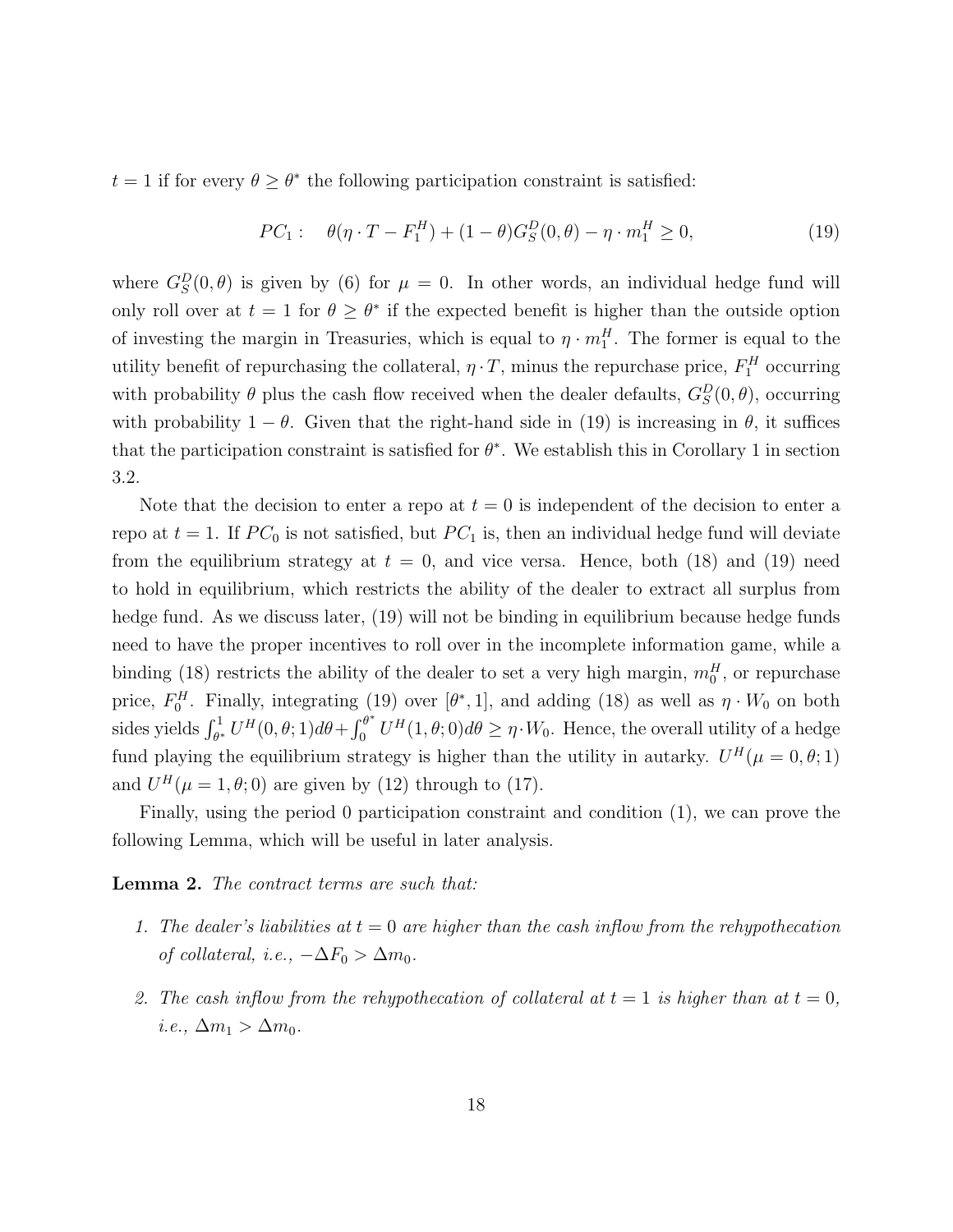As discussed in section 4, the dealer will choose contract terms that push hedge funds to their period 0 participation constraint in equilibrium. Hence, we can rewrite  $(18)$  as  $-\Delta F_0 \geq g(\theta^*) \Delta m_0$ , where  $g(\theta^*) > 1$  from Lemma 2 and given by

$$
g(\theta^*) = \frac{1 - \lambda \left[ \left( R^U - R^D \right) \frac{\theta^{*2}}{2} + \theta^* R^D \right]}{1 - \theta^*}.
$$
 (20)

#### 2.3 Money Funds

Money funds are the providers of cash and enter into reverse repo contracts with the dealer at  $t = 0$  and  $t = 1$ . There is a continuum of identical money funds, each providing the dealer with  $T - m_t^M$  at t, where  $m_t^M$  is the margin that the dealer has to contribute and T is the value of the Treasuries pledged as collateral. Denote by  $F_t^M$  the repurchase price agreed at t.

Our focus is on the incentives of collateral providers (cash borrowers) to withdraw their collateral rather than on the incentive of cash lenders to withdraw their funding, which has received a lot of attention in the literature. Hence, we make assumptions such that the cash lenders do not face a coordination problem which prompts a run on the dealer. This will allow us to isolate our mechanism and focus on the run dynamics stemming, instead, from a coordination problem among the providers of collateral. As we will discuss in detail, a run by collateral providers can occur even when repo contracts are over-collateralized and the dealer does not face any funding risk. Combining the two sources of run risk could open interesting avenues for future research.

Specifically, we assume that money funds are "very risk averse" (i.e., infinitely risk averse) such that they will not tolerate a loss. Thus, they must be covered even if there is a run or dealer default. In other words, the repo contracts between the dealer and money funds are over-collateralized or, equivalently,  $F_t^M \leq T$ . All contracts that satisfy this condition are acceptable because they completely eliminate the money fund's exposure to the dealer. In case of a run or insolvency of the dealer, the money fund would have immediate access to the collateral (because repo are exempt from automatic stay), selling it onto the market for a value of  $T$ —and possibly returning any surplus above and beyond it was owed. It is in the dealer's interest to maximize the funds she obtains from money funds at  $t = 0$  and  $t = 1$  rather than receiving some residual cash at  $t = 2$  when she is insolvent and protected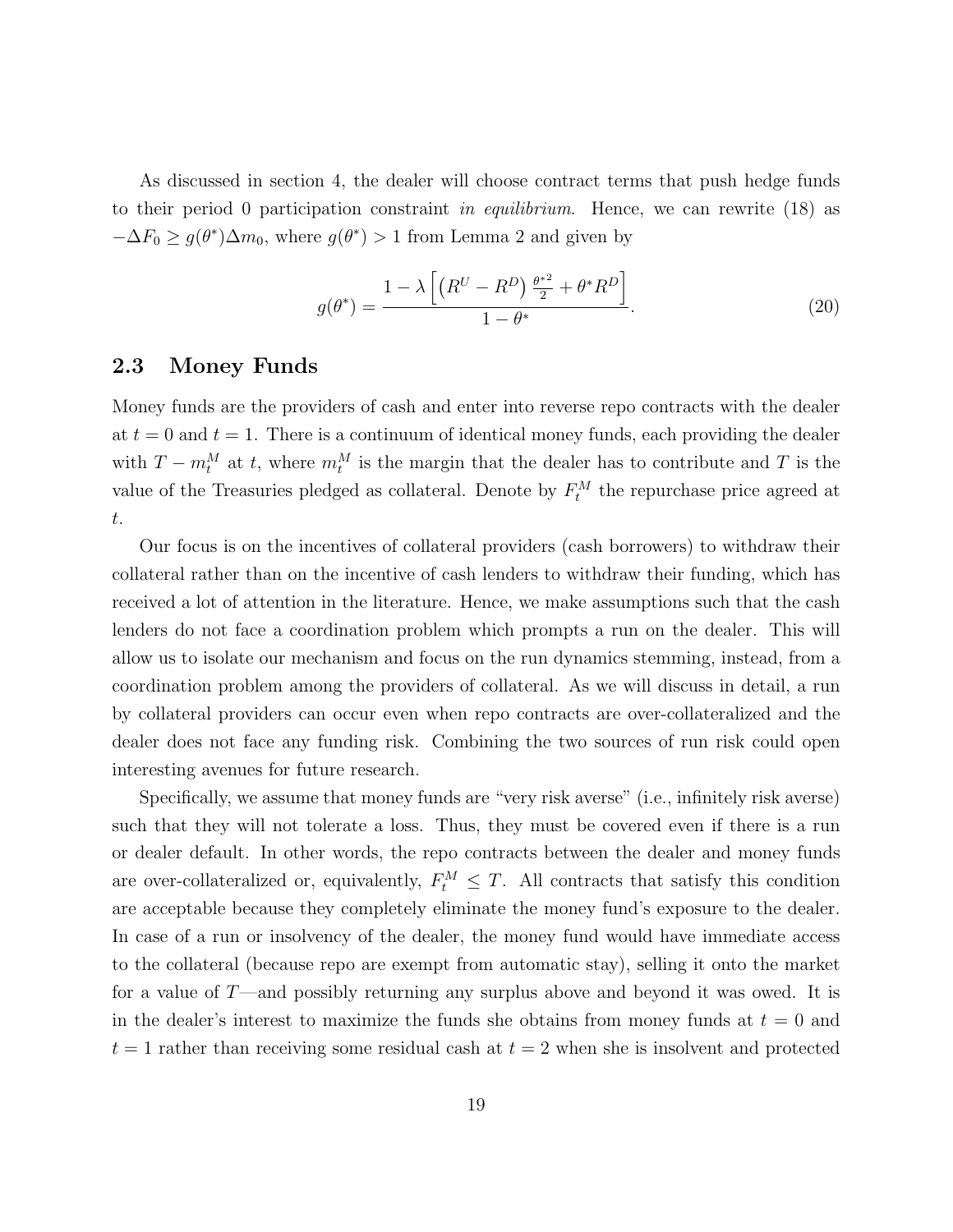

**Figure 5:** Open Leg of Repo in  $t = 0$ 

by limited liability. In other words, using the safe asset as collateral, the dealer can borrow (from a competitive money fund market) at zero haircuts, i.e.,  $m_t^M = 0$ , and at repurchase prices  $F_t^M = T$ , which implies that the recovery value from the sale of Treasuries upon a dealer default is zero.

#### 2.4 Illustration of Rehypothecation and the Dealer's Balance Sheet

In order to summarize the model setup, we provide visual representations of the rehypothecation process and how the dealer's balance sheet can change. Figures 5–7 illustrate how the intermediation process evolves over time when the dealer meets all its obligations. Figure 5 shows the initial leg of the rehypothecation process, with cash coming into the dealer  $T - m_0^M$ , a portion of which is then distributed to the hedge fund  $T - m_0^H$ . Simultaneously, the hedge fund delivers the collateral  $T$  to the dealer, which then passes it on to the money fund. Figure 6 shows an individual hedge fund's choice between rolling over (left panel) and withdrawing (right panel). If the hedge fund decides to roll over, the dealer settles the net contracting difference between the hedge fund  $(T - m_1^H) - F_0^H$  and the money fund  $(T - m_1^M) - F_0^M$ . In this case there is only cash settlement, that is, the collateral stays with the money fund. If the hedge fund decides to withdraw, the hedge fund pays its repurchase price  $F_0^H$  while the dealer pays the corresponding repurchase price  $F_0^M$ , with the collateral begin returned to its original owner. In order to repay  $F_0^M$  the dealer may have to sell a fraction of her risky portfolio at a discount  $\lambda \overline{R}_{\theta}$ . Finally, for completeness, Figure 7 illustrates the final closing leg of the  $t = 1$  repo.

To understand how the dealer might default in  $t = 1$ , and the nature of hedge funds coordination problem, it is useful to illustrate the composition of her balance sheet at  $t = 0$ and  $t = 1$ . For simplicity, payables and receivables are marked at book value, and we omit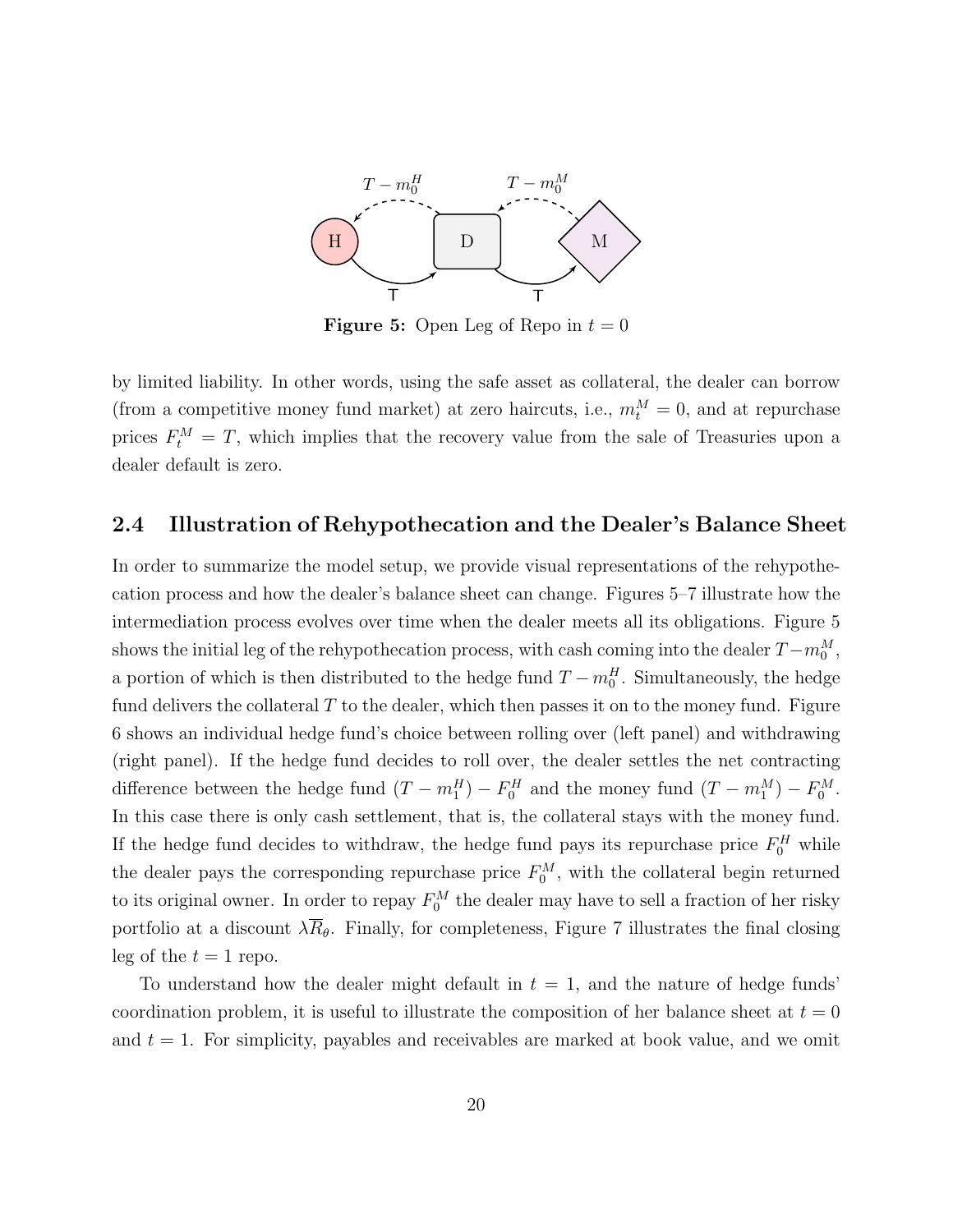



**Figure 7:** Closing Leg of Repo in  $t = 2$ 

changes in equity because of mark-to-market accounting. Figure 8 shows the dealer's balance sheet at the end of  $t = 0$ . The liability side contains the dealer's total obligations to money funds,  $F_0^M$ . The asset side contains the dealer's total holdings of hedge fund obligations,  $F_0^H$ , plus her investment in the risky portfolio,  $R\Delta m_0$ .

Figure 9 illustrates how the dealer's balance sheet can change for different fractions of hedge fund withdrawals. In the left panel, only a small fraction of hedge fund withdraw  $(\mu < \mu_S)$ , swapping  $t = 0$ 's outstanding payables and receivables to  $t = 1$  payables and receivables. In this case, contracting terms are such that there is no need to liquidate any of the dealer's risky portfolio. In the middle panel, an intermediate amount of hedge funds withdraw  $(\mu \in (\mu_S, \mu_R))$ , implying a reduction in the dealer's balance sheet illustrated by the purple boxes. In this case, the dealer is forced to sell a fraction  $\xi$  of its risky asset position in order to repay money funds that hold the withdrawing hedge funds' collateral. Note that the reduction assets equals the reduction in liabilities. In the right panel, a large amount of hedge funds withdraw  $(\mu > \mu_R)$ , implying a severe reduction in the dealer's balance sheet, illustrated by the red boxes. In this case the dealer is forced to sell the entire risky asset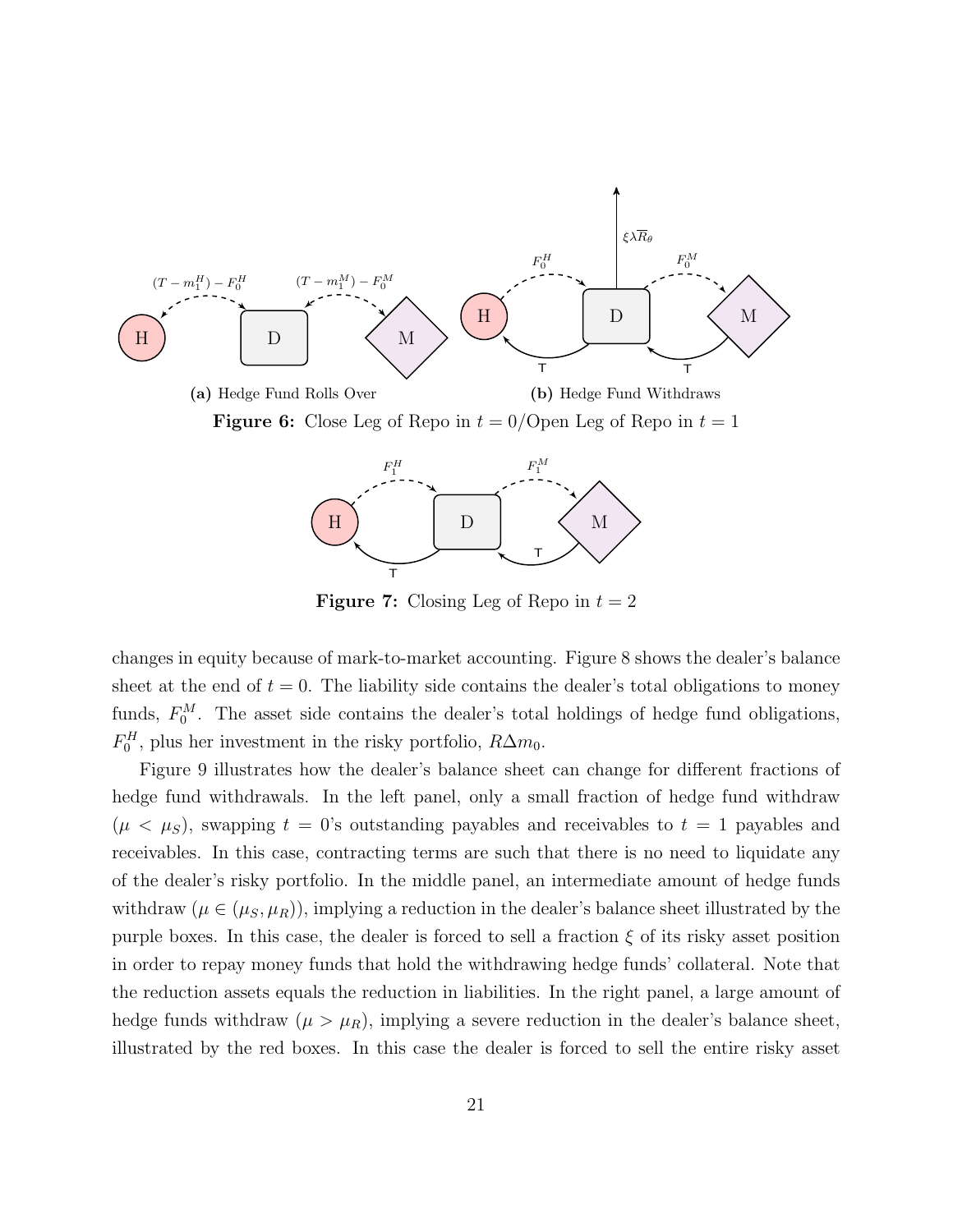

**Figure 8:** Dealer Balance Sheet at End of  $t = 0$ 

The dealer's liabilities are all the claims she issued to money funds  $F_0^M$ , and the dealer's assets are all the claims she purchased from hedge funds  $F_0^H$ , plus the risky investment  $R\Delta m_0$ .

position, the proceeds of which are not enough to repay the money funds that hold the withdrawing hedge funds' collateral, implying a run on the dealer. Note that in this final case, the cash the dealer is able to raise is not enough to recuperate the collateral from money funds. Thus, the dealer is in default.

## 3 Collateral Runs and Coordination Failure

This section examines the decision of an individual hedge fund to withdraw its collateral or roll over its repo contract in the intermediate period. The decision not only depends on the hedge fund's belief of the dealer's solvency, but also on its beliefs of other hedge funds' actions/beliefs. Section 3.1 discusses the case that all hedge funds have full knowledge of the fundamental value  $\theta$  and shows how the coordination problem arises for certain regions of the parameter space, giving rise to multiple equilibria. Section 3.2 introduces incomplete information whereby each hedge fund receives a private noisy signal about the realization of  $\theta$ . These signals do not only provide information about  $\theta$ , but also about other hedge funds signals, allowing an inference about their actions. The higher the signal, the higher the posterior belief about  $\theta$  and the smaller is the likelihood that other hedge funds receives low signals urging them to withdraw. Both effects reduce the incentive to withdraw. As a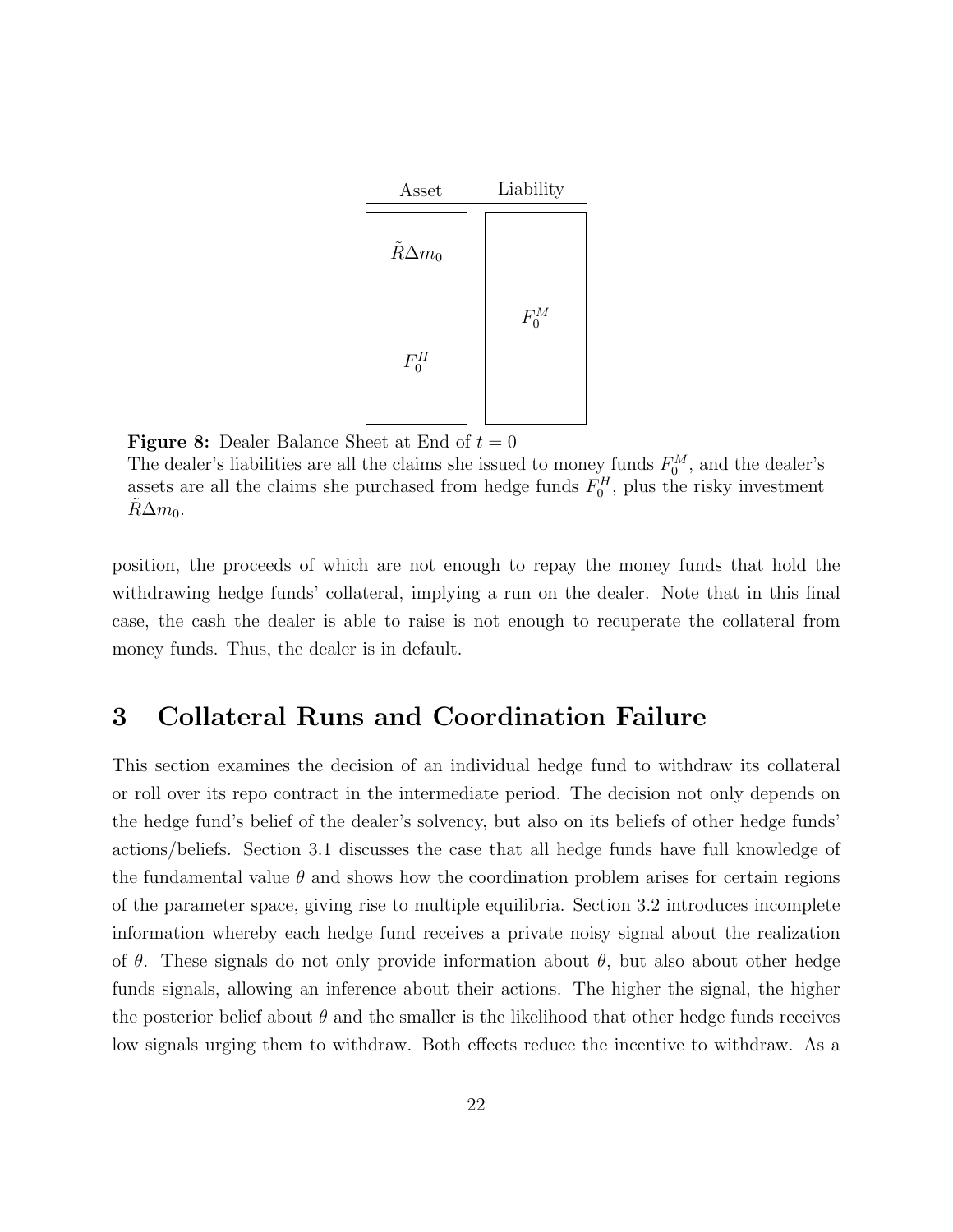

**Figure 9:** Dealer Balance Sheet at End of  $t = 1$ 

The figures shows the dealer's new balance sheet in the refinancing period. Left-hand panel is after the dealer does not sell any risky assets and is able to roll over her repos. Middle panel is after the dealer sells a fraction of her risky assets and returns the collateral to withdrawing hedge funds (purple boxes). Right-hand panel is after the dealer sells all of her risky assets and cannot return all the collateral to withdrawing hedge funds (red boxes). In this final case, the dealer is said to be run on.

result, incomplete information forces hedge funds to coordinate their actions such that they withdraw only for one range of fundamentals in what is known in the literature as a Global Game (see also Carlsson and van Damme, 1993).

In sections 3.1 and 3.2 we derive results assuming that contract terms are pre-determined. Section 4 derives the optimal contract terms in equilibrium and shows the conditions under which they are consistent with the existence of a coordination problem.

#### 3.1 Complete Information

Assume that all hedge funds receive a signal that fully reveals the realization of  $\theta$  at  $t = 1.13$ The signal provides information about dealer's insolvency at  $t = 2$ , i.e., the probability that

<sup>&</sup>lt;sup>13</sup>Recall that contract terms  $m_t^j$  and  $F_t^j$ , for both  $t = 0, 1$  and  $j = H, M$  are set before the signals arrive and cannot be made contingent of the realization of  $\theta$ . As a result, the decision to withdraw based on the information received takes the contract terms as pre-determined. The dealer and money funds do not adjust their behavior after information arrives, so we focus the analysis on hedge funds and abstract from any information the dealer may receive.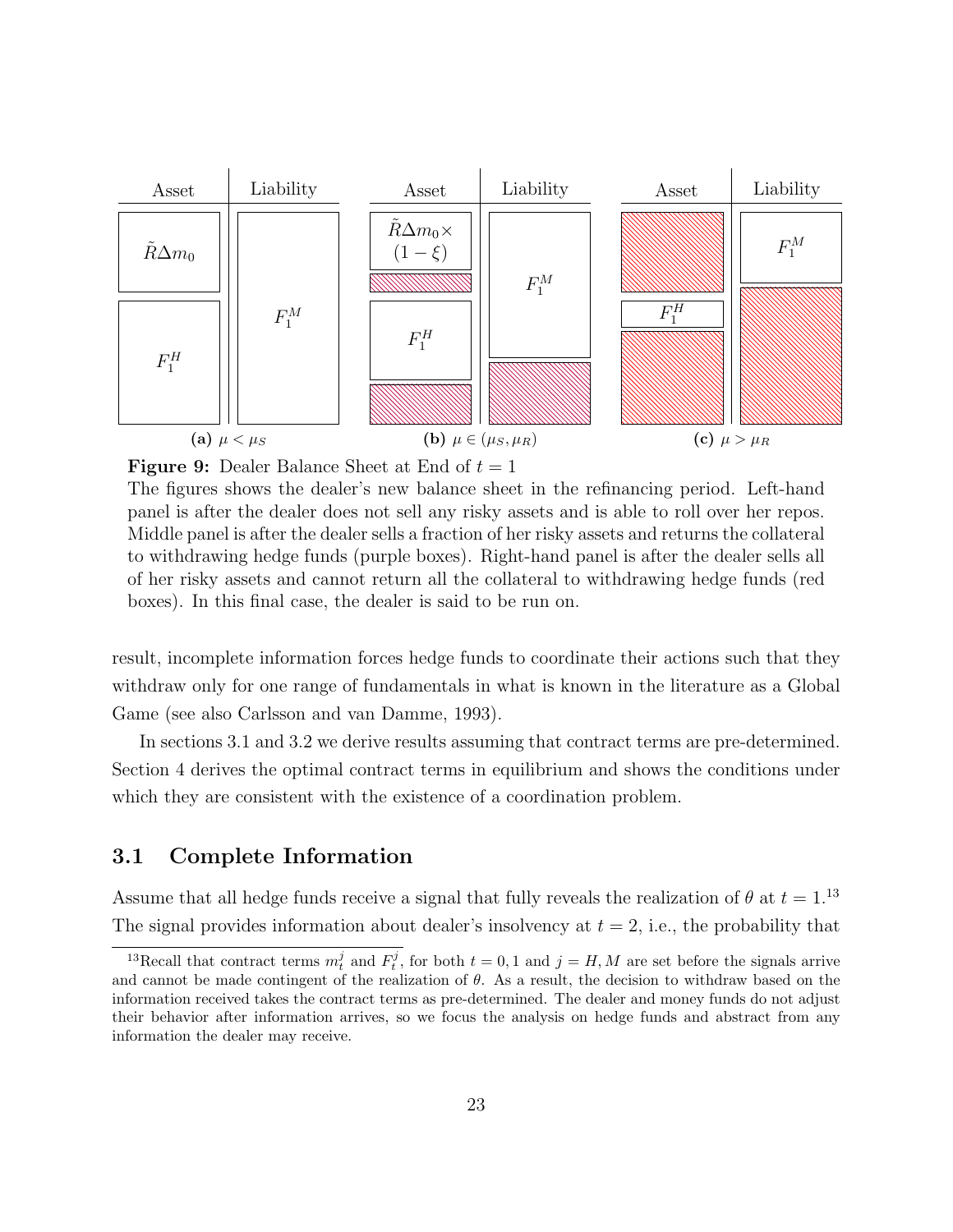| $\theta = 0$ |                     | $\theta = \theta^{LD}$ |                      | $\theta = \theta^{UD}$ |                      | $\theta = 1$ |
|--------------|---------------------|------------------------|----------------------|------------------------|----------------------|--------------|
|              |                     |                        |                      |                        |                      |              |
|              | Unique equilibrium  |                        | Multiple equilibria  |                        | Unique equilbrium    |              |
|              | Withdraw collateral |                        | Coordination problem |                        | Roll over collateral |              |

**Figure 10:** Unique and Multiple Equilibria Under Complete Information on  $\theta$ .

 $R^D$  realizes, but also about the liquidation value of the dealer's risky investment,  $\lambda \overline{R}_{\theta} \Delta m_0$ .

We can establish two regions for fundamentals where the actions of an individual hedge funds are independent of the actions of other hedge funds. The one region, dubbed "lower dominance region" in the literature, is defined by a threshold  $\theta^{LD}$  such that an individual hedge fund withdraws even if no other hedge funds withdraw because it learns that the fundamentals are very bad. The other region, dubbed "upper dominance region," is defined by a threshold  $\theta^{UD}$ , such that an individual hedge fund will not withdraw its collateral even if all other hedge funds withdraw because it learns that fundamentals are very good to support a high liquidation value of dealer's assets. Lemma 3 below derives the lower and upper dominance thresholds.

**Lemma 3.** There are two regions of fundamentals defined by thresholds  $\theta^{LD}$  and  $\theta^{UD}$  where the decision of an individual hedge fund to withdraw its collateral is independent of the decisions of other hedge funds. A hedge fund will always withdraw its collateral for  $\theta$  <  $\theta^{LD} = ((\eta - 1)\Delta m_1 - R^D \Delta m_0 - \Delta F_0)/((\eta - 1)T - R^D \Delta m_0 - \Delta F_0 - \Delta m_1 - \Delta F_1)$ , and will always roll over for  $\theta \ge \theta^{UD} = -(\Delta F_0 + \lambda R^D \Delta m_0)/(\lambda (R^U - R^D) \Delta m_0)$ . Moreover,  $\theta^{LD}$  and  $\theta^{UD}$  lie in the support of  $\theta$ , i.e.,  $\theta^{LD}, \theta^{UD} \in (0,1)$ .

Given that all hedge funds are fully informed about  $\theta$ , they will all withdraw for  $\theta \leq \theta^{LD}$ and all rollover for  $\theta \geq \theta^{UD}$  in equilibrium. However, for intermediate values of fundamental,  $\theta \in (\theta^{LD}, \theta^{UD})$  multiple equilibria are possible, whereby an individual hedge fund's actions depends on its beliefs about the actions of other hedge funds (Figure 10). The intermediate region has positive mass as long as  $\theta^{LD} < \theta^{UD}$ , which implies that  $\lambda \overline{R}_{\theta} \Delta m_0 + \Delta F_0 < 0$  for  $\theta \in (\theta^{LD}, \theta^{UD})$ , i.e., the dealer runs out of money if all (or a sufficient portion) of hedge funds withdraw. This is the source of the coordination problem and the reason why multiple equilibria exist under complete information.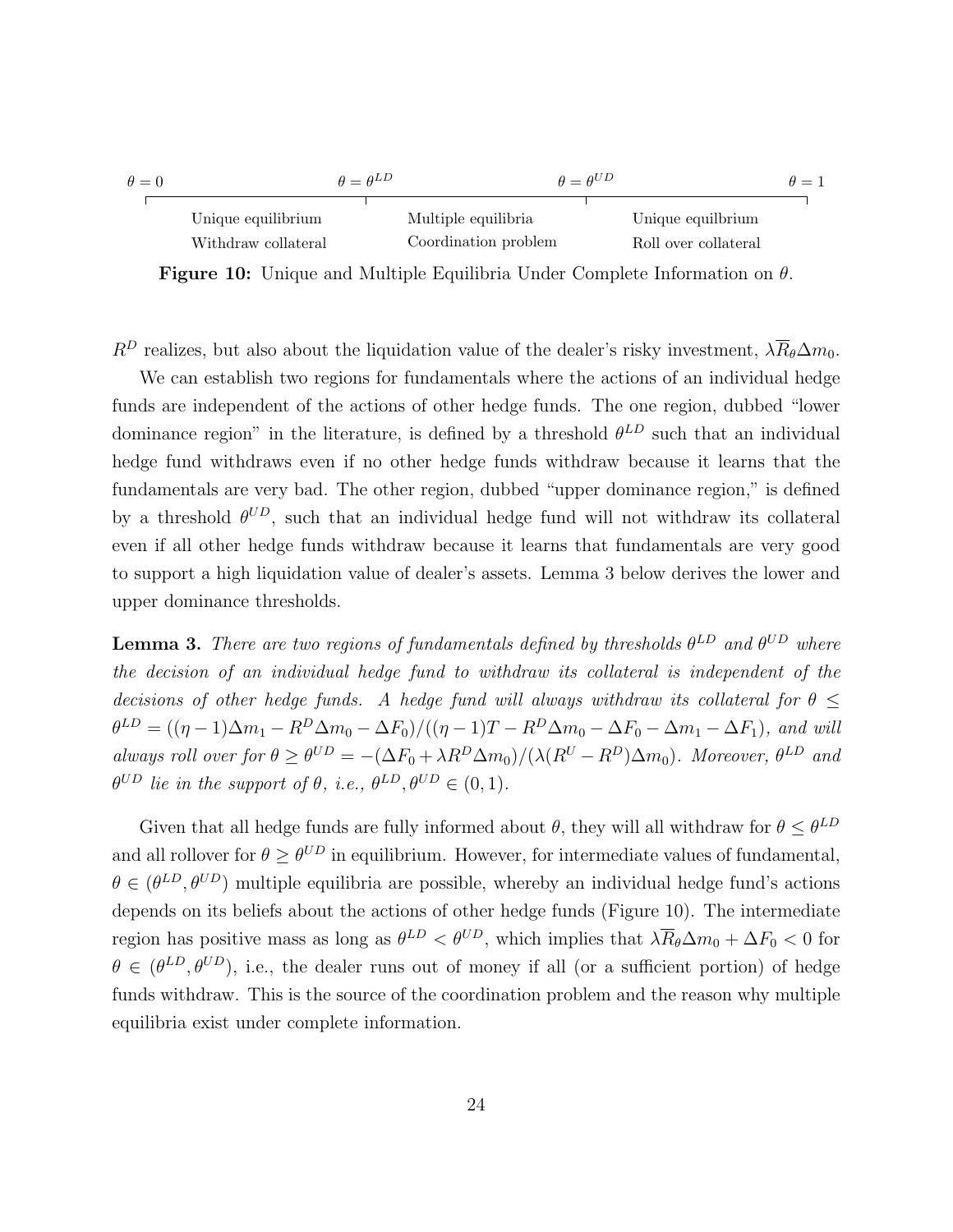### 3.2 Incomplete Information

In order to resolve the coordination problem described in section 3.1, we introduce incomplete information such that at  $t = 1$ , each hedge fund i receives a private noisy signal of the state of nature  $x_i = \theta + \epsilon_i$  where the error terms  $\epsilon_i$  are independently and uniformly distributed over  $[-\epsilon, \epsilon]$ . An individual hedge fund's decision to roll over depends on the signal it receives. The signal provides information regarding the quality of the risky asset in the dealer's balance sheet. In other words it helps inform the probability that the dealer will eventually default at  $t = 2$  and the hedge fund will forfeit its collateral. The signal also provides information about other hedge funds' signals, which allows an inference regarding their actions. An individual hedge fund may decide to withdraw its collateral not only because it believes that fundamentals are bad, but also because the conjectured portion of hedge funds withdrawing is high enough to push the dealer into illiquidity.

We seek a symmetric equilibrium characterized by two thresholds  $(x^*, \theta^*)$  such that an individual hedge fund will withdraw its collateral if its private signal realization  $x_i$  is lower than a threshold  $x^*$  and the dealer will be fully liquidated at  $t = 1$  if the fundamentals realization  $\theta$  is lower than a threshold  $\theta^*$ .

Under such a threshold strategy, the portion of hedge funds that withdraw their collateral at a given level of fundamentals  $\theta$  is

$$
\mu(\theta, x^*) = \begin{cases}\n1 & \text{if } \theta < x^* - \epsilon \\
\text{Prob}(x_i \le x^* | \theta) & \text{if } x^* - \epsilon \le \theta \le x^* + \epsilon \\
0 & \text{if } \theta > x^* + \epsilon.\n\end{cases} \tag{21}
$$

If the fundamental value  $\theta$  is lower than  $x^* - \epsilon$ , then all hedge funds receives signals  $x_i < x^*$ . Hence, all hedge funds, following a threshold strategy, withdraw and  $\mu(\theta, x^*) = 1$ . The opposite is true for  $\theta > x^* + \epsilon$ , whereby all hedge funds roll over and  $\mu(\theta, x^*) = 0$ . Finally, if fundamentals are not sufficiently higher or lower than  $x^*$ , i.e.,  $\theta \in [x^* - \epsilon, x^* + \epsilon]$ , some hedge funds will receive signals that are lower than  $x^*$  and, thus, will withdraw their collateral. Given that private noise,  $\epsilon_i$ , is independently and identically distributed, from the law of large numbers the portion of hedge funds withdrawing for a given level of  $\theta$  in the intermediate region is  $\mu(\theta, x^*) = Prob(x_i \leq x^*|\theta) = (x^* - \theta + \epsilon)/2\epsilon$ .

The signal and fundamentals thresholds are derived in two steps as follows. First, given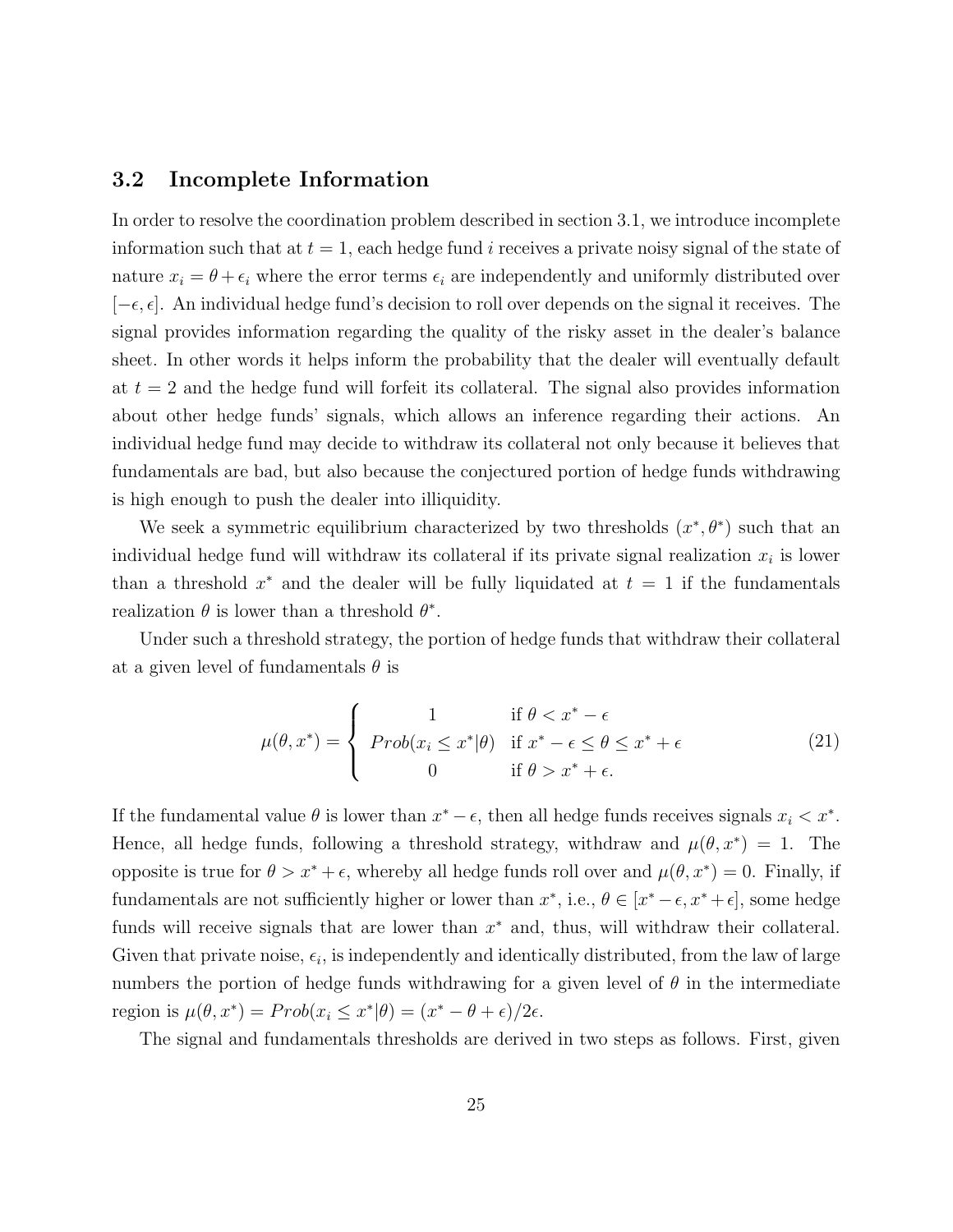the threshold strategy  $x^*$ , we can derive the threshold for fundamentals,  $\theta^*$ , which determines whether the dealer is fully liquidated at  $t = 1$  or survives to  $t = 2$ . Because the portion of hedge funds withdrawing is decreasing in  $\theta$  from (21), the dealer is fully liquidated only if  $\theta < \theta^*$  where  $\theta^*$  is the unique solution to  $f(\mu(\theta^*, x^*), \theta^*) = 1$  given by equation (4):

$$
\theta^* = x^* - \epsilon \frac{\Delta m_1 + 2\Delta F_0 + 2\lambda \overline{R}_{\theta^*} \Delta m_0}{\Delta m_1}.
$$
\n(22)

In other words, for threshold strategy  $x^*$ , if  $\theta$  is lower than  $\theta^*$ , then the portion of hedge funds withdrawing is higher than what the dealer can serve by liquidating her assets and  $f(\mu(\theta, x^*), \theta) < 1$ . On the contrary, if  $\theta$  is higher than  $\theta^*$ , fewer hedge funds withdraw, allowing the dealer to decrease asset liquidations and survive to  $t = 2.14$ 

Second, given the fundamentals threshold  $\theta^*$ , an individual hedge fund can compute the signal threshold  $x^*$ , below which it is optimal to withdraw conditional on its expectation over the portion of hedge funds withdrawing and the private signal it receives. This signal threshold depends on the utility differential between rolling over and withdrawing for a given level of  $\theta$  and  $\mu$ . The difference in expected payoff is given by  $U^H(\mu, \theta; a = 1)$ - $U^H(\mu, \theta; a = 0)$  derived from (12)-(17). Given that in equilibrium  $F_t^M = T$  and  $m_t^M = 0$ , the utility differential  $\nu(\mu, \theta)$  is given by the following piecewise function:

$$
\nu(\mu,\theta) = \begin{cases}\n\theta [(\eta - 1)T - \Delta F_1] + (1 - \theta)G_S^D(\mu,\theta) - \eta \Delta m_1 & \mu \in [0, \mu_S) \\
\theta [(\eta - 1)T - \Delta F_1] + (1 - \theta)G_I^D(\mu,\theta) - \eta \Delta m_1 & \mu \in [\mu_S, \mu_I) \\
\theta G_I^U(\mu,\theta) + (1 - \theta)G_I^D(\mu,\theta) - \eta \Delta m_1 & \mu \in [\mu_I, \mu_R) \\
-\eta \frac{\lambda \overline{R}_{\theta} \Delta m_0 + \Delta F_0 + \Delta m_1}{\mu} & \mu \in [\mu_R, 1]\n\end{cases}
$$
\n(23)

where  $G_S^D(\mu, \theta) = (R^D \Delta m_0 + \Delta F_0 + (1 - \mu) \Delta m_1) / (1 - \mu), G_I^D(\mu, \theta) = (R^D \Delta m_0 + R^D / \lambda \overline{R}_{\theta}$ .  $(\Delta F_0 + (1 - \mu)\Delta m_1)/(1 - \mu)$ , and  $\theta G_I^U(\mu, \theta) + (1 - \theta)G_I^D(\mu, \theta) = (\overline{R}_{\theta}\Delta m_0 + 1/\lambda \cdot (\Delta F_0 +$  $(1 - \mu)\Delta m_1$ )/ $(1 - \mu)$  from (6), (9) and (10).

We plot the utility differential  $\nu(\mu, \theta)$  for a certain level of  $\theta$  in Figure 11. Looking at the two first legs, the payment in the bad state for a hedge fund that rolled over is decreasing in

<sup>&</sup>lt;sup>14</sup>The fraction of assets distributed is strictly decreasing in  $\mu$ , i.e.,  $\partial f(\mu, \theta)/\partial \mu = (\lambda \overline{R}_{\theta} \Delta m_0 + \Delta F_0 +$  $(\Delta m_1)/(\mu^2 \Delta F_0) < 0$  given condition in equation (1).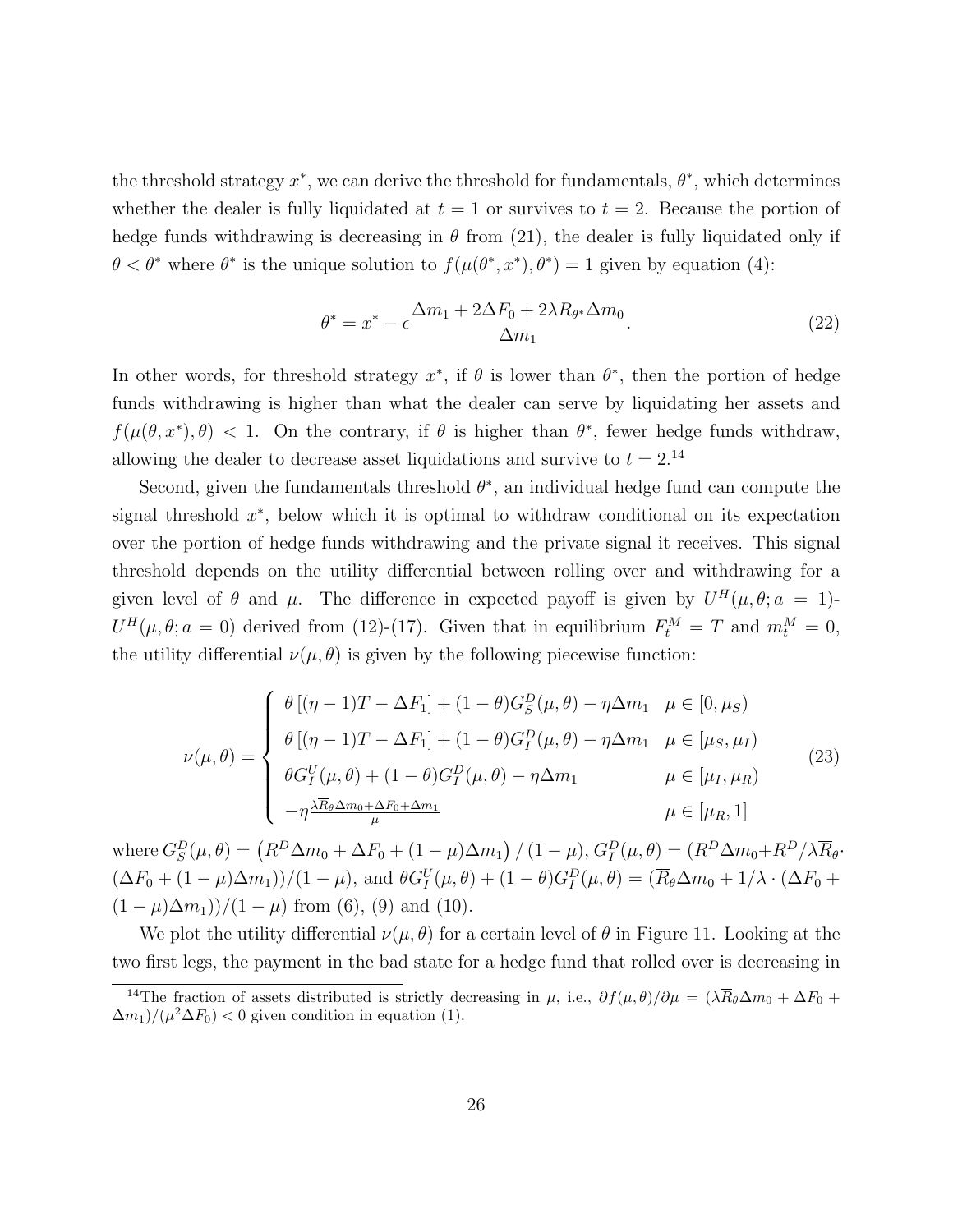$\mu$  and  $\lim_{\mu\to\mu_S^-} G_S^D(\mu,\theta) = \lim_{\mu\to\mu_S^+} G_I^D(\mu,\theta)$ . <sup>15</sup> The third leg is also decreasing in  $\mu$  for  $\lambda \overline{R}_{\theta} \Delta m_0 + \Delta F_0 < 0$ , i.e., for  $\theta < \theta^{UD}$ . The utility differential is discontinuous at  $\mu_I$  because the hedge fund fails to receive the non-pecuniary benefit  $\eta$  if the dealer defaults. However,  $\lim_{\mu\to\mu_I^-}\nu(\mu,\theta)-\lim_{\mu\to\mu_I^+}\nu(\mu,\theta)=\theta(\eta-1)T>0$ , and, thus,  $\nu(\mu,\theta)$  is strictly decreasing in  $\mu \in [0, \mu_R)$  for  $\theta < \theta^{UD}$  which is the relevant region where a coordination problem may occur. The final leg in (23) is increasing in  $\mu$  given that  $\lambda \overline{R}_{\theta} \Delta m_0 + \Delta F_0 + \Delta m_1 > 0$  from the condition in equation (1). Thus, the model features one-sided, rather than global, strategic complementarities as in Goldstein and Pauzner (2005). Once the dealer is fully liquidated, a hedge fund has fewer incentives to withdraw as withdrawals increase. Note that  $\nu$  "crosses" zero as  $\mu$  increases from above. That is, depending on the contract terms, this can happen within any of the first two legs or at the jump, but not within the third and fourth legs where  $\nu(\mu, \theta)$  always takes negative values.<sup>16</sup>

Consider an individual hedge fund that receives signal  $x_i$ . The hedge fund will use the signal to update its beliefs about the realization of  $\theta$ . Given that both  $\theta$  and  $\epsilon_i$  are uniformly distributed, the posterior distribution of  $\theta$  given  $x_i$  is  $\theta | x_i \sim U[x_i - \epsilon, x_i + \epsilon]$ . This implies that the utility differential between rolling over and withdrawing for a hedge fund that receives signal  $x_i$  as a function of the cutoff value is

$$
\Delta(x_i, x^*) = \frac{1}{2\epsilon} \int_{x_i - \epsilon}^{x_i + \epsilon} \nu(\mu(\theta, x^*), \theta) d\theta.
$$
 (24)

In a threshold equilibrium, a hedge fund prefers to withdraw, i.e.,  $\Delta(x_i, x^*)$  < 0, for all  $x_i \leq x^*$ , and prefers to roll over, i.e.,  $\Delta(x_i, x^*) > 0$ , for all  $x_i > x^*$ .  $\Delta(x_i, x^*)$  is continuous in  $x_i$  because a change in the signal only changes the limits of integration  $[x_i - \epsilon, x_i + \epsilon]$  and the integrand is bounded. Hence, a hedge fund that receives signal  $x_i = x^*$  is indifferent between rolling over and withdrawing, i.e.,

$$
\Delta(x^*, x^*) = \frac{1}{2\epsilon} \int_{x^*-\epsilon}^{x^*+\epsilon} \nu(\mu(\theta, x^*), \theta) d\theta = 0.
$$
 (25)

 $15\partial G_S^D(\mu,\theta)/\partial\mu = (R^D\Delta m_0 + \Delta F_0)/(1-\mu)^2 < 0$ , because  $R^D < 1$  and  $\Delta m_0 + \Delta F_0 < 0$  from Lemma 2, while  $\partial G_I^D(\mu, \theta)/\partial \mu = R^D/(\lambda \overline{R}_{\theta}(\lambda \overline{R}_{\theta} \Delta m_0 + \Delta F_0)/(1 - \mu)^2 < 0$  for  $\theta < \theta^{UD}$ .

 $16\nu(\mu,\theta) < 0$  for  $\mu \in [\mu_I,\mu_R)$  —third leg— requires  $\mu > 1 + (\lambda \overline{R}_{\theta} \Delta m_0 + \Delta F_0)/\Delta m_1 > \mu_I$ , which is always true.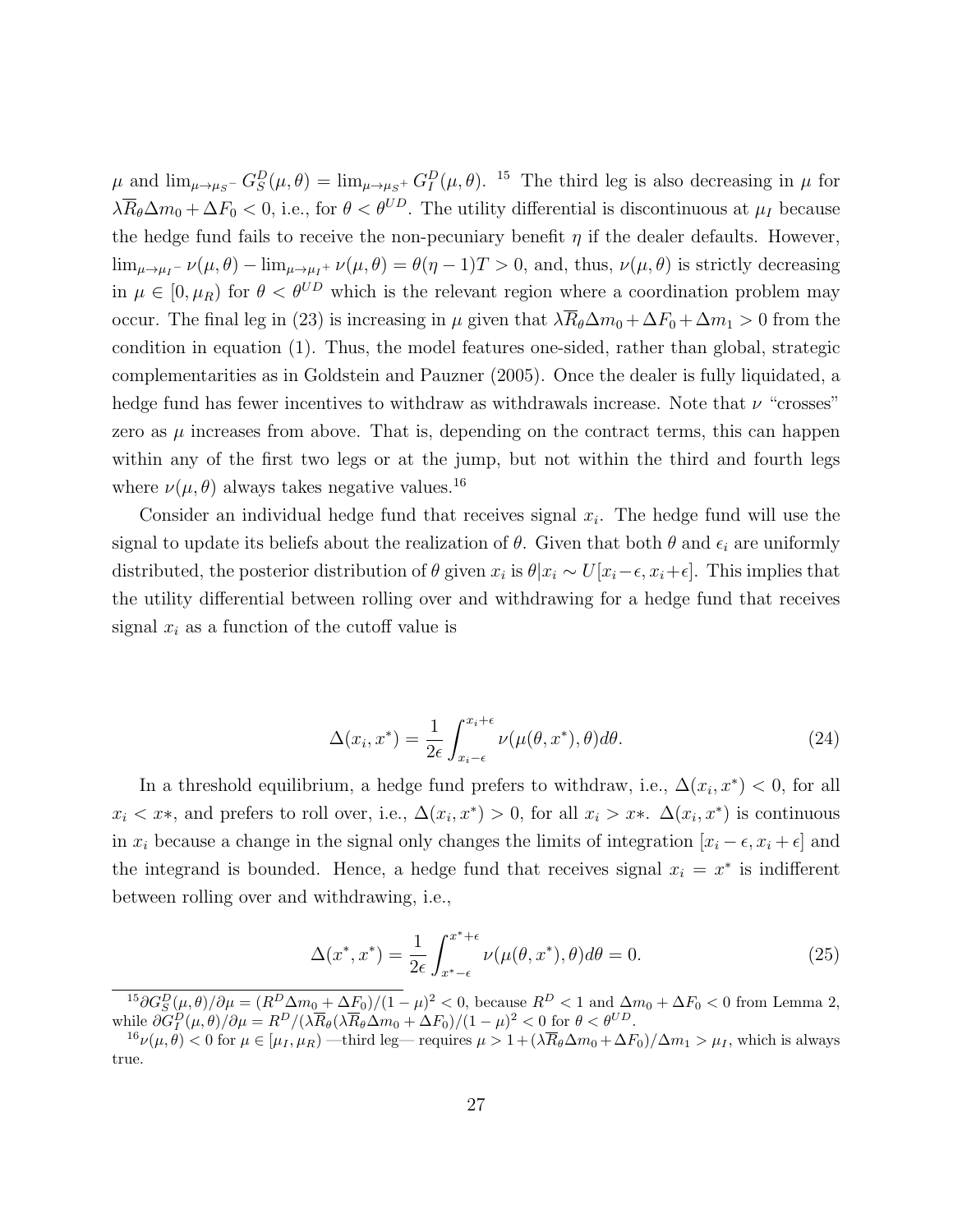

**Figure 11:** Indifference Function  $\nu(\mu, \theta)$  as a Function of  $\mu$  for Arbitrary  $\theta \in (\theta^{LD}, \theta^{UD})$ and Arbitrary Contract Terms.

Equations (22) and (25) jointly determine the threshold for fundamentals  $\theta^*$  and the threshold strategy  $x^*$ . Proposition 1 establishes the existence and uniqueness of a threshold equilibrium.<sup>17</sup>

**Proposition 1.** Given contract terms satisfying  $\theta^{LD} < \theta^{UD}$  in Lemma 3, there exist a threshold,  $x^*$ , such that a hedge fund rolls over if  $x_i > x^*$  and withdraws if  $x_i < x^*$ , and a threshold  $\theta^*$ , such that the dealer does not experience any withdraws if  $\theta \geq \theta^*$  and is fully liquidated if  $\theta < \theta^*$ . Moreover, the thresholds are unique if noise is not too large.

Hereafter, we focus on the case that the noise goes arbitrarily close to zero. Taking the limit  $\epsilon \to 0$  implies that  $x^* \to \theta^*$  from (22). A hedge fund that receives signal  $x^*$ , the posterior distribution of  $\theta$  is uniform over the interval  $[x^* - \epsilon, x^* + \epsilon]$ . Thus, that hedge

<sup>&</sup>lt;sup>17</sup>As already mentioned, the model features one-sided strategic complementarities. Hence, we follow the steps in Goldstein-Pauzner and make the same assumptions, most importantly that noise is uniformly distributed, to show the uniqueness of a threshold equilibrium. However, our framework features two additional complications. First, due to limited liability, the dealer's default threshold is endogenous. Second, the liquidation value matters for the payoff in a run and, thus, state monotonicity of  $\nu(\mu, \theta)$  is not straightforward. We explicitly address these complications in the proof of Proposition 1. But to simplify the analysis we restrict attention to a uniformly distributed probability of a good realization, while Goldstein-Pauzner allow for more general distributions of the probability of a good realization,  $p(\theta)$ , where  $\theta$  is uniformly distributed and  $p'(\theta) > 0$ . In our case,  $p(\theta) = \theta$  and  $p'(\theta) = 1$ .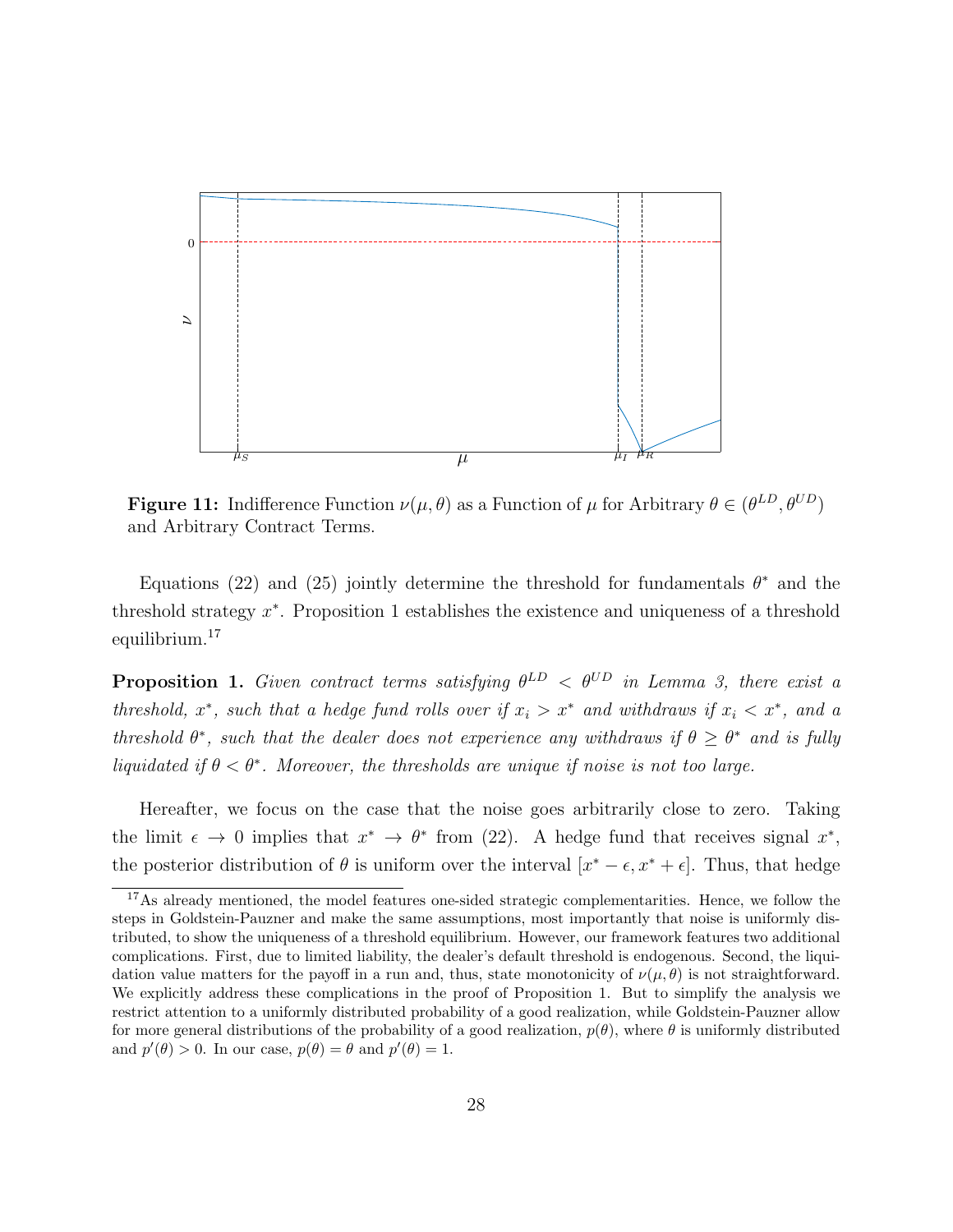fund's belief of the portion of hedge funds withdrawing as a function of  $\theta$ ,  $\mu(\theta, x^*)$ , is uniform over [0, 1].<sup>18</sup> In other words, as  $\theta$  decreases from  $x^* + \epsilon$  to  $x^* - \epsilon$ ,  $\mu$  increases from 0 to 1. Changing variables in  $\Delta(x^*, x^*) = 0$  provides the indifference condition that determines the unique value  $\theta^*$ :

$$
V(\theta^*) = \int_0^1 \nu(\mu, \theta^*) d\mu = 0.
$$
 (26)

The detailed expression for  $V(\theta^*)$ , with its derivatives with respect to  $\theta^*$  and the contract terms, are shown in equation (B.28) in Appendix B. Moreover, (26) implies that  $\nu(0,\theta^*)>0$ given that  $\nu$  is decreasing in  $\mu$  when positive, which can be used to establish the following Corollary.

#### **Corollary 1.** The period 1 participation constraint (19) is always slack for all  $\theta \ge \theta^*$ .

Contrary to the complete information case, the introduction of noisy private signals eliminates the possibility of multiple equilibria in the intermediate region of fundamentals, i.e.,  $\theta \in (\theta^{LD}, \theta^{UD})$ . The dealer is fully liquidated for  $\theta < \theta^*$ . Figure 12 shows the regions where full liquidation (a "run") occurs. The region of  $\theta$  below the threshold  $\theta^{LD}$  corresponds to a fundamental run similar to the complete information case. The region between  $\theta^{LD}$  and  $\theta^*$  corresponds to a panic-based run due to dealer illiquidity. The overall run probability is equal to  $Prob(\theta < \theta^*)$ , and can be split between a fundamental run probability,  $Prob(\theta <$  $(\theta^{LD})$ , and a panic-based run probability,  $Prob(\theta^{LD} \leq \theta < \theta^*)$ .

$$
\theta = \theta^{LD} \qquad \theta = \theta^*
$$
\n
$$
\theta = \theta^{UD} \qquad \theta = 1
$$
\nFundamental run

\nPanic-based run

\nNo run

\nNo run

\nNo run

**Figure 12:** Unique equilibrium under Incomplete Information on  $\theta$ .

# 4 Threshold Equilibrium

Having characterized hedge funds' threshold strategy under incomplete information, we turn to see the effective take-it-or-leave-it contracting terms the dealer chooses, anticipating hedge

<sup>&</sup>lt;sup>18</sup>This is true because  $\lim_{x^* \to \theta^*} Prob(\mu(\theta, x^*) \leq N) = Prob(\mu(\theta, \theta^*) \leq N) = 1 - Prob(\theta \leq \theta^* + \epsilon - 2\epsilon N) =$  $1-(\theta^*+\epsilon-2\epsilon N-\theta^*+\epsilon)/(2\epsilon)=N.$  Hence,  $\mu(\theta,\theta^*)\sim U[0,1].$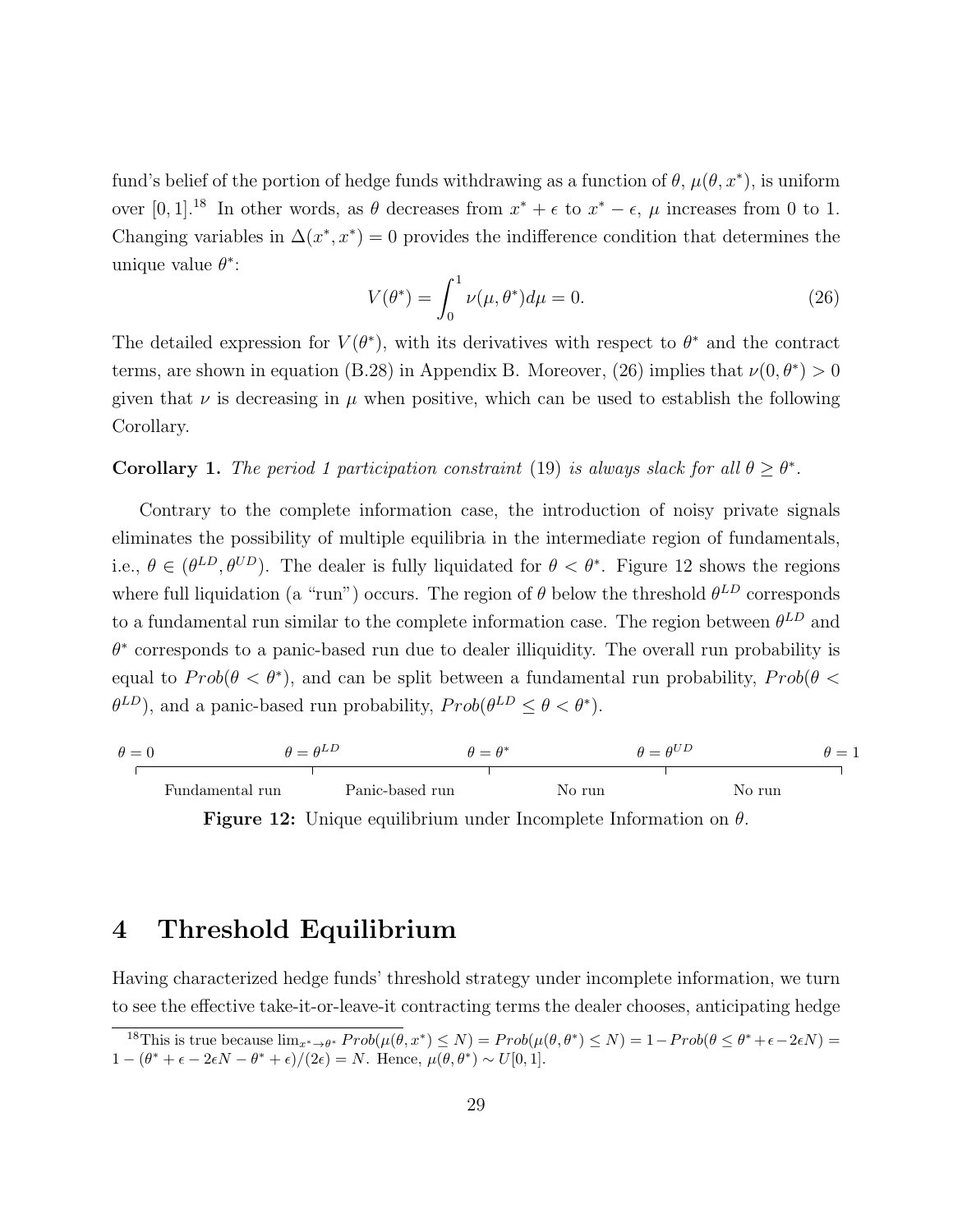funds' optimal strategy. Because a hedge fund's problem is scalable, we normalize  $T = 1$ for simplicity. This implies that feasible contract terms should satisfy  $\Delta m_t \in [0, 1]$  and  $\Delta F_t \in [-1,0].$ 

Given threshold for fundamentals  $\theta^*$  defined in (26), all hedge funds withdraw their collateral for  $\theta < \theta^*$ , inducing the dealer to default and receive zero profits. Conversely, if the realization of  $\theta$  is above  $\theta^*$  all hedge funds roll over their repos to period  $t = 2$  and the dealer is exposed to the risky asset's payoff. With probability  $\theta$ , the good state realizes and the dealer enjoys positive profits. Otherwise, the bad state realized and the dealer defaults receiving nothing. Her expected utility is, then, given by:

$$
U^{D} = \int_{0}^{\theta^{*}} \theta u(0) d\theta + \int_{\theta^{*}}^{1} \left[ \theta u(R^{U} \Delta m_{0} + \Delta m_{1} + \Delta F_{0} + \Delta F_{1}) + (1 - \theta) u(0) \right] d\theta
$$

$$
= \frac{(1 - \theta^{*2})}{2} u(R^{U} \Delta m_{0} + \Delta m_{0} + \Delta F_{0} + \Delta F_{1}), \tag{27}
$$

where  $u(\cdot)$  is a concave utility function–not excluding linear utility–with  $u(0) = 0.19$ .

The dealer will internalize that changing the contracting terms directly affects hedge funds' threshold strategy  $\theta^*$  through the "global game" condition (26), and, thus, the probability of a collateral run. In many global games applications, the run threshold can derived in closed-form using a condition similar to (26). Given the complexity herein, we are not able to solve for the threshold in closed-form to substitute it in the dealer's problem.<sup>20</sup> Instead, we will explicitly impose (26) as a constraint that the dealer faces and have her optimize also over  $\theta^*$  respecting its relationship with the other contract terms.

Hence, the dealer chooses  $\{\Delta m_0, \Delta m_1, \Delta F_0, \Delta F_1, \theta^*\}$  to maximize (27) subject to the period-0 hedge funds participation constraint (18), the global game constraint (26), the

<sup>&</sup>lt;sup>19</sup>It is important to note that a coordination problem can exist only if  $\Delta m_0 > 0$ . If hedge funds do not have an unsecured claim on the dealer, i.e.,  $\Delta m_0 = 0$ , there cannot be an advantage to withdraw early. This situation can be appreciated graphically through Figure 8 and 9: if there is nothing hedge funds' can claim, beyond their collateral, there is no reason to withdraw. In this case the dealer would not invest in the risky asset, and the only feasible contracting terms that give dealer non-negative profits are  $\Delta m_0 = \Delta m_1 = \Delta F_0 = \Delta F_1 = 0$ , i.e.,  $u(0) = 0$ . This implies that the dealer is better off setting contracting terms that expose her to a run as long as the profits in the good state are positive and  $\theta^* < 1$ 

 $^{20}$ A closed-form solution is attainable in Goldstein and Pauzner (2005) because the liquidation value does not depend on fundamentals. In Rochet and Vives (2004), the liquidation value depends on fundamentals, but the payoff structure does not, allowing for a closed-form solution.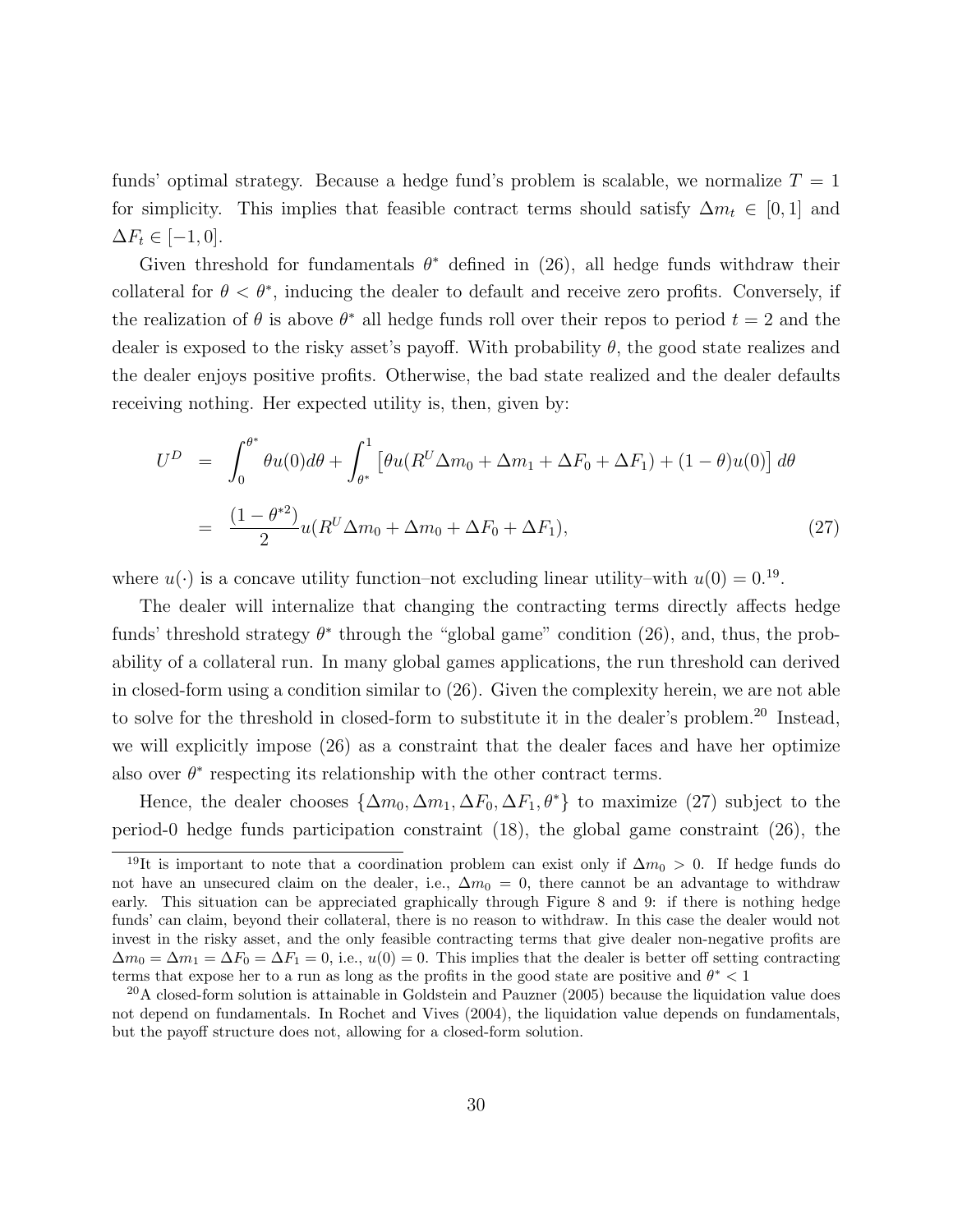positive liquidity injection constraint  $(1)$ , and the bad-state default constraint  $(7).^{21}$  We have imposed the last constraint in the dealer's problem to guarantee the existence of a lower dominance region, which is essential for the existence of a threshold equilibrium in the incomplete information game. Note that the coordination failure examined in this paper would be present even without the lower dominance region. Instead of imposing default in the bad-state, one could consider equilibrium refinements that give rise to the same threshold strategy. We will elaborate further on the presence of these four constraints below, after we have established the existence of contract terms that give rise to a coordination problem and, hence, the possibility of collateral runs.<sup>22</sup>

**Proposition 2.** For  $\lambda R^U > 2$ ,  $R^D < \eta R^U/(\eta + R^U)$ , and dealer's risk-aversion not sufficiently low, there exist optimal contracting terms  $\Delta m_t(\theta^*)$  and  $\Delta F_t(\theta^*)$  under which hedge  $\emph{funds adopt a threshold strategy $\theta^*$}.$ 

Note that the existence result in Proposition 2 requires a high degree of dealer risk aversion so that that the marginal utility of the dealer is low enough to push  $\theta^*$  to its upper bound  $\theta^{UD}$ . In other words, conditional on survival at  $\theta^{UD}$  the dealer would prefer a lower run probability over higher profits in the good state. As we will see in the following corollary, this can be true when the dealer is risk-neutral, but under stricter parameter conditions.

The optimal contracting terms of Proposition 2 are only a function of the threshold  $\theta^*$ and given by  $\Delta m_0(\theta^*) = -\theta^*(\eta - 1)\mu_I/f(\theta^*)$ ,  $\Delta m_1(\theta^*) = g(\theta^*)\Delta m_0(\theta^*)$ ,  $\Delta F_0(\theta^*) = -g(\theta^*)$ ,  $\Delta m_0(\theta^*)$ , and  $\Delta F_1(\theta^*) = -R^D \Delta m_0(\theta^*)$ , where  $g(\theta^*)$  and  $f(\theta^*)$  are given by (20) and (A.25), respectively. Finally, the run threshold is the solution to the following optimization condition:

$$
\frac{1}{2}(1-\theta^{*2})u'((R^U-R^D)\Delta m_0(\theta^*)) (R^U-R^D) + \frac{\theta^* u\left((R^U-R^D)\Delta m_0(\theta^*)\right) f(\theta^*)}{\frac{\partial V}{\partial \theta^*} - \Delta m_0(\theta^*) g'(\theta^*) \left(\frac{\partial V}{\partial \Delta F_0} - \frac{\partial V}{\partial \Delta m_1}\right)} = 0,
$$
\n(28)

which can be easily interpreted. The first term captures the incremental utility to the dealer

<sup>&</sup>lt;sup>21</sup> Alternatively, the problem can be stated with  $\theta^*$  determined implicitly, and the dealer internalizing how contracting terms change the threshold. These approaches are mathematically equivalent.

<sup>&</sup>lt;sup>22</sup>The participation constraint in period one is always slack from Corollary 1, and the contract terms will be interior. Thus, for the sake of conciseness, we do not include (19),  $0 \leq \Delta m_t \leq 1$  and  $-1 \leq \Delta F_t \leq 0$  in the dealer's optimization problem. The Lagrangian and the first-order optimization conditions are reported in (A.18)-(A.23) in Appendix A.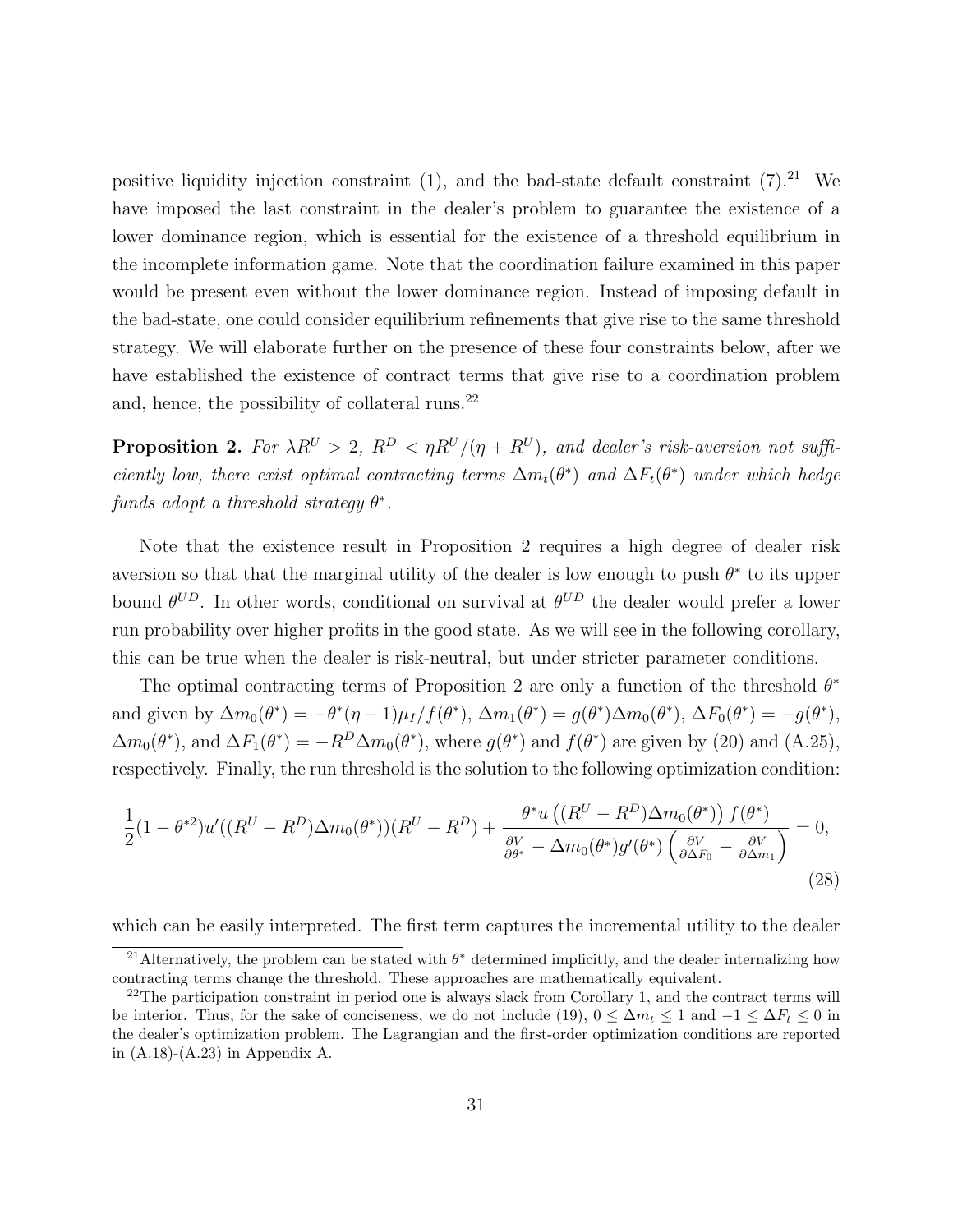from an increase in the initial risky investment while keeping the run probability unchanged. The second term captures the effect on the probability that the dealer suffers a run, and, hence, forfeits any profits in the final period (note that the term is negative). So, the dealer balances the higher profits conditional on a run not occurring, with the associated increase in the probability of a run.

The optimal contracting terms of Proposition 2 are characterized by four binding constraints: the global game constraint, the initial participation constraint, the positive liquidity injection constraint, and the dealer default constraint. The last three constraints allow us to write the contract terms  $\Delta F_0$ ,  $\Delta m_1$ , and  $\Delta F_1$  as function of  $\Delta m_0$  and  $\theta^*$ . The first one gives  $\Delta m_0$  as a function of  $\theta^*$ . As already mentioned, the global game and initial participation constraints will always be binding. We, now, discuss in more detail the intuition behind the other two binding constraints.

The binding liquidity injection constraint implies that the dealer does not collect any net funds in  $t = 1$ . The intuition behind the tightness of this restriction stems from inspecting  $\theta^*$ 's sensitivity to both  $\Delta m_1$  and  $\Delta F_0$ . To see this, consider contracting terms which do not have a binding  $PC_0$  constraint. In that case, the only difference between  $\Delta m_1$  and  $\Delta F_0$  is how those variables affect  $\theta^*$ . In the proposed equilibrium we have,  $\partial\theta^*/\partial\Delta m_1-\partial\theta^*/\partial\Delta F_0 > 0^{23}$ Intuitively this is because a hedge fund loss due to an increase in  $\Delta m_1$  only affects hedge funds that roll over. A hedge fund loss due to an increase in  $\Delta F_0$  is mutualized between those that roll over and those that do not. That is, the dealer gets more "bang for her buck" by altering the roll over haircut. Thus, to increase the possibility for hedge funds to rollover (i.e., lower  $\theta^*$ ), it is optimal to reduce hedge funds' loss via a reduction in  $\Delta m_1$  rather than  $\Delta F_0$ , which is pinned down by the initial participation constraint.

Interestingly, the choice of  $\Delta m_1$  versus  $\Delta F_0$  highlights a tradeoff which can be lost without considering hedge fund's rollover decision. Given that the sum of these two contracting terms results in the effective net payment from hedge funds that roll over, their direct marginal impact on the dealer's utility is identical. The difference stems from considering how these contracting terms affect the marginal hedge fund's decision to roll over or not. In this regard, the contracting terms are very different, because  $\Delta F_0$  is paid by all whereas  $\Delta m_1$  is only

<sup>&</sup>lt;sup>23</sup>From the implicit function theorem  $\partial \theta^* / \partial \Delta m_1 - \partial \theta^* / \partial \Delta F_0 = (\partial V / \partial \Delta F_0 - \partial V / \partial \Delta m_1) (\partial V / \partial \theta^*)^{-1}$ .  $\partial V/\partial \Delta F_0 - \partial V/\partial \Delta m_1$  pins down the value of the multiplier on the participation constraint (see (A.26)), and thus is positive. Given that  $\partial V/\partial \theta^* > 0$  from the proof of Proposition 1,  $\partial \theta^*/\partial \Delta m_1 - \partial \theta^*/\partial \Delta F_0$  is positive as well.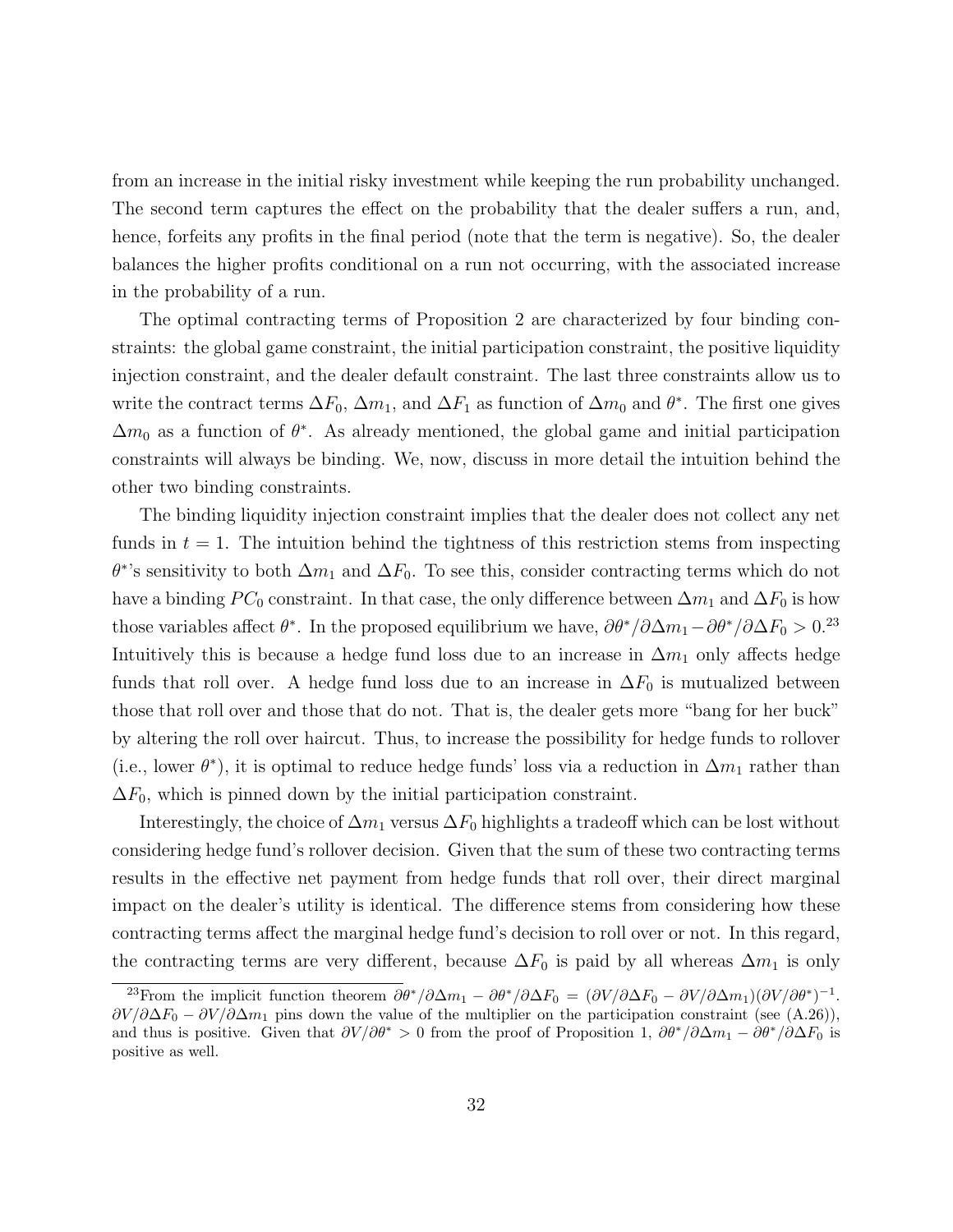paid by those who continue.

The final active constraint is the dealer's default condition. The intuition behind this active constraint is that an increase in  $\Delta F_1$  affects the dealer's payoff directly with a minimal impact on the sensitivity of  $\theta^*$ : It has a small impact on  $\mu_I$ , and only affects the final repayment of hedge funds' that roll over directly, with no effect on the incentives between rolling over and withdrawing. This is why in equilibrium the dealer decides to set contracting terms in which she is on the verge of defaulting in the bad state.

Having a general characterization of the equilibrium in Proposition 2 we focus on a specific case that gives a more precise characterization of the equilibrium outcome, and also allows us to do comparative statics. Specifically, we shall assume that the risky asset payoff is zero in the down state  $R^D = 0$  and the dealer is risk neutral. In this case, we have the following result,

Corollary 2. For  $R^D = 0$ ,  $\lambda R^U \in \left(2, \frac{4+8\sqrt{2}}{7}\right)$ 7 , and risk neutral dealer, there exist optimal contracting terms

$$
\Delta m_0(\theta^*) = \frac{\theta^*(\eta - 1)}{\eta g(\theta^*) \left(1 - \ln\left(\frac{\lambda \overline{R}_{\theta}}{g(\theta)}\right)\right)}, \quad \Delta m_1(\theta^*) = g(\theta^*) \Delta m_0(\theta^*)
$$

$$
\Delta F_0(\theta^*) = -g(\theta^*) \Delta m_0(\theta^*), \qquad \Delta F_1(\theta^*) = 0
$$

under which hedge funds adopt a threshold strategy  $\theta^*$  that solves,

$$
2\left(1-\theta^* - 3\theta^{*2} + \theta^*(1+\theta^*)\frac{\lambda \overline{R}_{\theta^*}}{g(\theta^*)}\right) = \ln\left(\frac{\lambda \overline{R}_{\theta^*}}{g(\theta^*)}\right)\left(1-\theta^* - 4\theta^{*2} + \theta^*(1+\theta^*)\frac{\lambda \overline{R}_{\theta^*}}{g(\theta^*)}\right)
$$

with  $\frac{\partial \theta^*}{\partial R^U} < 0$ .

The optimal contracting terms have the same functional form as in Proposition 2 with many of the expressions simplified, because in this case  $\mu_I = \mu_R$ . Since  $R^D = 0$ , the no default condition can be replaced by the reasonable restriction of having the  $\Delta F_1 \leq 0$ . If this were not the case, the dealer would never default.

Note that we present the comparative statics with respect to  $R^U$ , but these are identical to the ones with respect to  $\lambda$ <sup>24</sup> As the asset becomes more valuable at liquidation, either

 $24$ With dealer risk aversion this would not be the case, because the dealer's marginal utility is affected by the final payoff (see equation (28)).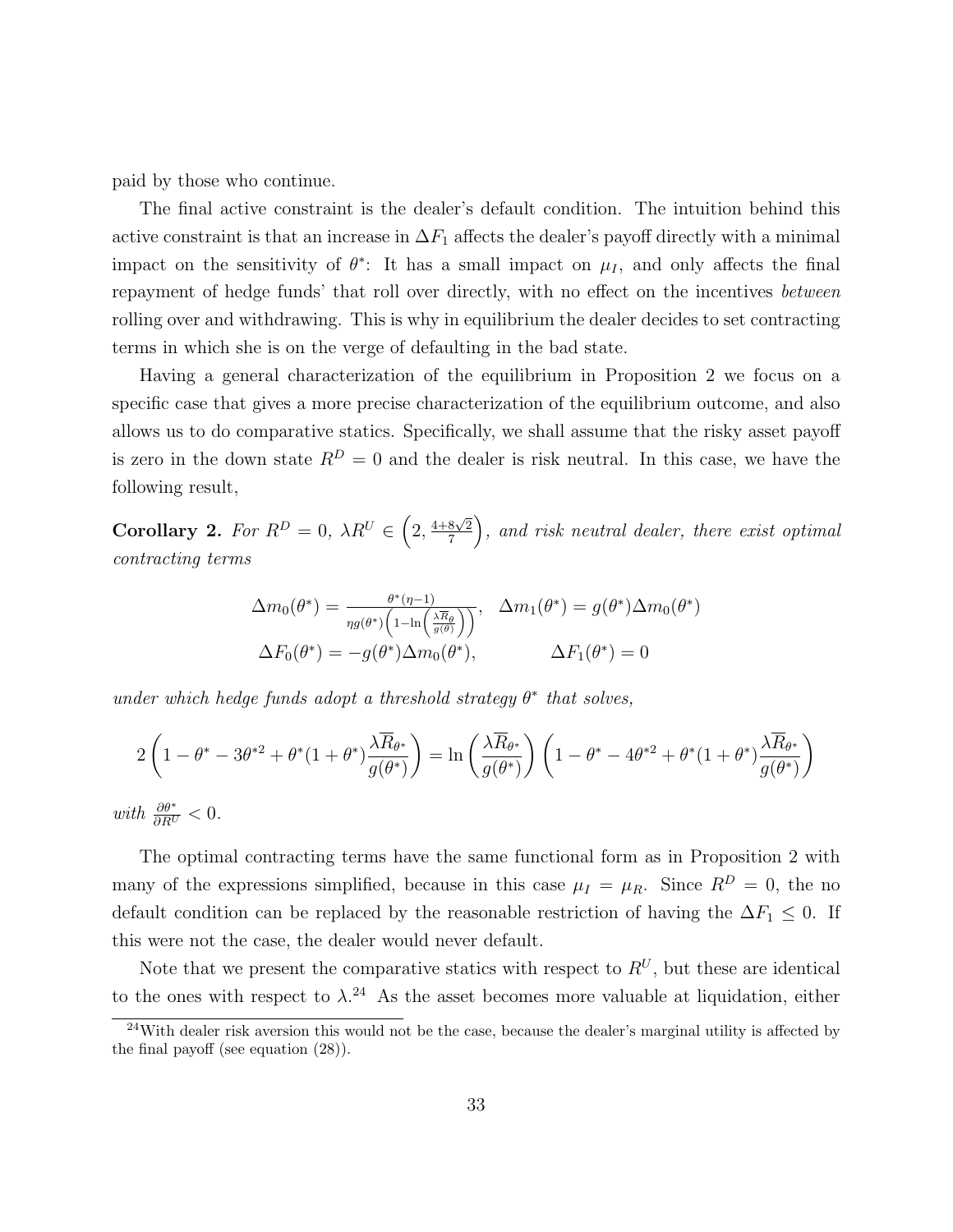due to a higher payment on the good state or a lower liquidity discount, the possibility of a run becomes smaller. That is, the dealer would have more funds to compensate hedge funds in case they were to withdraw, reducing their incentives to do so.

Changes in  $\eta$  do not affect the equilibrium threshold, again because of the dealer's risk neutrality. But changes in  $\eta$  do materially change the optimal contrasting terms. As hedge funds have higher profits through their preference for holding safe assets, the initial repo margin  $\Delta m_0$  can be higher.

The following subsection presents a numerical example of the model's comparative statics whenever the dealer is risk averse and the asset value is positive in the down state.

#### 4.1 Numerical Example

Proposition 2 characterizes equilibria which we can calculate numerically. Figure 13 shows the hedge fund's utility differential under the optimal strategies for one particular set of parameters. As stated in the equilibrium of Proposition 2, it's optimal for the dealer not to collect any additional payments in the interim period  $\Delta m_0 + \Delta F_1 = 0 \implies \mu_S = 0$ . As with all threshold equilibria, we have that  $\mu_I < \mu_R < 1$ .

Figure 14 shows how the equilibrium threshold  $\theta^*$ , and its associated upper and lower dominance, change with model parameters. The interpretation of the top two and bottom right panels shows that as the assets unconditional liquidation value increases, the possibility of a threshold strategy is smaller. In particular, the interval with panic-based runs (i.e.,  $(\theta^{LD}, \theta^*)$  shrinks. This might seem like a beneficial outcome: it is less likely to have a panic based equilibrium. In addition, the range where both panic-based and fundamental runs is also smaller (i.e.,  $(0, \theta^*)$ ).

But changes in  $\eta$  shows that there are cases where the panic-based equilibrium interval is larger, while both panic-based and fundamental runs are overall smaller. That is, in these cases, the larger coordination problem in fact decreases the probability of a run, highlighting the case where coordination can be helpful.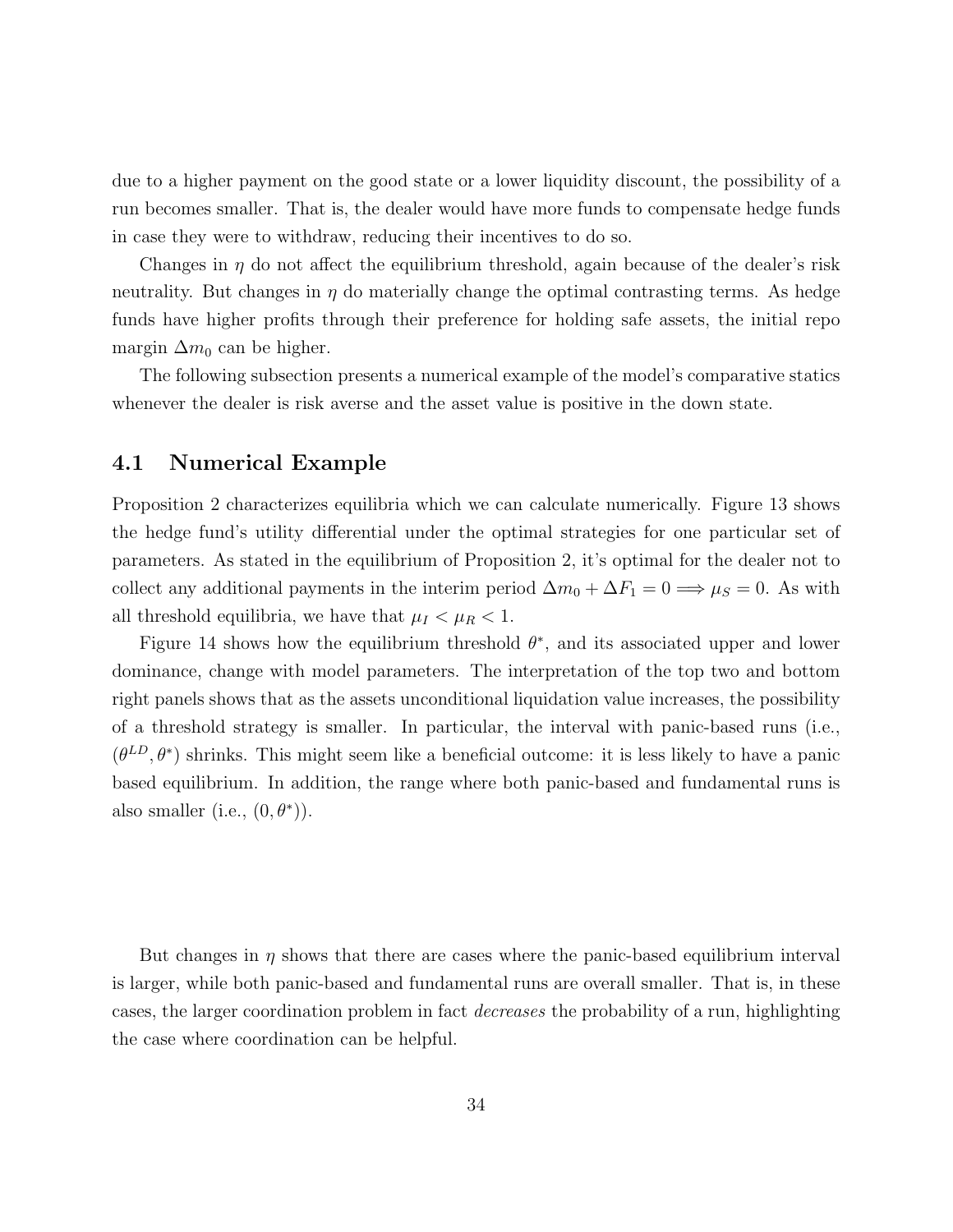

**Figure 13:** Marginal Hedge Funds Indifference Function  $\nu$ Figure shows the indifference function  $\nu$  of the optimal contract for a marginal Hedge Fund with a safe asset valuation of  $\eta = 5$ , asset parameters  $R^U = 2$ ,  $R^D = 0.5$ ,  $\lambda = 0.8$ , and the Dealer with with CARA utility, risk aversion  $\gamma = 5$ . Dashed red line highlights where  $\nu$  crosses zero.

The numerical exercise also highlights how contracting terms change as the equilibrium changes with underlying parameters. For illustration purposes, Figure 15 shows the equilibrium haircuts (top panel) and equilibrium interest rates (bottom panel) in  $t=0$  and  $t=1$  as a function of the equilibrium  $\theta^*$  for different values of  $R^D$ . The top panel shows that the haircut in  $t = 0$  is lower than the haircut in  $t = 1$ . This is merely a graphical representation of Lemma 2 and stems from the fact that  $-\Delta F_0 > \Delta m_0$ , so as to compensate hedge funds to participate initially, and in equilibrium there is no liquidity injection  $\Delta m_1 = -\Delta F_0$ . That is, even though there is no transfer of payments in  $t = 1$ , observing haircuts in isolation gives an increase in haircuts from the initial to rollover period. This can change the interpretation of an increase in haircuts: dealers may not be putting more onerous contracting terms to their counterparties, but rather they just reviving enough funds to pay off existing contracts.

The bottom panel shows that the interest rate in  $t = 0$  is lower that the interest rate in  $t = 1$ . Moreover, the interest rate in  $t = 0$  is negative, indicating dealers are willing to get a negative return when contracting with hedge funds to incentivize them to participate. This is somewhat similar to a well-known market outcome when there is high demand for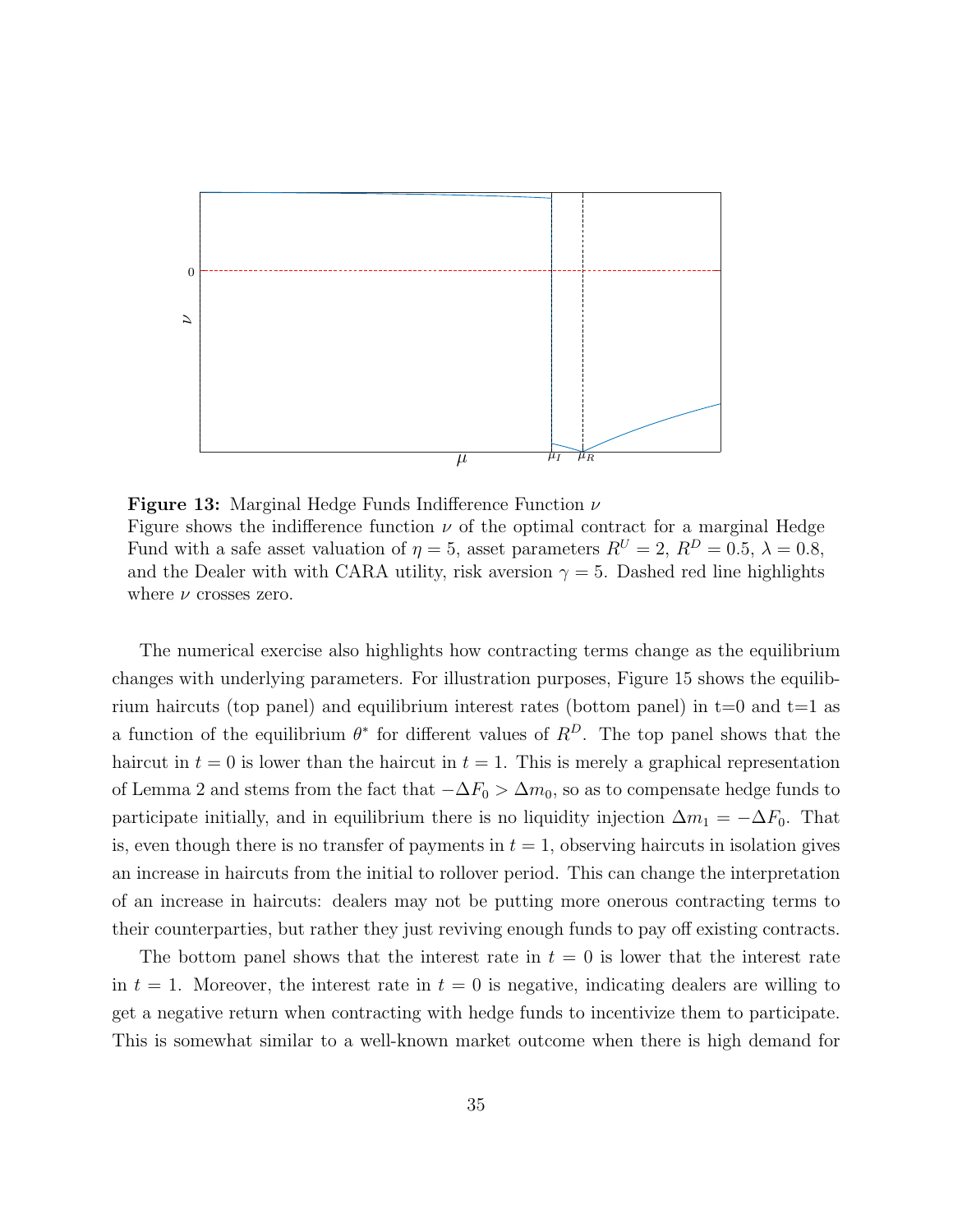

**Figure 14:** Changes in  $\theta^*$  for Different Model Parameters

Figure shows how the threshold strategy changes with different underlying parameters (solid blue line). The figure also shows how the upper dominance (dashed red line) and lower dominance (dotted green line) thresholds change. Equilibria are around the initial parameter valuations of  $\eta = 5$ ,  $R^U = 2.5$ ,  $R^D = 0.5$ ,  $\lambda = 0.8$ , and the dealer with CARA utility, risk aversion  $\gamma = 5$ .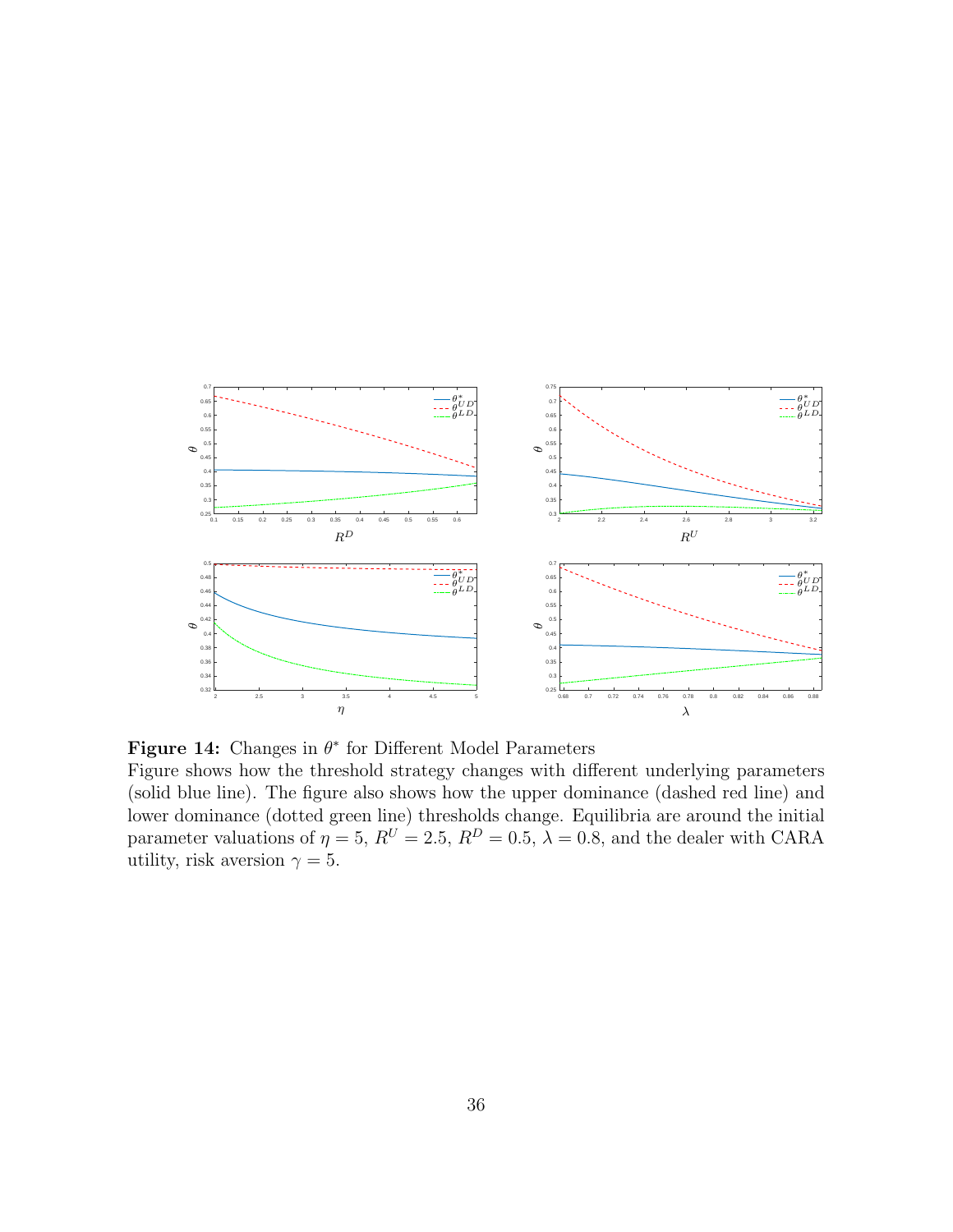

**Figure 15:** Changes in Contracting Terms as Equilibrium Changes with  $R^D$ Figure shows how contracting terms change as the equilibrium changes for different values of  $R^D$ . Equilibria are with a safe asset valuation of  $\eta = 5$ , asset parameters  $R^U = 2.5$ ,  $R^D \in [0.1, 0.64], \lambda = 0.8$ , and the Dealer with CARA utility, risk aversion  $\gamma = 5$ .

a particular asset, known as repo specialness. In this context, the safe asset is not trading special because counterparties need to source collateral for short positions, but rather because the dealer can make a profit by purchasing a risky asset position with liquidity stemming from rehypothecation.

# 5 Conclusion

This paper presents a model which highlights fragility that can arise from the re-use of collateral in a short-term collateralized lending context. Specifically, the paper characterizes a coordination failure that can arise amongst cash borrowers, inducing a panic-based default on an intermediary. In contrast to traditional wholesale funding runs, the model shows that when intermediating secured financing fragility can materialize on the asset side of an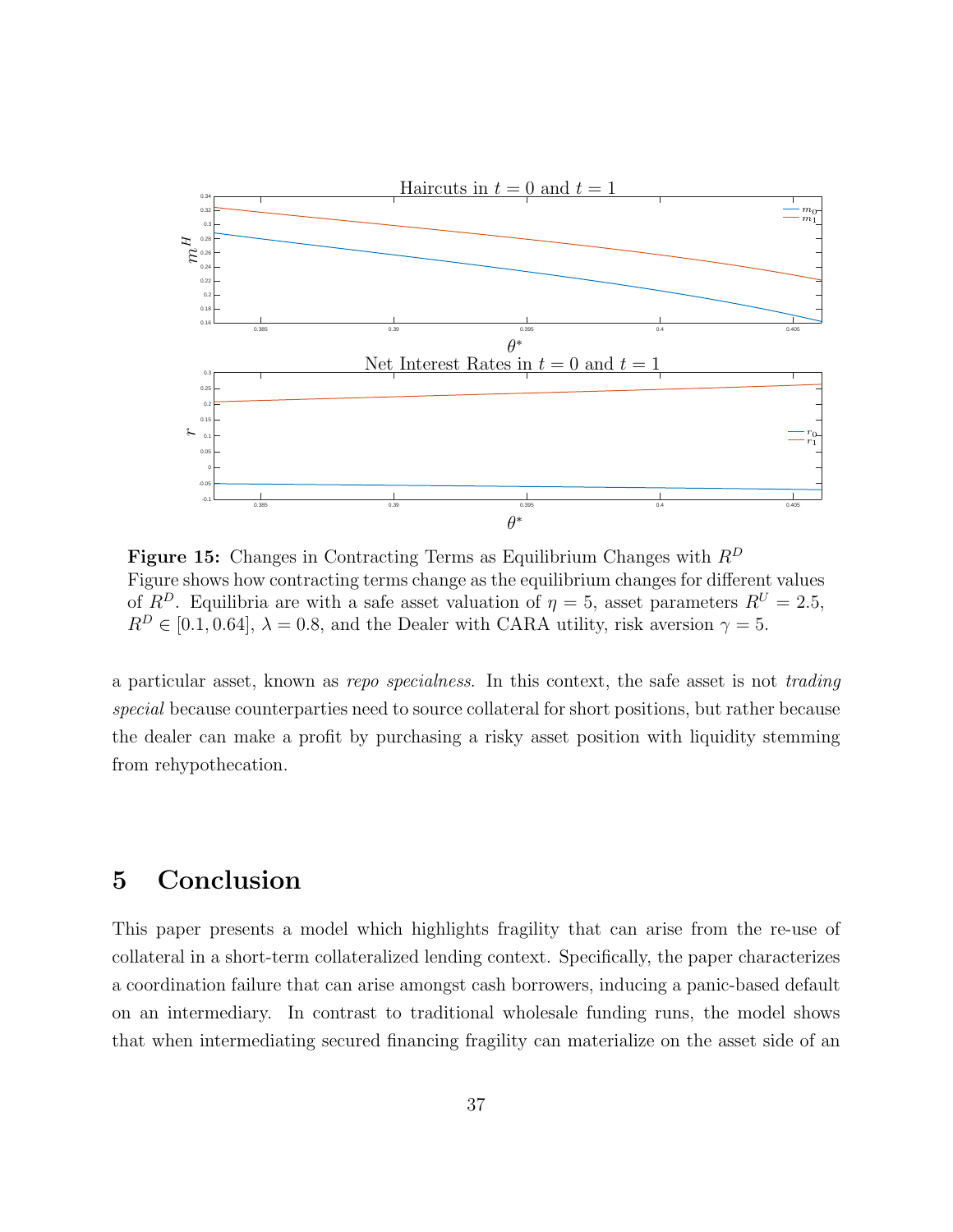intermediary's balance sheet. The model delivers a unique threshold equilibria in which panic-based runs can ensue. In addition, the paper shows how different repo contracting terms, specifically the haircut and repurchase price, can have a differential effects on collateral providers' incentives to run. This provides another mechanism in which to disentangle different repo contracting terms.

The results in this paper also pose a challenge for regulators concerned with the fragility of large broker dealers. Much of the regulation introduced since the 2007–09 is designed to monitor and restrict the composition of banks liabilities. This paper cautions that this focus is too narrow. Given that the total amount of collateral received is an important source of liquidity, fragility can present itself on the asset side of bank's balance sheet, as well.

### References

- Acharya, V. V., Gale, D. and Yorulmazer, T. (2011), 'Rolloever risk and market freezes', Journal of Finance 66(4), 1177–1209.
- Ahnert, T. (2016), 'Rollover risk, liquidity and macroprudential regulation', Journal of Money, Credit and Banking 48(8), 1753–1785.
- Bebchuk, L. A. and Goldstein, I. (2011), 'Self-fulfilling credit market freezes', Review of *Financial Studies*  $24(11)$ , 3519-3555.
- Bond, P. and Rai, A. S. (2009), 'Borrower runs', Journal of Development Economics  $88(2)$ ,  $185 - 191$ . URL: http://www.sciencedirect.com/science/article/pii/S0304387808000667
- Brunnermeier, M. K. and Pedersen, L. H. (2009), 'Market liquidity and funding liquidity', Review of Financial Studies 22(6), 2201–2238.
- Carlsson, H. and van Damme, E. (1993), 'Global games and equilibrium selection', Econometrica  $61(5)$ , 989-1018.
- Chen, Q., Goldstein, I. and Jiang, W. (2010), 'Payoff complementarities and financial fragility: Evidence from mutual fund outflows', Journal of Financial Economics 97(2), 239 – 262.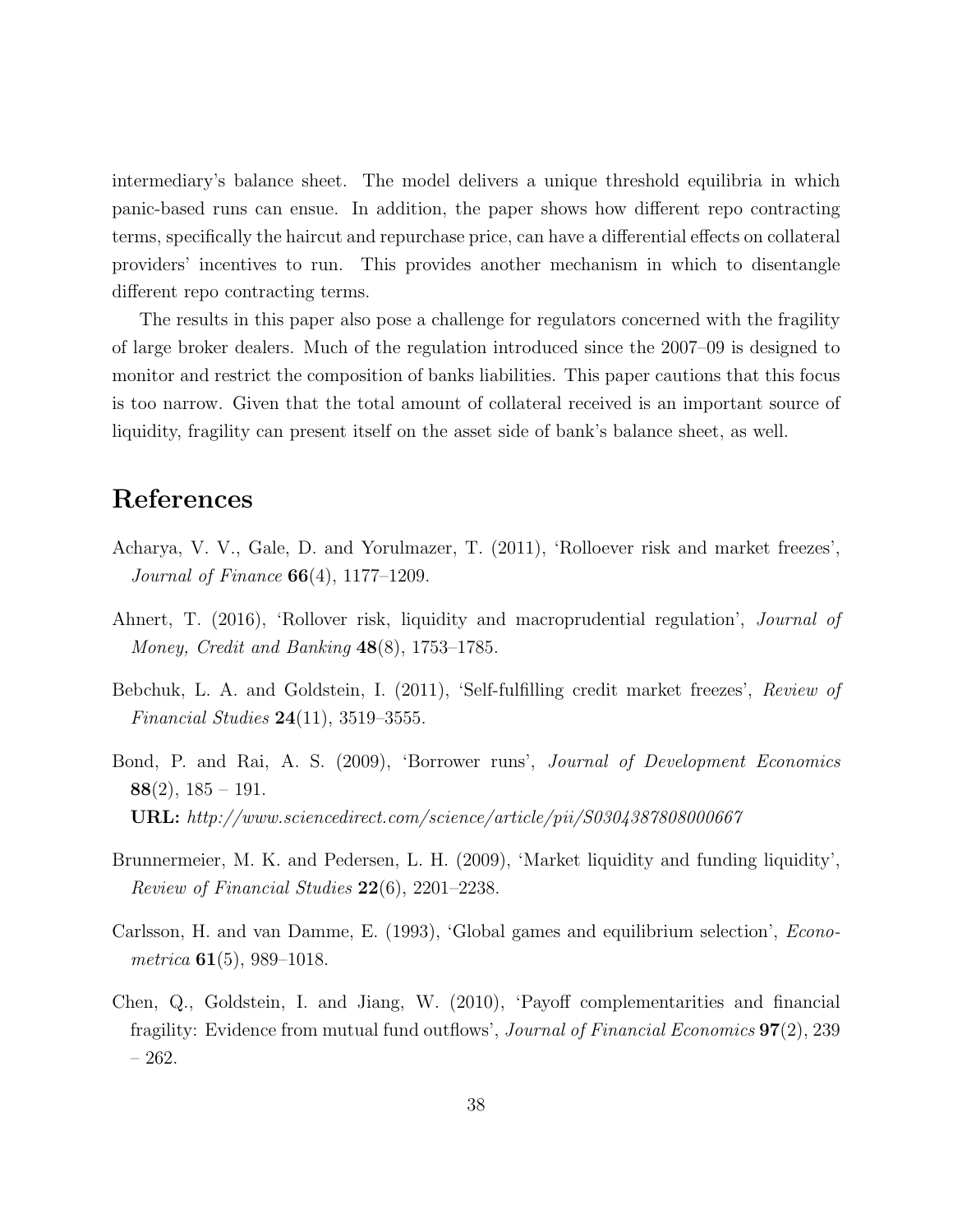- Copeland, A., Martin, A. and Walker, M. (2014), 'Repo runs: evidence from the tri-party repo market', The Journal of Finance 69(6), 2343–2380.
- Diamond, D. W. and Dybvig, P. H. (1983), 'Bank runs, deposit insurance, and liquidity', Journal of Political Economy  $91(3)$ , 401–419.
- Diamond, D. W. and Rajan, R. G. (2011), 'Fear of fire sales, illiquidity seeking, and credit freezes', Quarterly Journal of Economics  $127(2)$ , 557-591.
- Duffie, D. (2013), 'Replumbing our financial system: Uneven progress', International Journal of Central Banking 9(1), 251–279.
- Fostel, A. and Geanakoplos, J. (2008), 'Leverage cycles and the anxious economy', American Economic Review 98(4), 1211–1244.
- Fostel, A. and Geanakoplos, J. (2015), 'Leverage and default in binomial economies: A complete characterization', Econometrica 83(6), 2191–2229.
- Geanakoplos, J. (2003), 'Liquidity, default, and crashes: Endogenous contracts in general equilibrium', Advances in Economics and Econometrics: Theory and Applications, Eighth World Conference, Volume II, Econometric Society Monographs pp. 170–205.
- Goldstein, I. and Pauzner, A. (2005), 'Demand-deposit contracts and the probability of bank runs', Journal of Finance 60(3), 1293–1327.
- Gorton, G. B. and Metrick, A. (2012), 'Securitized banking and the run on repo', *Journal* of Financial Economics 104(3), 425–451.
- He, Z. and Xiong, W. (2012), 'Dynamic debt runs', Review of Financial Studies 25(6), 1799– 1843.
- Huh, Y. and Infante, S. (2017), 'Bond market liquidity and the role of repo'.
- Infante, S. (2017), 'Liquidity windfalls: The consequences of repo rehypothecation'.
- Kashyap, A. K., Tsomocos, D. P. and Vardoulakis, A. P. (2017), 'Optimal bank regulation in the presence of credit and run risk', Working Paper .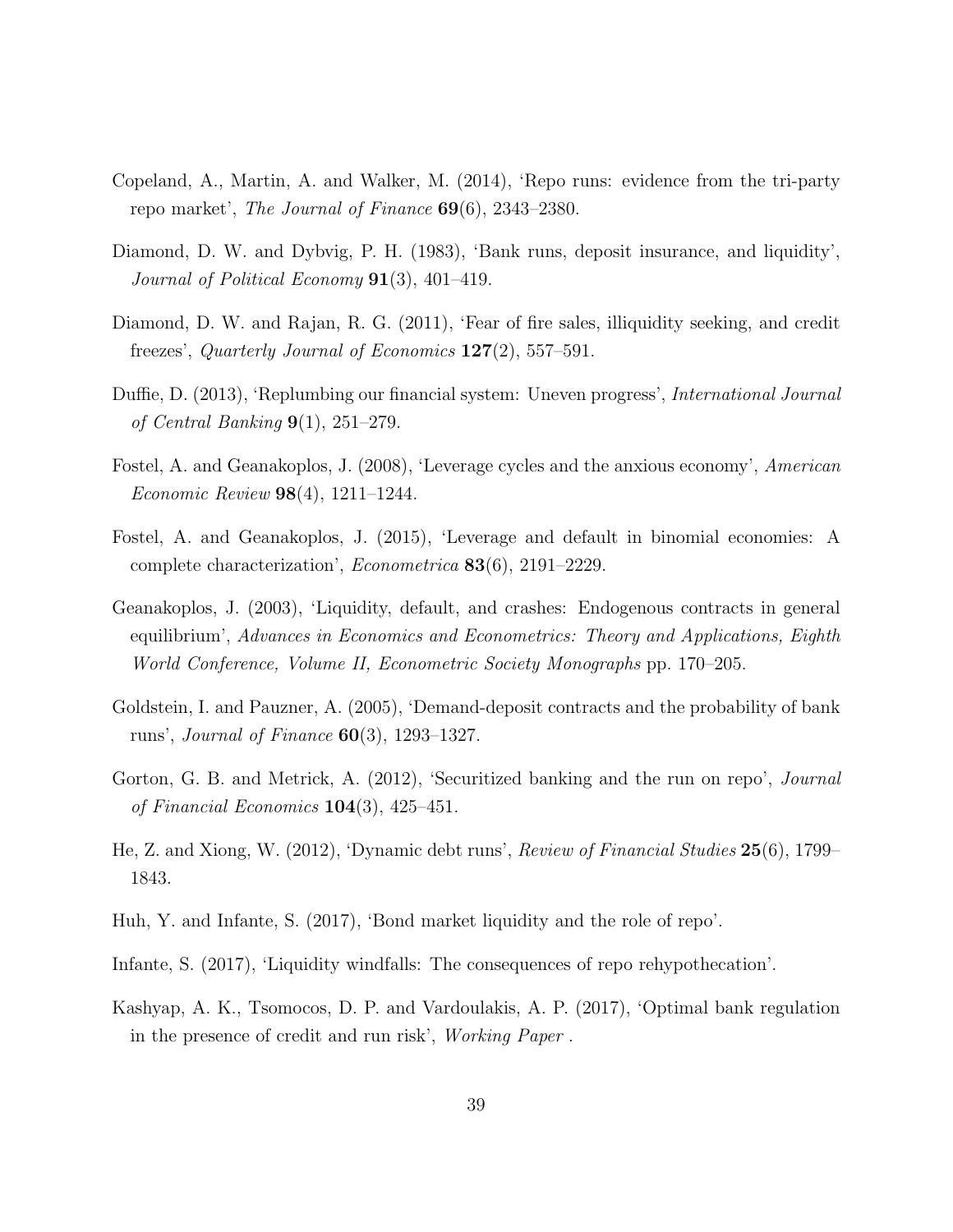- Krishnamurthy, A., Nagel, S. and Orlov, D. (2014), 'Sizing up repo', The Journal of Finance 69(6), 2381–2417.
- Liu, X. and Mello, A. S. (2011), 'The fragile capital structure of hedge funds and the limits to arbitrage', Journal of Financial Economics  $102(3)$ , 491 – 506.
- Martin, A., Skeie, D. and Von Thadden, E.-L. (2014), 'Repo runs', Review of Financial Studies 27(4), 957–989.
- Morris, S. and Shin, H. (1998), 'Unique equilibrium in a model of self-fulfilling currency attacks', American Economic Review 88(3), 587–597.
- Morris, S. and Shin, H. S. (2004), 'Coordination risk and the price of debt', European Economic Review **48**(1), 133–153.
- Rochet, J.-C. and Vives, X. (2004), 'Coordination failures and the lender of last resort: Was bagehot right after all?', Journal of the European Economic Association 2(6), 1116-1147.
- Simsek, A. (2013), 'Belief disagreements and collateral constraints', Econometrica 81(1), 1– 53.
- Vives, X. (2014), 'Strategic complementarity, fragility and regulation', Review of Financial Studies 27(12), 3547–3592.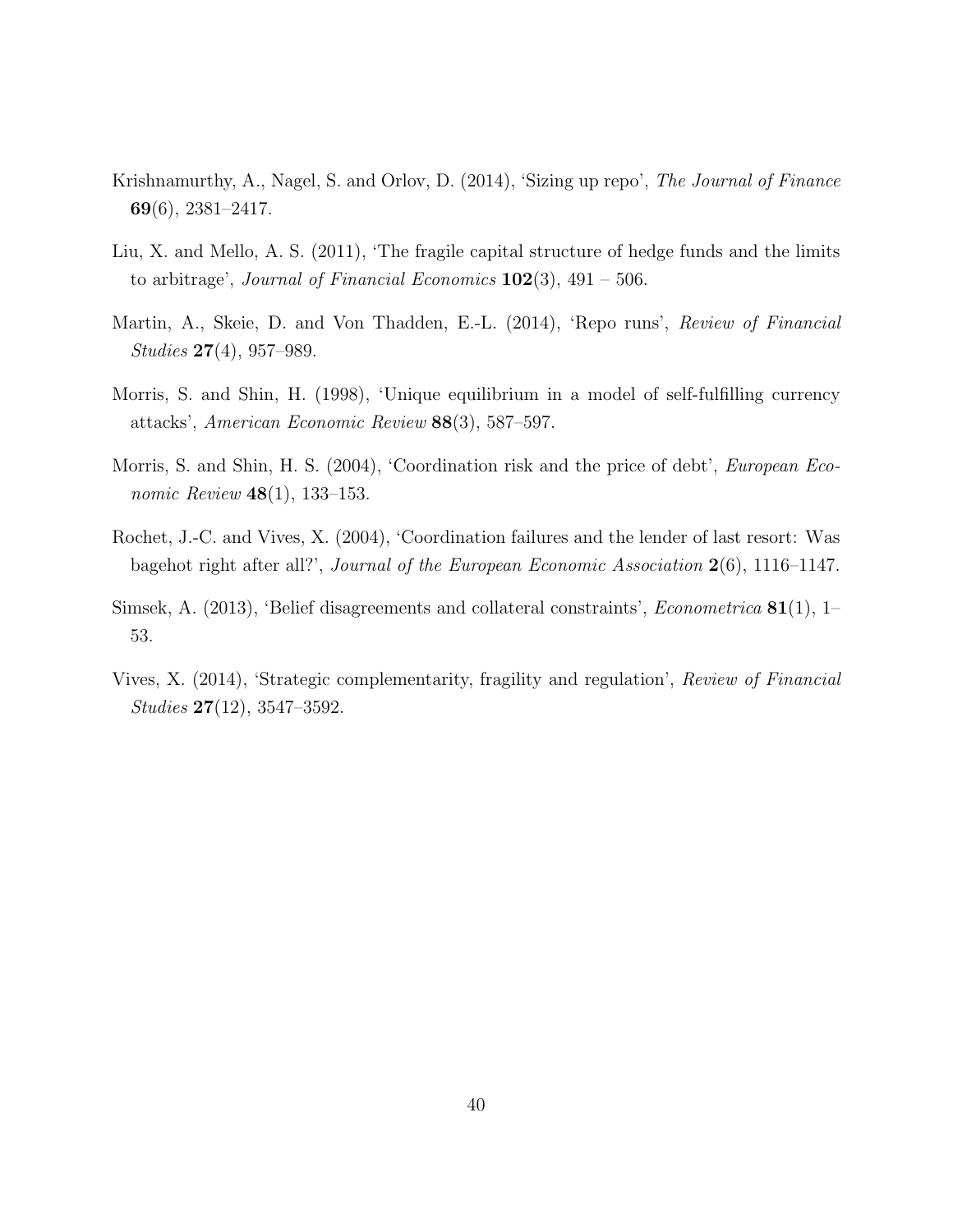# Appendices

# A Proofs

#### Proof of Lemma 1

For values of  $\theta$  such that a run of the dealer is possible, i.e.,  $\mu_R < 1$ , or equivalently  $\Delta F_0 + \lambda \overline{R}_{\theta} \Delta m_0 < 0$ , the default threshold,  $\mu_I$ , is always lower than the run threshold,  $\mu_R$ , if  $\lambda \overline{R}_{\theta} \Delta F_1 + R^U \Delta m_1 > 0$ . The latter expression can be written as  $\lambda \overline{R}_{\theta} \Delta F_1 + R^U \Delta m_1 > (R^U \Delta m_0 \Delta m_1 - \Delta F_0 \Delta F_1)/\Delta m_0$  using the fact that  $\Delta F_0 + \lambda \overline{R}_{\theta} \Delta m_0 < 0$  and  $\Delta F_0, \Delta F_1 < 0$ . Given that  $\Delta m_1 \geq -\Delta F_0$  from condition C0 in (1),  $R^U\Delta m_0\Delta m_1 - \Delta F_0\Delta F_1 > -\Delta F_0(R^U\Delta m_0 + \Delta F_1) > 0$ , using condition C2 in (8).

Finally, to ensure that the dealer will begin to sell before it comes insolvent, i.e.,  $\mu_S < \mu_I$ , we also need  $R^U\Delta m_1\Delta m_0 - \Delta F_1\Delta F_0 > 0$ , which we proved above.

#### Proof of Lemma 2

From (18) we get that:

$$
-\Delta F_0 \left[ \int_{\theta^*}^1 d\theta + \int_0^{\theta^*} f(1,\theta) d\theta \right] \ge \Delta m_0 \quad \Rightarrow \quad -\Delta F_0 > \Delta m_0,
$$
\n(A.1)

because  $\int_{\theta^*}^1 d\theta + \int_0^{\theta^*}$  $\int_0^b f(1,\theta)d\theta < 1$ . This proves claim 1.

Combining (A.1) and (1), we get that  $\Delta m_1 > \Delta m_0$ . This proves claim 2.

#### Proof of Lemma 3

The lower dominance region is defined by the values of  $\theta$  for which an individual hedge fund chooses to withdraw even if other hedge funds do not. The utility differential between rolling over and withdrawing when  $\mu = 0$  from (12) and (16) is  $U^H(0, \theta; 1) - U^H(0, \theta; 0) = \theta[(\eta - 1)T - \Delta F_1] + (1 - \theta)[R^D \Delta m_0 + \Delta F_0 +$  $\Delta m_1$ ] –  $\eta \Delta m_1$ , where we have substituted the equilibrium conditions  $F_t^M = T$  and  $m_t^M = 0$  derived in section 2.3. Given that the differential is increasing in  $\theta$  the lower dominance region comprises of values for  $\theta \le \theta^{LD}$ , where  $\theta^{LD}$  is the solution to  $U^H(0, \theta^{LD}; 1) - U^H(0, \theta^{LD}; 0) = 0$ , i.e.,

$$
\theta^{LD} = \frac{(\eta - 1)\Delta m_1 - R^D \Delta m_0 - \Delta F_0}{(\eta - 1)T - R^D \Delta m_0 - \Delta F_0 - \Delta m_1 - \Delta F_1}.
$$

The lower dominance threshold  $\theta^{LD}$  is greater than zero because, from Lemma 2 and  $R^D < 1$ ,  $R^D \Delta m_0 +$  $\Delta F_0 < (R^D - 1)\Delta m_0 < 0$ , and from condition (7)  $R^D \Delta m_0 + \Delta F_0 + \Delta m_1 + \Delta F_1 < 0$ . It is also lower than one because  $(\eta - 1)T - \Delta F_1 > \eta \Delta m_1$  from the period 1 participation constraint (19).

The upper dominance region is defined by the values of  $\theta$  for which an individual hedge fund rolls over even if all other hedge funds withdraw. First, we need to guarantee that for  $\theta \ge \theta^{UD}$ , the dealer has enough liquidity to serve all early withdraws, i.e.,  $\lambda \overline{R}_{\theta} \Delta m_0 + \Delta F_0 \geq 0$ . Given that the last expression is increasing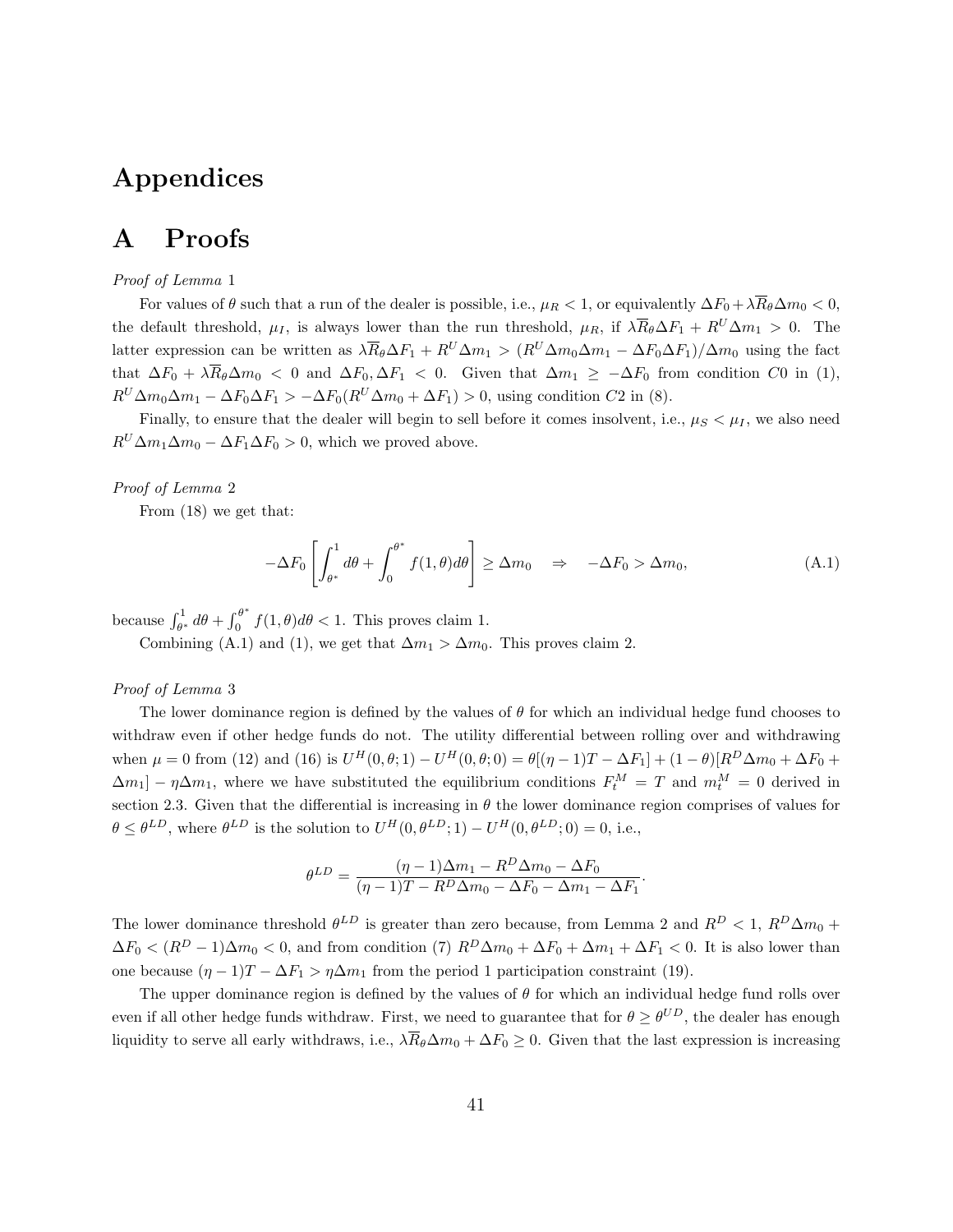in  $\theta$ , the upper dominance threshold is the root, i.e.,

$$
\theta^{UD} = -\frac{\Delta F_0 + \lambda R^D \Delta m_0}{\lambda (R^U - R^D) \Delta m_0}.
$$

The upper dominance threshold  $\theta^{UD}$  is greater than zero because, from Lemma 2 and  $\lambda R^D < 1$ ,  $\Delta F_0 +$  $\lambda R^D \Delta m_0 < (\lambda R^D - 1) \Delta m_0 < 0$ . To show that  $\theta^{UD}$  is lower than one, we impose a binding participation constraint (18), which is always the case under the equilibrium contract terms. Then,  $\theta^{UD}$  =  $(g(\theta^*) - \lambda R^D)/(\lambda R^U - \lambda R^D)$ , where  $g(\theta^*)$  is given by (20), and is smaller than one if  $g(\theta^*) < \lambda R^U$ . Substituting the expression for  $g(\theta^*)$ , the latter condition can be written as  $\mathcal{X}(\theta^*) \equiv \lambda (R^U - R^D) \theta^{*2}$  $2\lambda(R^U - R^D)\theta^* + 2(\lambda R^U - 1) > 0$ . X does not have real roots because the discriminant  $4\lambda(R^U - 1)$  $(R^D) \left[ \lambda (R^U - R^D) - 2(\lambda R^U - 1) \right] < 0$  given the restriction  $\lambda (R^U + R^D)/2 > 1$ .

We have shown that for  $\theta > \theta UD$ , the hedge fund believes the liquidation price is high enough to avoid a liquidity default. Now we must ensure that the hedge fund in fact wants to roll over. To conclude the proof, we need to show that for  $\theta \geq \theta^{UD}$  and  $\mu \to 1$ , the utility differential between rolling and withdrawing for an individual hedge fund is positive. Technically, we need to check whether an infinitesimal hedge fund with mass  $\varepsilon$  that deviates from the strategy of other fund that withdraw can repurchase its collateral at  $t = 2$ . In other words, we need to check whether the dealer default on the remaining  $-\varepsilon\Delta F_1$  obligations when  $\varepsilon \to 0$ . The dealer will not default if the value of her remaining asset is higher that her remaining obligations, i.e.,  $\lim_{\mu\to 1} G_I^U(\mu,\theta)/(-\Delta F_1) > 1$  with  $G_I^U(\mu,\theta)$  given by (10). Changing variables such that  $\mu = 1 - \varepsilon$  and substituting  $\lambda \overline{R}_{\theta} \Delta m_0 = \lambda \overline{R}_{\theta^{UD}} \Delta m_0 + \Omega(\theta) \Delta m_0$ , where  $\Omega(\theta) \ge 0$  because  $\theta \ge \theta^{UD}$ , we get that:

$$
\lim_{\varepsilon \to 0} \frac{G_I^U (1 - \varepsilon, \theta)}{-\Delta F_1} = -\frac{R^U}{\lambda \overline{R}_{\theta}} \lim_{\varepsilon \to 0} \frac{\lambda \overline{R}_{\theta^{UD}} \Delta m_0 + \Omega(\theta) \Delta m_0 + \Delta F_0 + \varepsilon \Delta m_1}{\varepsilon \Delta F_1}
$$

$$
= -\frac{R^U}{\lambda \overline{R}_{\theta}} \frac{\Delta m_1}{\Delta F_1} + \frac{\Omega(\theta) \Delta m_0}{\Delta F_1} \lim_{\varepsilon \to 0} \frac{1}{\varepsilon},
$$

where we used the fact that  $\lambda \overline{R}_{\theta^{UD}} \Delta m_0 + \Delta F_0 = 0$  from the definition of  $\theta^{UD}$ . Given that  $\lim_{\varepsilon \to 0} \frac{\Omega(\theta) \Delta m_0}{\varepsilon \Delta F_1} \to$  $\infty$  for  $\theta > \theta^{UD}$ , it suffices to show that for  $\theta = \theta^{UD}$ , i.e.,  $\Omega(\theta) = 0$  irrespective of the value of  $\varepsilon$ , the limit converges to a value higher than 1. Using  $\lambda \overline{R}_{\theta^{UD}} \Delta m_0 + \Delta F_0 = 0$ , we get that the limit converges to  $-(R^U\Delta m_1/(\lambda \overline{R}_{\theta^{UD}}\Delta F_1) = R^U\Delta m_0\Delta m_1/(\Delta F_0\Delta F_1)$ , which is greater than 1 because, as proved in Lemma 1,  $R^U \Delta m_0 \Delta m_1 - \Delta F_0 \Delta F_1 > 0$ . Hence, the dealer will not default at  $t = 2$  if  $R^U$  realizes and the hedge fund will be able to repurchase its collateral.

If, instead  $R^D$  realizes at  $t = 2$ , the limit is

$$
\lim_{\varepsilon \to 0} \frac{G_I^U(1-\varepsilon,\theta)}{-\Delta F_1} = -\frac{R^D}{\lambda \overline{R}_{\theta}} \frac{\Delta m_1}{\Delta F_1} + \frac{\Omega(\theta)\Delta m_0}{\Delta F_1} \lim_{\varepsilon \to 0} \frac{1}{\varepsilon}.
$$

Again, for the  $\theta > \theta^{UD}$ , the second term goes to infinity and the dealer does not default. But, for  $\theta = \theta^{UD}$ , the limit goes to  $-(R^D\Delta m_1/(\lambda \overline{R}_{\theta^{UD}}\Delta F_1) = R^D\Delta m_0\Delta m_1/(\Delta F_0\Delta F_1)$ . Using conditions (1) and (7) we get that  $R^D\Delta m_0 + \Delta F_1 < 0$  and, hence, the limit is higher than 1 for  $\Delta m_1 > \Delta F_0 \Delta F_1/(R^D\Delta m_0) > -\Delta F_0$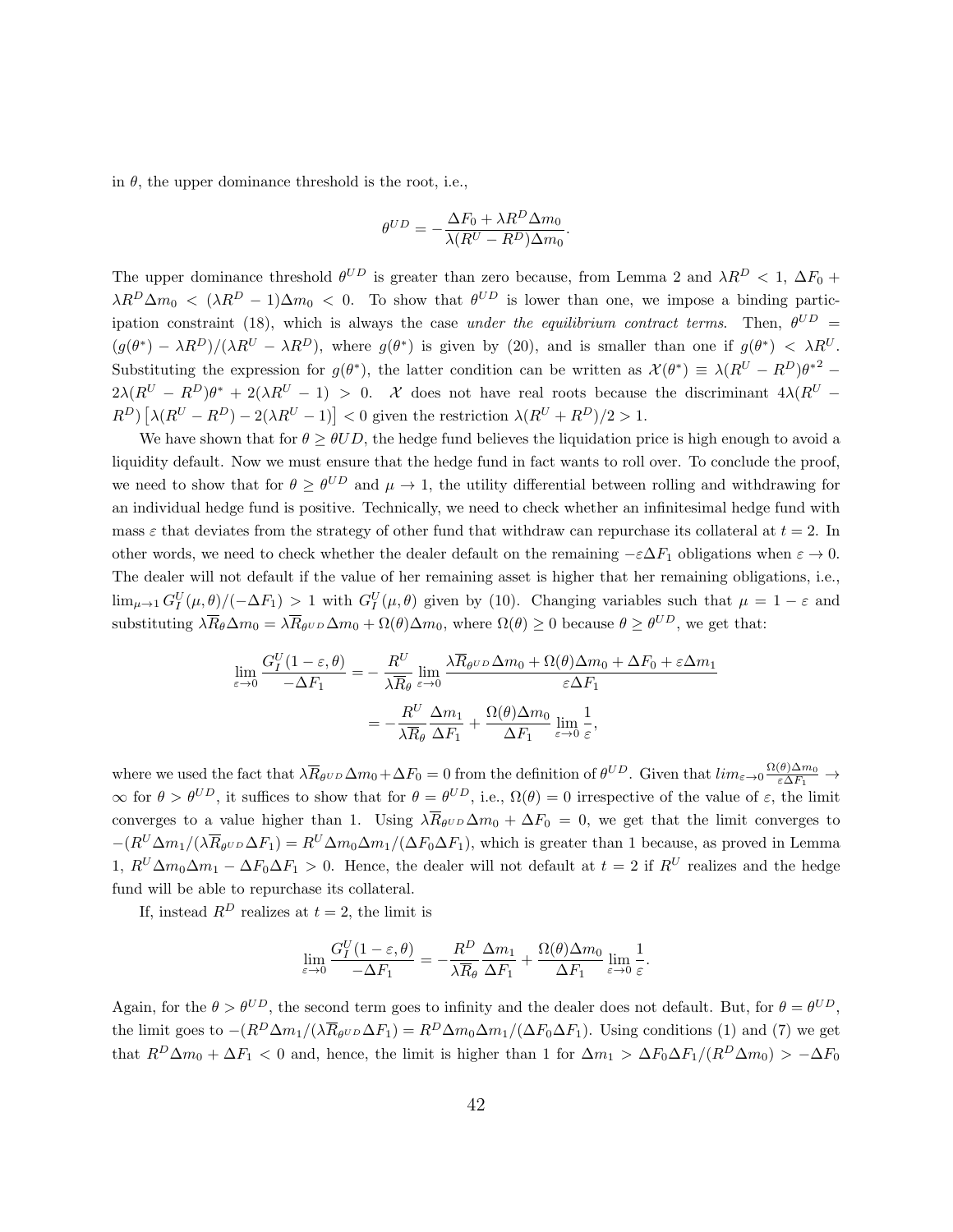and less than one otherwise. If the former case, the dealer does not default and the hedge fund is able to repurchase its collateral. In the latter case, the dealer defaults and the hedge fund gets  $-R^D\Delta m_1\Delta m_0/\Delta F_0$ .

In most cases described above the dealer does not default either in the good or in the bad state and it is straightforward that the hedge fund's period 1 participation constraint (19) is satisfied. Thus, the hedge fund rolls over its collateral. However, for the special cases that  $\theta = \theta^{UD}$  and  $\Delta m_1 \in [-\Delta F_0, \Delta F_0 \Delta F_1/(R^D \Delta m_0)],$ the dealer defaults in the bad state. A sufficient condition such that the period 1 participation constraint is satisfied is  $-R^D\Delta m_1\Delta m_0/\Delta F_0 \geq G_S^D(0,\theta) = R^D\Delta m_0 + \Delta F_0 + \Delta m_1$ . For the lower bound on  $\Delta m_1 = -\Delta F_0$  the latter relationship becomes  $R^D \Delta m_0 \geq R^D \Delta m_0$ , while for the upper bound on  $\Delta m_1 = \Delta F_0 \Delta F_1/(R^D \Delta m_0)$  it becomes  $\Delta F_1 < R^D \Delta m_0 + \Delta F_0 + \Delta F_1$ , which is always true because of condition (7). Given that both sides of the inequality are monotonically increasing in  $\Delta m_1$ , we conclude that the repayment is the case of default is higher than  $G_S^D(0, \theta)$  and, thus, the participation constraint is satisfied.

Note that the participation constraint (19) holds for  $\theta \geq \theta^*$ , while in all the aforementioned cases the utility differential is computed for  $\theta^{UD} > \theta^*$ . Hence, the participation constraint is easily satisfied for  $\theta \ge \theta^{UD}$  and an individual hedge fund will always roll over even if all other hedge fund withdraw.

#### Proof of Proposition 1

The proof follows Goldstein and Pauzner (2005), but introduces additional steps and derivations due to the complexity accruing from the limited liability of the dealer and the fact that the liquidation value of the risky asset depends on  $\theta$ .

An equilibrium with threshold x<sup>\*</sup> exists only if  $\Delta(x^*,x^*)=0$  given by (25). Consider a potential threshold x'. We will show that x' exists and it satisfies (25) at exactly one point,  $\xi' = \xi^*$ .

By the existence of  $\theta^{LD}$  and  $\theta^{UD}$  in Lemma 3,  $\Delta(x', x')$  is negative for  $x' < \theta^{LD} - \epsilon$  and positive for  $x' > \theta^{UD} + \epsilon$ . Thus, it suffices to show that  $\Delta(x', x')$  is continuous is x' to establish that a threshold equilibrium exists. It is convenient to write the utility differential  $\Delta(x', x')$  as  $\Delta(\hat{x} + \Delta x, \hat{x} + \Delta x)$  for some  $\hat{x}$  such that  $\Delta x$  is the change in both the signal that the marginal hedge fund receives and the threshold strategy. Then,

$$
\Delta(\hat{x} + \Delta x, \hat{x} + \Delta x) = \frac{1}{2\epsilon} \int_{\hat{x} + \Delta x - \epsilon}^{\hat{x} + \Delta x + \epsilon} \nu(\mu(\theta, \hat{x} + \Delta x), \theta) d\theta
$$
  

$$
= \frac{1}{2\epsilon} \int_{\hat{x} - \epsilon}^{\hat{x} + \epsilon} \nu(\mu(\theta + \Delta x, \hat{x} + \Delta x), \theta + \Delta x) d\theta
$$
  

$$
= \frac{1}{2\epsilon} \int_{\hat{x} - \epsilon}^{\hat{x} + \epsilon} \nu(\mu(\theta, \hat{x}), \theta + \Delta x) d\theta,
$$
 (A.2)

because  $\mu(\theta + \Delta x, \hat{x} + \Delta x) = \mu(\theta, \hat{x})$  from (21). In other words, the marginal hedge fund's belief about how many other hedge funds withdraw is unchanged when its private signal and the threshold strategy change by the same amount. Yet, it expects the  $\theta$  to be higher for  $\Delta x > 0$  and lower for  $\Delta x < 0$  which is reflected in the calculation of  $\nu(\mu(\theta, \hat{x}), x + \Delta x)$ . Thus, we need to show that for a given distribution of  $\mu$ 's the integral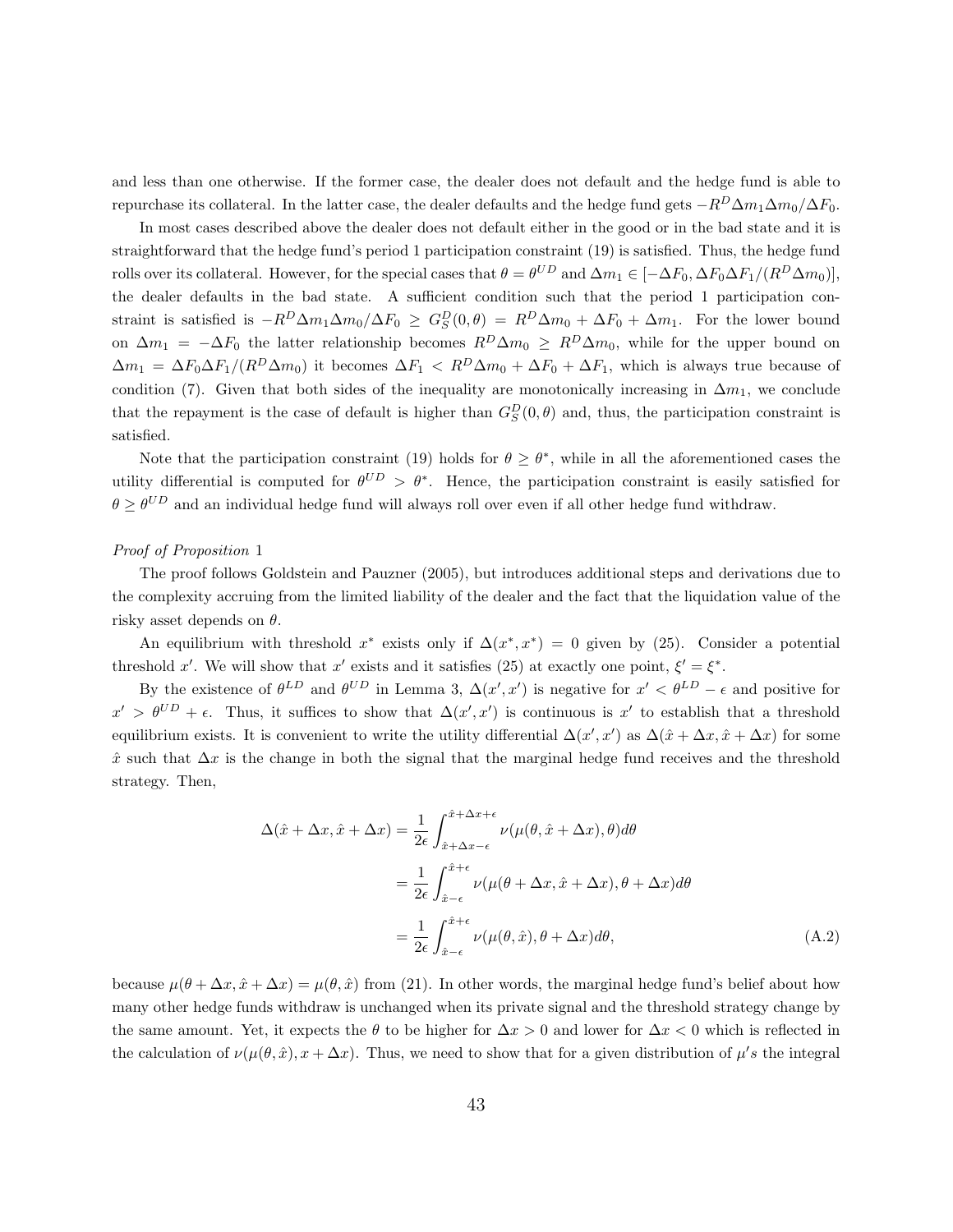in (A.2) is continuous in  $\Delta x$ .

The integrand  $\nu(\mu(\theta, \hat{x}), \theta + \Delta x)$  in (A.2) is a piecewise function such that each sub-function is computed over a distribution of  $\mu$  unaffected by  $\Delta x$ , but the interval for each sub-function depends on  $\Delta x$  apart from  $\mu \in [0, \mu_S)$  in (2). In other words,  $\mu_I$  and  $\mu_R$  given by (11) and (3), respectively, move with  $\theta + \Delta x$ . Note that θ always lies between  $\hat{x} - \epsilon$  and  $\hat{x} + \epsilon$ , hence only  $\Delta x$  will matter. Given that the distribution of  $\mu$  is unchanged, we can compute the levels of threshold  $\theta's$  as functions of  $\Delta x$ , such that  $\mu(\theta_{\mu s}(\Delta x), \hat{x}) = \mu_S(\theta_{\mu s}(\Delta x) + \Delta x)$ ,  $\mu(\theta_{\mu_I}(\Delta x), \hat{x}) = \mu_I(\theta_{\mu_I}(\Delta x) + \Delta x)$  and  $\mu(\theta_{\mu_R}(\Delta x), \hat{x}) = \mu_R(\theta_{\mu_R}(\Delta x) + \Delta x)$  as follows:<sup>25</sup>

$$
\mu(\theta_{\mu_S}(\Delta x), \hat{x}) = \mu_S(\theta_{\mu_S}(\Delta x) + \Delta x)
$$

$$
\Rightarrow \frac{\hat{x} - \theta_{\mu_S}(\Delta x) + \epsilon}{2\epsilon} = 1 + \frac{\Delta F_0}{\Delta m_1},
$$
(A.3)

$$
\mu(\theta_{\mu_I}(\Delta x), \hat{x}) = \mu_I(\theta_{\mu_I}(\Delta x) + \Delta x)
$$
  
\n
$$
\Rightarrow \frac{\hat{x} - \theta_{\mu_I}(\Delta x) + \epsilon}{2\epsilon} = 1 + \frac{R^U(\Delta F_0 + \lambda \overline{R}_{\theta_{\mu_I}(\Delta x) + \Delta x} \Delta m_0)}{\lambda \overline{R}_{\theta_{\mu_I}(\Delta x) + \Delta x} \Delta F_1 + R^U \Delta m_1},
$$
\n(A.4)

$$
\mu(\theta_{\mu_R}(\Delta x), \hat{x}) = \mu_R(\theta_{\mu_R}(\Delta x) + \Delta x)
$$

$$
\Rightarrow \frac{\hat{x} - \theta_{\mu_R}(\Delta x) + \epsilon}{2\epsilon} = 1 + \frac{\Delta F_0 + \lambda \overline{R}_{\theta_{\mu_R}(\Delta x) + \Delta x} \Delta m_0}{\Delta m_1}.
$$
(A.5)

Because the number of hedge funds withdrawing decreases as fundamentals improve for given strategy threshold (see equation (21)), we have  $\theta_{\mu_R}(\Delta x) < \theta_{\mu_I}(\Delta x) < \theta_{\mu_S}(\Delta x)$ , which is the reverse ordering of  $\mu_S$ ,  $\mu_I$  and  $\mu_R$  from Lemma 1. Thus, using (23), (A.2) can be written as:

$$
\Delta(\hat{x} + \Delta x, \hat{x} + \Delta x) =
$$
\n
$$
\frac{1}{2\epsilon} \int_{\hat{x}-\epsilon}^{\theta_{\mu_{\rm R}}(\Delta x)} -\eta \frac{\lambda \overline{R}_{\theta+\Delta x} \Delta m_{0} + \Delta F_{0} + \Delta m_{1}}{\mu(\theta, \hat{x})} d\theta
$$
\n
$$
+ \frac{1}{2\epsilon} \int_{\theta_{\mu_{R}}(\Delta x)}^{\theta_{\mu_{I}}(\Delta x)} \left[ (\theta + \Delta x) G_{I}^{U}(\mu(\theta, \hat{x}), \theta + \Delta x) + (1 - (\theta + \Delta x)) G_{I}^{D}(\mu(\theta, \hat{x}), \theta + \Delta x) - \eta \Delta m_{1} \right] d\theta
$$
\n
$$
+ \frac{1}{2\epsilon} \int_{\theta_{\mu_{I}}(\Delta x)}^{\theta_{\mu_{S}}(\Delta x)} \left[ (\theta + \Delta x)[(\eta - 1)T - \Delta F_{1}] + (1 - (\theta + \Delta x)) G_{I}^{D}(\mu(\theta, \hat{x}), \theta + \Delta x) - \eta \Delta m_{1} \right] d\theta
$$
\n
$$
+ \frac{1}{2\epsilon} \int_{\theta_{\mu_{S}}(\Delta x)}^{\theta_{\mu_{S}}(\Delta x)} \left[ (\theta + \Delta x)[(\eta - 1)T - \Delta F_{1}] + (1 - (\theta + \Delta x)) G_{S}^{D}(\mu(\theta, \hat{x}), \theta + \Delta x) - \eta \Delta m_{1} \right] d\theta.
$$
\n(A.6)

<sup>25</sup>Note that for  $\theta^*$  and  $x^*$ , then  $\mu(\theta^*, x^*) = \mu_R(\theta^*)$ , which yields (22).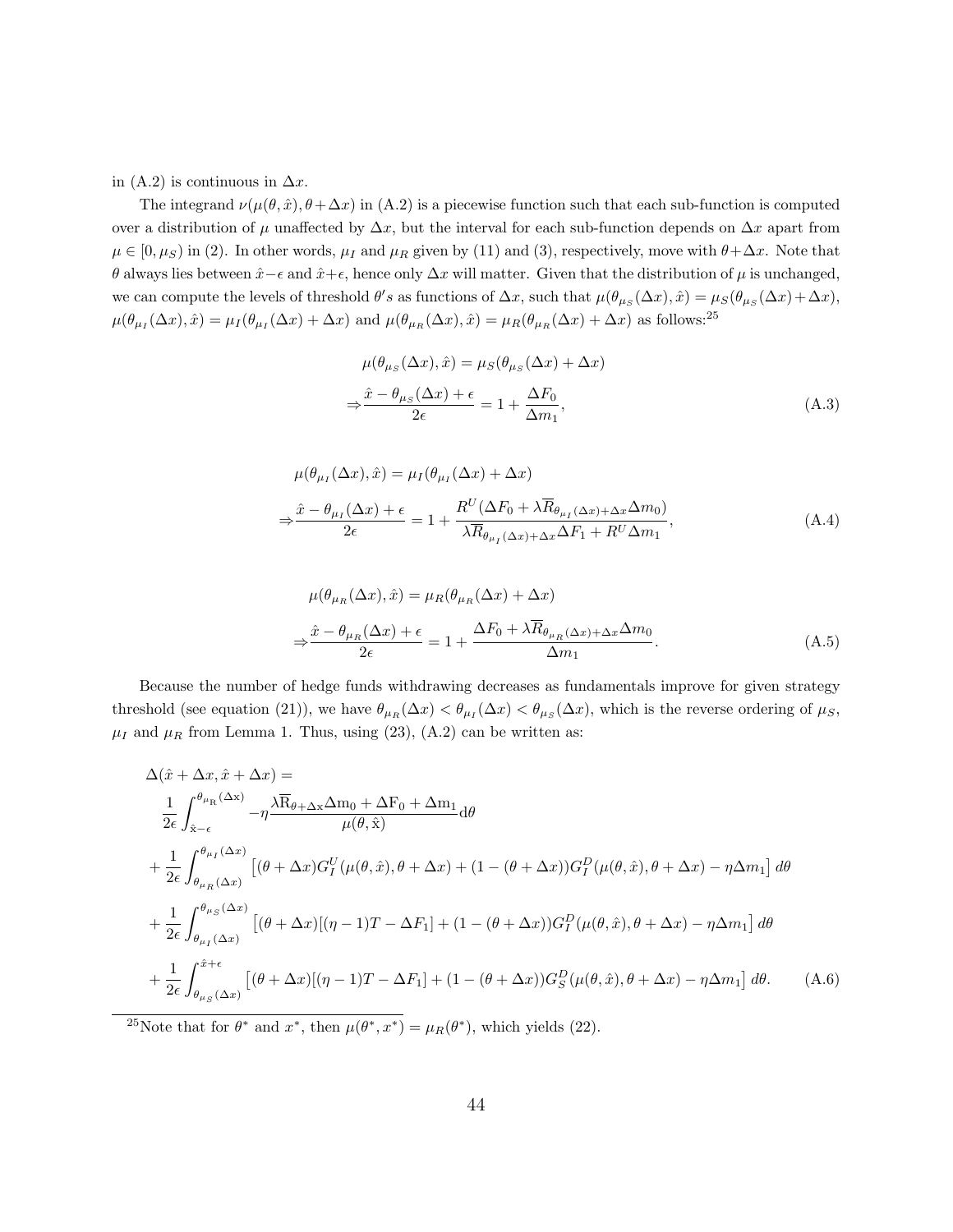Then,  $\Delta(\hat{x}+\Delta x,\hat{x}+\Delta x)$  in (A.6) is continuous in  $\Delta x$ , because all the integrand are bounded and continuous,  $\theta_{\mu_I}$  and  $\theta_{\mu_R}$  change continuously with  $\Delta x$  from (A.4) and (A.5) ( $\theta_{\mu_S}$  doesn't move from (A.3)), and the discontinuity in  $\nu$  occurs only at one discrete point,  $\theta_{\mu_I}$ . Hence, a threshold equilibrium exists.

We will now establish that the threshold equilibrium is unique. By implicitly differentiating (A.4) and  $(A.5)$  we get:

$$
\frac{d\theta_{\mu_I}(\Delta x)}{d\Delta x} = -\frac{2\epsilon \Gamma_{\theta_{\mu_I}}(R^U - R^D)}{1 + 2\epsilon \Gamma_{\theta_{\mu_I}}(R^U - R^D)} < 0\tag{A.7}
$$

because  $\Gamma_{\theta_{\mu_I}} \equiv \lambda R^{U} (R^{U} \Delta m_0 \Delta m_1 - \Delta F_0 \Delta F_1)/(\lambda \overline{R}_{\theta_{\mu_I}(\Delta x) + \Delta x} \Delta F_1 + R^{U} \Delta m_1)^2 > 0$  from Lemma 1, and

$$
\frac{d\theta_{\mu_R}(\Delta x)}{d\Delta x} = -\frac{2\epsilon \Gamma_{\theta_{\mu_R}}(R^U - R^D)}{1 + 2\epsilon \Gamma_{\theta_{\mu_R}}(R^U - R^D)} < 0,\tag{A.8}
$$

because  $\Gamma_{\theta_{\mu_R}} \equiv \lambda \Delta m_0 / \Delta m_1 > 0$ 

The derivative of (A.6) with respect to  $\Delta x$  is:

$$
\frac{\Delta(\hat{x} + \Delta x, \hat{x} + \Delta x)}{\Delta x} =
$$
\n
$$
-\frac{1}{2\epsilon} \int_{\hat{x}-\epsilon}^{\theta_{\mu_R}(\Delta x)} \eta \frac{\lambda(R^U - R^D)}{\mu(\theta, \hat{x})} d\theta - \frac{1}{2\epsilon} \frac{d\theta_{\mu_I}(\Delta x)}{d\Delta x} (\theta_{\mu_I}(\Delta x) + \Delta x)(\eta - 1) T + \frac{1}{2\epsilon} \int_{\theta_{\mu_R}(\Delta x)}^{\theta_{\mu_I}(\Delta x)} \frac{R^U - R^D}{1 - \mu(\theta, \hat{x})} \Delta m_0 d\theta
$$
\n
$$
+\frac{1}{2\epsilon} \int_{\theta_{\mu_I}(\Delta x)}^{\theta_{\mu_S}(\Delta x)} \left[ (\eta - 1) T - \Delta F_1 - G_I^D(\mu(\theta, \hat{x}), \theta + \Delta x) + (1 - \theta - \Delta x) \frac{G_I^D(\mu(\theta, \hat{x}), \theta + \Delta x)}{d\Delta x} \right] d\theta
$$
\n
$$
+\frac{1}{2\epsilon} \int_{\theta_{\mu_S}(\Delta x)}^{\hat{x}+\epsilon} \left[ (\eta - 1) T - \Delta F_1 - G_S^D(\mu(\theta, \hat{x}), \theta + \Delta x) \right] d\theta.
$$
\n(A.9)

The third, fourth and fifth terms in (A.9) are positive –  $dG_I^D(\mu(\theta, \hat{x}), \theta + \Delta x)/d\Delta x = -(R^D(R^U (R^D)(\Delta F_0 + (1-\mu)\Delta m_1)/(\lambda(1-\mu)\overline{R}_{\theta}^2)$  $\epsilon_{\theta+\Delta x}$  > 0 in the respective region of fundamentals. The second term in (A.9) represents the utility change from changing the threshold  $\theta_{\mu_I}(\Delta x)$  where default occurs and hedge funds forfeit the extra benefit  $\eta - 1$  and is positive due to (A.7). However, the first term, which correspond to the change in the range that the run occurs, is negative. In order to establish that the positive terms outweigh the negative term we will evaluate  $(A.9)$  at a candidate threshold  $\hat{x}$ , which we know that exists. If the derivative is positive at candidate threshold, we can conclude that (A.6) does not cross zero from above and, given continuity, the threshold is unique. Using  $(A.6)$ , we can derive the following lower bound for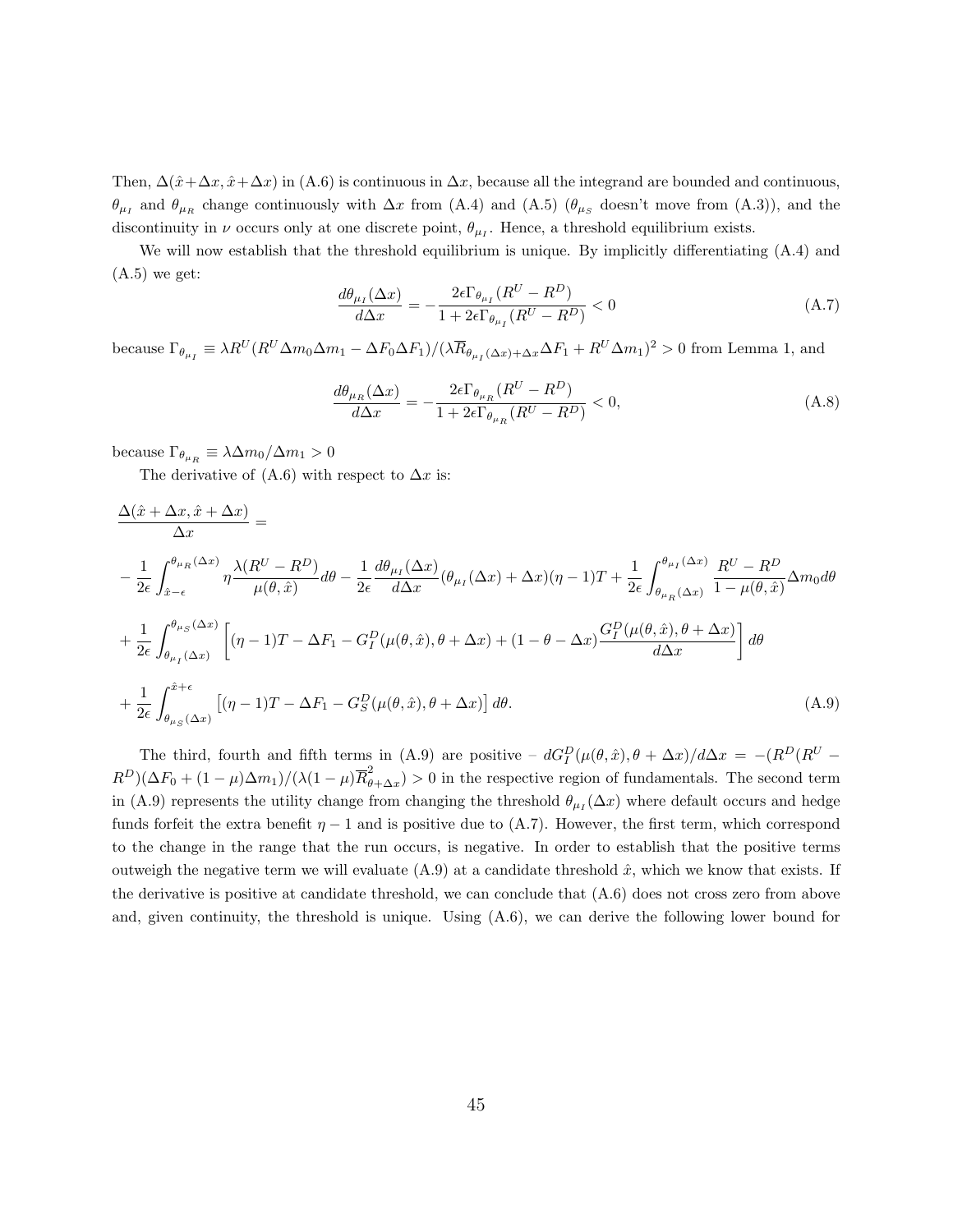$$
(A.9)
$$
:

$$
\frac{\Delta(\hat{x} + \Delta x, \hat{x} + \Delta x)}{\Delta x} > \n\frac{1}{2\epsilon} \int_{\hat{x}-\epsilon}^{\theta_{\mu_R}(\Delta x)} \eta \frac{\lambda \overline{R}_{\theta+\Delta x} \Delta m_0 + \Delta F_0 + \Delta m_1 - \lambda (R^U - R^D) \Delta m_0}{\mu(\theta, \hat{x})} d\theta \n- \frac{1}{2\epsilon} \frac{d\theta_{\mu_I}(\Delta x)}{d\Delta x} (\theta_{\mu_I}(\Delta x) + \Delta x)(\eta - 1)T \n+ \frac{1}{2\epsilon} \int_{\theta_{\mu_R}(\Delta x)}^{\theta_{\mu_I}(\Delta x)} \left[ \eta \Delta m_1 + \frac{R^U - R^D}{1 - \mu(\theta, \hat{x})} \Delta m_0 - \frac{\overline{R}_{\theta+\Delta x} \Delta m_0 + 1/\lambda [\Delta F_0 + (1 - \mu(\theta, \hat{x})) \Delta m_1]}{1 - \mu(\theta, \hat{x})} \right] d\theta \n+ \frac{1}{2\epsilon} \int_{\theta_{\mu_I}(\Delta x)}^{\theta_{\mu_S}(\Delta x)} \left[ \eta \Delta m_1 - G_I^D(\mu(\theta, \hat{x}), \theta + \Delta x) + (1 - \theta - \Delta x) \frac{G_I^D(\mu(\theta, \hat{x}), \theta + \Delta x)}{d\Delta x} \right] d\theta \n+ \frac{1}{2\epsilon} \int_{\theta_{\mu_S}(\Delta x)}^{\hat{x} + \epsilon} \left[ \eta \Delta m_1 - G_S^D(\mu(\theta, \hat{x}), \theta + \Delta x) \right] d\theta.
$$
\n(A.10)

From the lower dominance region, the last three terms on the right-hand side are positive. The second term in also positive as mentioned above. The first term is always positive if  $(\hat{x}-\epsilon-1)(R^U-R^D)+R^D > 0$ , which in general would not be true for low values of  $R^D$  and certainly not true for  $R^D = 0$ . Thus, we consider that  $(\hat{x} - \epsilon - 1)(R^U - R^D) + R^D < 0$  and show that the negative part is outweighed by the other positive terms given that noise is not too big. Taking the first and third terms in (A.10) in isolation we obtain:

$$
\frac{1}{2\epsilon} \left[ \left( \theta_{\mu_I(\Delta x)} - \theta_{\mu_R(\Delta x)} \right) \eta \Delta m_1 - 2\epsilon (\theta_{\mu_R(\Delta x)} - \hat{x} + \epsilon) \eta \lambda \Delta m_0 (R^U - R^D) \right] + \Omega
$$
\n
$$
= \eta \left[ \left( \mu(\theta_{\mu_R}(\Delta x), \hat{x}) - \mu(\theta_{\mu_I}(\Delta x), \hat{x}) \right) \Delta m_1 - 2\epsilon \lambda \Delta m_0 (R^U - R^D) \mu(\theta_{\mu_R}(\Delta x), \hat{x}) \right] + \Omega, \tag{A.11}
$$

where

$$
\Omega = \frac{1}{2\epsilon} \int_{\theta_{\mu_R}(\Delta x)}^{\theta_{\mu_I}(\Delta x)} \left[ \frac{(R^U - R^D)\Delta m_0 - \overline{R}_{\theta + \Delta x} \Delta m_0 - 1/\lambda [\Delta F_0 + (1 - \mu(\theta, \hat{x})) \Delta m_1]}{1 - \mu(\theta, \hat{x})} \right] d\theta
$$
  
+ 
$$
\frac{1}{2\epsilon} \int_{\hat{x} - \epsilon}^{\theta_{\mu_R}(\Delta x)} \eta \frac{\lambda \Delta m_0 R^D + \Delta F_0 + \Delta m_1}{\mu(\theta, \hat{x})} d\theta
$$
  
- 
$$
\eta \lambda \Delta m_0 (R^U - R^D)(1 - \hat{x} - \epsilon) \left[1 - \ln \left(\mu(\theta_{\mu_R}(\Delta x), \hat{x})\right)\right] \ln(2\epsilon) > 0. \tag{A.12}
$$

(A.11) is positive for small enough noise, satisfying

$$
\epsilon < \epsilon^A \equiv \frac{\left(\mu_R(\theta_{\mu_R}(\Delta x) + \Delta x) - \mu_I(\theta_{\mu_I}(\Delta x) + \Delta x)\right)\Delta m_1}{2\lambda \Delta m_0(R^U - R^D)\mu_R(\theta_{\mu_R}(\Delta x) + \Delta x)},\tag{A.13}
$$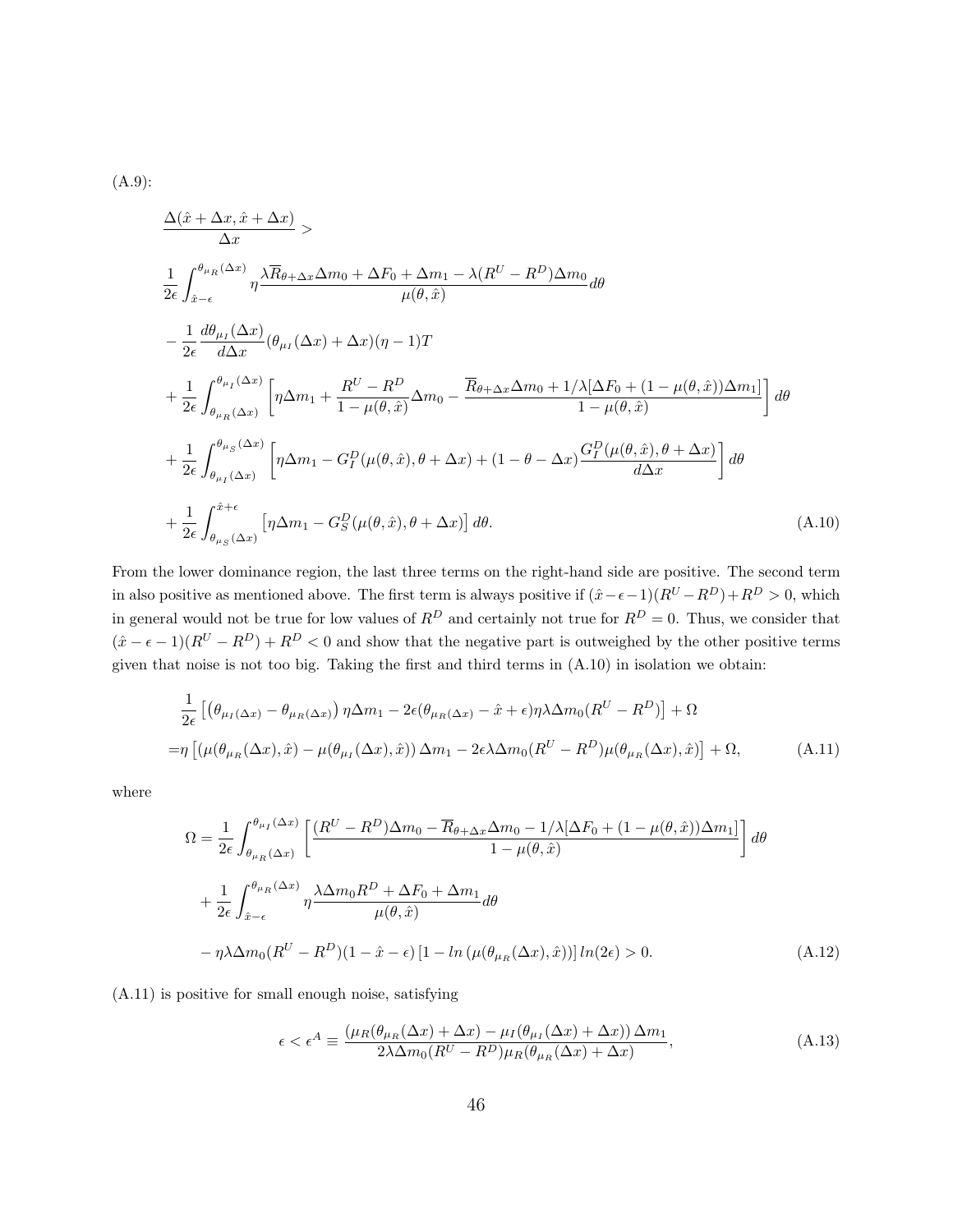using  $(A.4)$  and  $(A.5)$ .

The second and third terms in (A.12) are positive given that  $\epsilon < 1/2$ . The first term is unambiguously positive if  $(1 - \theta)(R^U - R^D) - R^D > 0$ . Thus,  $\theta$  should be lower than  $(R^U - 2R^D)/(R^U - R^D)$ . Given that a threshold equilibrium exists, the threshold for fundamentals  $\theta^*$  is between the upper and lower dominance regions and, thus, bounded above by a hypothetical threshold  $\bar{\theta}$ , which solves  $\lambda \overline{R}_{\bar{\theta}} - g(\bar{\theta}) = 0$ , where  $g(\cdot)$  is given by (20). This threshold is given by:

$$
\bar{\theta} = 1 - \sqrt{1 - \frac{2(1 - \lambda R^D)}{\lambda (R^U - R^D)}}.
$$
\n(A.14)

From (22) the upper bound for the signal threshold is  $\bar{\theta} + \epsilon$ , and a hedge fund that receives threshold signals believes that  $\theta^*$  can be at most  $\bar{\theta}$ . Hence, the first term in (A.12) is positive if

$$
\epsilon < \epsilon^B \equiv \frac{1}{2} \left( \frac{R^U - 2R^D}{R^U - R^D} - \bar{\theta} \right),\tag{A.15}
$$

where  $\epsilon^B > 0$  because  $\lambda R^U > 2$ . In sum, the threshold equilibrium is uniqueness for  $\epsilon < \min(\epsilon^A, \epsilon^B)$  given by (A.13) and (A.13).

To conclude the proof we need to show that the threshold equilibrium is indeed an equilibrium, i.e.,  $\Delta(x_i, x^*)$  in (24) is positive for all  $x_i > x^*$ , and negative for all  $x_i < x^*$ . The steps (and notation) below are the same as in Goldstein and Pauzner (2005).

First, consider that  $x_i < x^*$ . Then we can decompose the intervals  $[x_i - \epsilon, x_i + \epsilon]$  and  $[x^* - \epsilon, x^* + \epsilon]$ into a common part  $c = [x_i - \epsilon, x_i + \epsilon] \cap [x^* - \epsilon, x^* + \epsilon]$ , and two disjoint parts  $d^i = [x_i - \epsilon, x_i + \epsilon] \setminus c$  and  $d^* = [x^* - \epsilon, x^* + \epsilon] \backslash c$ . Thus, (24) and (25) can be written as:

$$
\Delta(x_i, x^*) = \frac{1}{2\epsilon} \int_{\theta \in c} \nu(\mu(\theta, x^*), \theta) d\theta + \frac{1}{2\epsilon} \int_{\theta \in d^i} \nu(\mu(\theta, x^*), \theta) d\theta,
$$
\n(A.16)

$$
\Delta(x^*, x^*) = \frac{1}{2\epsilon} \int_{\theta \in c} \nu(\mu(\theta, x^*), \theta) d\theta + \frac{1}{2\epsilon} \int_{\theta \in d^*} \nu(\mu(\theta, x^*), \theta) d\theta.
$$
 (A.17)

From (23),  $\nu$  is always one over  $d^i$ , thus  $\int_{\theta \in d^i} \nu(\mu(\theta, x^*), \theta) d\theta < 0$ . As a result, it suffices to show that  $\int_{\theta \in c} \nu(\mu(\theta, x^*), \theta) d\theta < 0$ . v only crosses zero once and it is positive for higher values of  $\theta$  and negative for lower values of  $\theta$  in the interval  $[x^* - \epsilon, x^* + \epsilon]$ . Hence, given that  $(A.17)$  is zero, we get that  $\int_{\theta \in d^*} \nu(\mu(\theta, x^*) > 0 \text{ and } \int_{\theta \in c} \nu(\mu(\theta, x^*), \theta) d\theta < 0$ , since the fundamentals are higher over  $d^*$  than c. Essentially, observing a signal  $x_i$  below  $x^*$  shifts probability from positive values of  $\nu$  to negative values of  $\nu$ because noise is uniformly distributed. Note that the argument goes through even if the interval c is empty. The proof for  $x_i > x^*$  is similar.

Proof of Proposition 2 In a threshold strategy equilibrium, the dealer's optimization problem has the following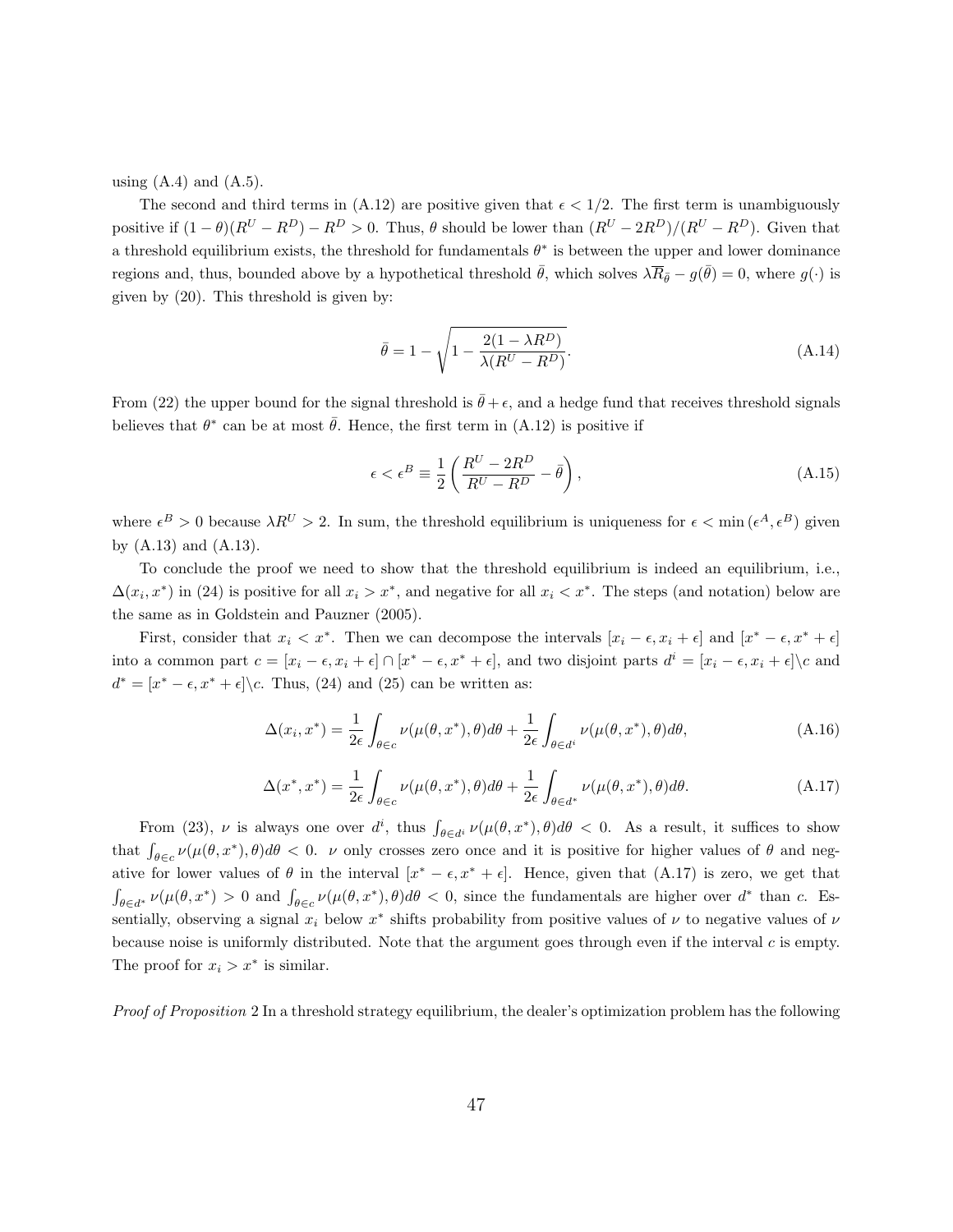Lagrangian,

$$
\mathcal{L} = \frac{1}{2} (1 - \theta^{*2}) u (R^U \Delta m_0 + \Delta F_1 + \Delta F_0 + \Delta m_1)
$$
  
- $\xi_0 (\Delta F_0 + g(\theta^*) \Delta m_0) + \xi_{PL} (\Delta m_1 + \Delta F_0) - \xi_{DD} (R^D \Delta m_0 + \Delta F_0 + \Delta m_1 + \Delta F_1) + \xi_V V(\theta \mathbf{\hat{A}}) 18)$ 

Taking the first order conditions with respect to the contract terms and the run threshold gives:

$$
\frac{\partial \mathcal{L}}{\partial \Delta m_0} = \frac{1}{2} (1 - \theta^{*2}) u'(R^U \Delta m_0 + \Delta F_1 + \Delta F_0 + \Delta m_1) R^U - \xi_0 g(\theta^*) - \xi_{DD} R^D + \xi_V \frac{\partial V}{\partial \Delta m_0} = 0, \tag{A.19}
$$

$$
\frac{\partial \mathcal{L}}{\partial \Delta m_1} = \frac{1}{2} (1 - \theta^{*2}) u'(R^U \Delta m_0 + \Delta F_1 + \Delta F_0 + \Delta m_1) + \xi_{PL} - \xi_{DD} + \xi_V \frac{\partial V}{\partial \Delta m_1} = 0, \tag{A.20}
$$

$$
\frac{\partial \mathcal{L}}{\partial \Delta F_0} = \frac{1}{2} (1 - \theta^{*2}) u'(R^U \Delta m_0 + \Delta F_1 + \Delta F_0 + \Delta m_1) - \xi_0 + \xi_{PL} - \xi_{DD} + \xi_V \frac{\partial V}{\partial \Delta F_0} = 0,
$$
(A.21)

$$
\frac{\partial \mathcal{L}}{\partial \Delta F_1} = \frac{1}{2} (1 - \theta^{*2}) u' (R^U \Delta m_0 + \Delta F_1 + \Delta F_0 + \Delta m_1) - \xi_{DD} + \xi_V \frac{\partial V}{\partial \Delta F_1} = 0,
$$
(A.22)

$$
\frac{\partial \mathcal{L}}{\partial \theta^*} = -\theta^* u(R^U \Delta m_0 + \Delta F_1 + \Delta F_0 + \Delta m_1) - \xi_0 g'(\theta^*) \Delta m_0 + \xi_V \frac{\partial V}{\partial \theta^*} = 0,
$$
\n(A.23)

where  $g(\theta^*)$  is given by (20) and  $g'(\theta^*) = (g(\theta^*) - \lambda R_{\theta^*})/(1 - \theta^*).$ 

The global games expression holds always will equality in equilibrium, i.e.,  $\xi_V \neq 0$ . Moreover, we conjecture that the participation constraint in  $t = 0$ , the positive liquidity injection constraint, and the dealer default constraint are all binding in equilibrium, i.e.,  $\xi_0$ ,  $\xi_{PL}$ ,  $\xi_{DD} > 0$ .

The last three binding constraints pin down the optimal  $\Delta F_0$ ,  $\Delta m_1$  and  $\Delta F_1$  as functions of  $\theta^*$  and  $\Delta m_0$  such that  $\Delta F_0 = -g(\theta^*) \Delta m_0$ ,  $\Delta m_1 = -\Delta F_0 = g(\theta^*) \Delta m_0$  and  $\Delta F_1 = -R^D \Delta m_0$ . Substituting in the conjectured contract terms, the global game expression  $V(\theta^*) = 0$  (the detailed expression is reported in (B.28) in Appendix B) becomes:

$$
\theta^*(\eta - 1)\mu_I + f(\theta^*)\Delta m_0 = 0, \tag{A.24}
$$

where  $\mu_I = \lambda \overline{R}_{\theta^*}(R^U - R^D)/(g(\theta^*)R^U - \lambda \overline{R}_{\theta^*}R^D)$ ,  $\mu_R = \lambda \overline{R}_{\theta^*}/g(\theta^*)$ , and

$$
f(\theta^*) = \theta^* R^D \mu_I - \eta g(\theta^*) \mu_R + \frac{g(\theta^*)}{\lambda} (\mu_R - \mu_I) + \frac{(\lambda \overline{R}_{\theta^*} - g(\theta^*))}{\lambda} \ln \left( \frac{1 - \mu_I}{1 - \mu_R} \right) + \eta \lambda \overline{R}_{\theta^*} \ln(\mu_R)
$$
  
+ 
$$
(1 - \theta^*) \frac{R^D}{\lambda \overline{R}_{\theta^*}} \left[ g(\theta^*) \mu_I - (\lambda \overline{R}_{\theta^*} - g(\theta^*)) \ln(1 - \mu_I) \right].
$$
 (A.25)

Finally, evaluating the first-order conditions  $(A.20)-(A.23)$  at the conjectured equilibrium we obtain the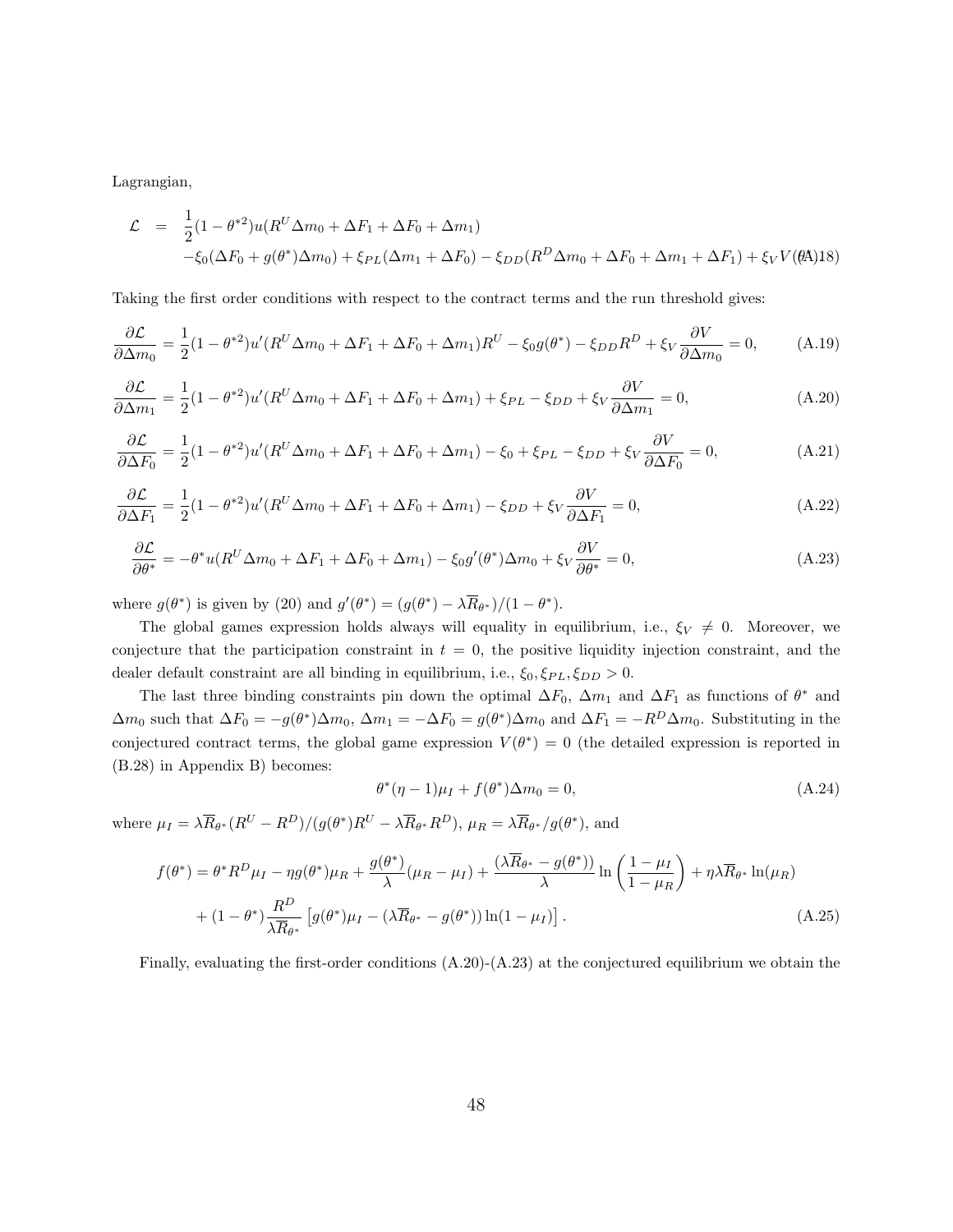following expressions for the Lagrange multipliers:

$$
\xi_V = \frac{\theta^* u \left( (R^U - R^D) \Delta m_0 \right)}{\frac{\partial V}{\partial \theta^*} - \Delta m_0 g'(\theta^*) \left( \frac{\partial V}{\partial \Delta F_0} - \frac{\partial V}{\partial \Delta m_1} \right)}, \qquad \xi_0 = \xi_V \left( \frac{\partial V}{\partial \Delta F_0} - \frac{\partial V}{\partial \Delta m_1} \right),
$$
  

$$
\xi_{DD} = \frac{1}{2} u' \left( (R^U - R^D) \Delta m_0 \right) + \xi_V \frac{\partial V}{\partial \Delta F_1}, \qquad \xi_{PL} = \xi_V \left( \frac{\partial V}{\partial \Delta F_1} - \frac{\partial V}{\partial \Delta m_1} \right).
$$
(A.26)

Using the derived Lagrange multipliers and the conjectured contract terms the first-order condition (A.19) can be written as:

$$
\frac{1}{2}(1-\theta^{*2})u'((R^U-R^D)\Delta m_0(\theta^*)) (R^U-R^D) + \frac{\theta^* u((R^U-R^D)\Delta m_0(\theta^*)) f(\theta^*)}{\frac{\partial V}{\partial \theta^*} - \Delta m_0(\theta^*) g'(\theta^*) \left(\frac{\partial V}{\partial \Delta F_0} - \frac{\partial V}{\partial \Delta m_1}\right)} = 0, \quad (A.27)
$$

where we used the fact the  $f(\theta^*) = \frac{\partial V}{\partial \Delta m_0} - g(\theta^*) \left( \frac{\partial V}{\partial \Delta F_0} - \frac{\partial V}{\partial \Delta m_1} \right) - \frac{\partial V}{\partial \Delta F_1} R^D$  when the partial derivatives of  $V(\theta^*)$  are evaluated at the conjectured contract terms (the detailed expressions for these derivatives are reported in (B.29)-(B.33) in Appendix B).  $\Delta m_0(\theta^*) = -\theta^*(\eta - 1)\mu_I/f(\theta^*)$  is given by (A.24).

We have reduced the problem down to one equation  $(A.27)$  and one unknown  $\theta^*$ . We proceed to show that a solution  $\theta^* \in (\theta^{LD}, \theta^{UD})$  exists. Recall that  $0 < \theta^{LD}, \theta^{UD} < 1$  from Lemma 3.

As a first step, consider the hypothetical upper bound  $\bar{\theta} = 1 - \sqrt{(\lambda R^{U} + \lambda R^{D} - 2)/(\lambda (R^{U} - R^{D}))}$ . Recall that we utilized this threshold to show the uniqueness of threshold strategy and derived it in (A.14). Then,  $\Delta m_0(\bar{\theta}) = \bar{\theta}(\eta - 1)/(\eta \lambda \overline{R}_{\bar{\theta}} - R^D)$ , which is strictly positive if  $R^D < \eta R^U/(\eta + R^U)$ .

Next, consider a  $\theta'$  relatively close to  $\bar{\theta}$ . In that case, because  $\Delta m_0(\theta)$  is continuous and  $\Delta m_0(\bar{\theta}) =$  $\bar{\theta}(\eta-1)/(\eta\lambda \overline{R}_{\bar{\theta}} - R^D)$  is strictly greater than zero,  $\Delta m_0(\theta')$  is strictly positive. In addition,  $(\lambda \overline{R}_{\theta'} - g(\theta'))$ is very close to zero,  $\partial V/\partial \theta$  is finite and positive, and  $f(\theta')$  is negative. Thus for a dealer sufficiently risk averse, i.e., u' small enough, the left-hand side of equation (A.27) is negative. Moreover, for  $\theta'' = 0$ ,  $f(0)$ is finite, because  $\lambda R^D < 1$  implying that  $\mu_I, \mu_R \in (0,1)$ , and therefore  $\Delta m_0(0) = 0$ . Hence, for  $\theta'' = 0$ , the left-hand side of  $(A.27)$  becomes  $1/2u'(0)(R^U - R^D) > 0$ . Given that the left-hand side of  $(A.27)$  is continuous, there exists  $\theta^*$  between zero and  $\bar{\theta}$ . Given that  $\lambda \bar{R}_{\theta} - g(\theta)$  is an increasing function in  $\theta$ , then  $\lambda \bar{R}_{\theta^*} - g(\theta^*) < 0$ , and hence lower than  $\theta^{UD}$ . To finalize the proof, we need to show that  $\theta^{LD} < \theta^*$ . For any  $\Delta m_0(\theta^*)$  solving (A.24), we know from Corollary 1 that the participation constraint (19) in period 1 is not binding for  $\theta^*$ . Rearranging (19), we get that  $\eta - 1 - \Delta F_1 > (\eta \Delta m_1 - (1 - \theta^*)(R^D \Delta m_0 + \Delta F_0 + \Delta F_1))/\theta^*$ , which implies that  $\theta^{LD} < \theta^*$  by substituting the latter expression in the definition of  $\theta^{LD}$  in Lemma 3.

Proof of Corollary 2

With  $R^D = 0$  we have that the proposed equilibrium  $\Delta F_1 = 0$ , therefore  $\mu_I = \mu_R = \frac{\lambda R_{\theta^*}}{g(\theta^*)}$  reducing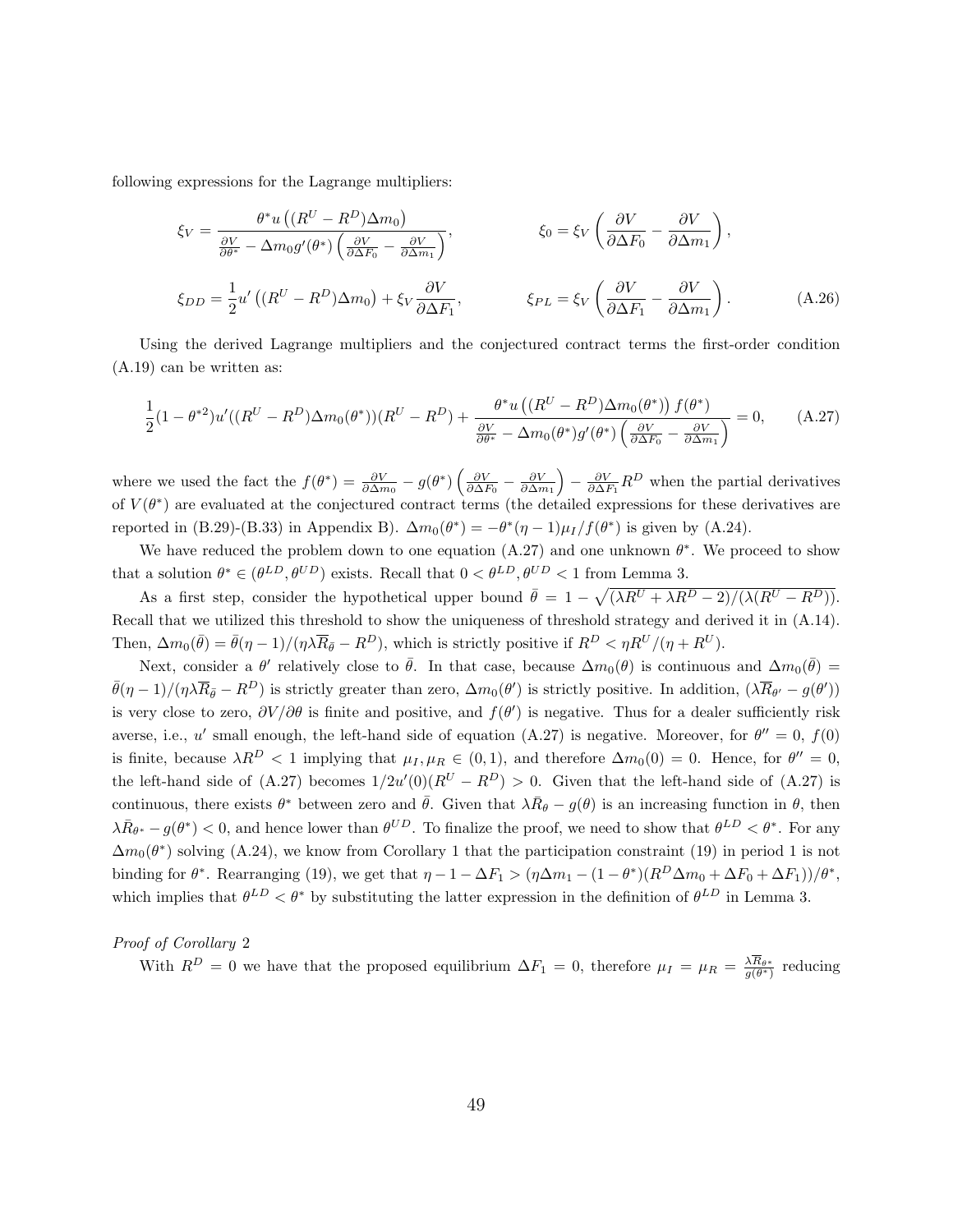$f(\theta^*)$  and  $\Delta m_0(\theta^*)$  to,

$$
f(\theta^*) = -\eta \lambda \overline{R}_{\theta^*} \left( 1 - \ln \left( \frac{\lambda \overline{R}_{\theta^*}}{g(\theta^*)} \right) \right)
$$

$$
\Delta m_0(\theta^*) = \frac{\theta^*(\eta - 1)}{\eta g(\theta^*) \left( 1 - \ln \left( \frac{\lambda \overline{R}_{\theta^*}}{g(\theta^*)} \right) \right)}
$$

To find the expression for the first order condition characterized in equation (28), we first observe that,

$$
\frac{\partial V}{\partial \theta^*} = (\eta - 1) \left( 2 + \frac{\ln\left(\frac{\lambda \overline{R}_{\theta^*}}{g(\theta^*)}\right)}{1 - \ln\left(\frac{\lambda \overline{R}_{\theta^*}}{g(\theta^*)}\right)} \right) \frac{\lambda \overline{R}_{\theta^*}}{g(\theta^*)}
$$

$$
\frac{\partial V}{\partial \Delta F_0} - \frac{\partial V}{\partial \Delta m_1} = \eta \left( 2 - \ln\left(\frac{\lambda \overline{R}_{\theta^*}}{g(\theta^*)}\right) \right) \frac{\lambda \overline{R}_{\theta^*}}{g(\theta^*)}
$$

reducing equation (28) to

$$
T(\theta^*) := 2\left(1 - \theta^* - 3\theta^{*2} + \theta^*(1 + \theta^*)\frac{\lambda \overline{R}_{\theta^*}}{g(\theta^*)}\right) - \ln\left(\frac{\lambda \overline{R}_{\theta^*}}{g(\theta^*)}\right)\left(1 - \theta^* - 4\theta^{*2} + \theta^*(1 + \theta^*)\frac{\lambda \overline{R}_{\theta^*}}{g(\theta^*)}\right) = 0
$$

To ensure the existence of an equilibrium we have to determine under what conditions  $T(\theta^*) = 0$  has a solution. Given that  $T$  is continuous, it suffices to show under what conditions  $T$  is positive and negative for the possible limits of  $\theta^*$ . Recall that from the proof of Proposition 28 we know that  $\theta^*$  must be below  $\bar{\theta}$ , defined by  $\lambda \overline{R}_{\overline{\theta}} = g(\overline{\theta})$ , which in this case equals  $1 - \sqrt{1 - 2/\lambda R^{U}}$ .<sup>26</sup>

Note that,

$$
\lim_{\theta \to 0} T(\theta) = \infty
$$
  
\n
$$
\lim_{\theta \to \bar{\theta}} T(\theta) = 2(1 - \bar{\theta} - 3\bar{\theta}^2 + \bar{\theta}(1 + \bar{\theta})) = 2(1 - 2\bar{\theta}^2)
$$

therefore we have to ensure that  $1 < 2\bar{\theta}^2$ , that is,  $7(\lambda R^U)^2 - 8\lambda R^U - 16 < 0$  which holds for  $\lambda R^U < \frac{4+8\sqrt{2}}{7}$ . From Proposition 28 we also know that  $\lambda R^U$  needs to be greater than 2. Therefore, an equilibrium exists if  $\lambda R^{U}\in\left(2,\frac{4+8\sqrt{2}}{7}\right).$ 

Finally, comparative statics of the equilibrium are given by taking the implicit derivative of  $T$  with respect to  $R^U$ . For notational purposes, consider  $h(R^U, \theta) = \frac{\lambda R^U \theta}{g(\theta)}$ , therefore we can write T as,

$$
T(\theta) = (2 - \ln(h(R^U, \theta))) (1 - \theta - 4\theta^2 + \theta(1 + \theta)h(R^U, \theta)) + 2\theta^2
$$

Taking the partial derivative of  $T$  with respect to  $R^U$  gives,

<sup>&</sup>lt;sup>26</sup> $\theta^*$  must be below  $\bar{\theta}$  because  $\lambda \bar{R}_{\theta} - g(\theta)$  is increasing and any feasible threshold equilibria requires that the liquidation value  $\lambda \overline{R}_{\theta} \Delta m_0$  be below  $\Delta F_0$ .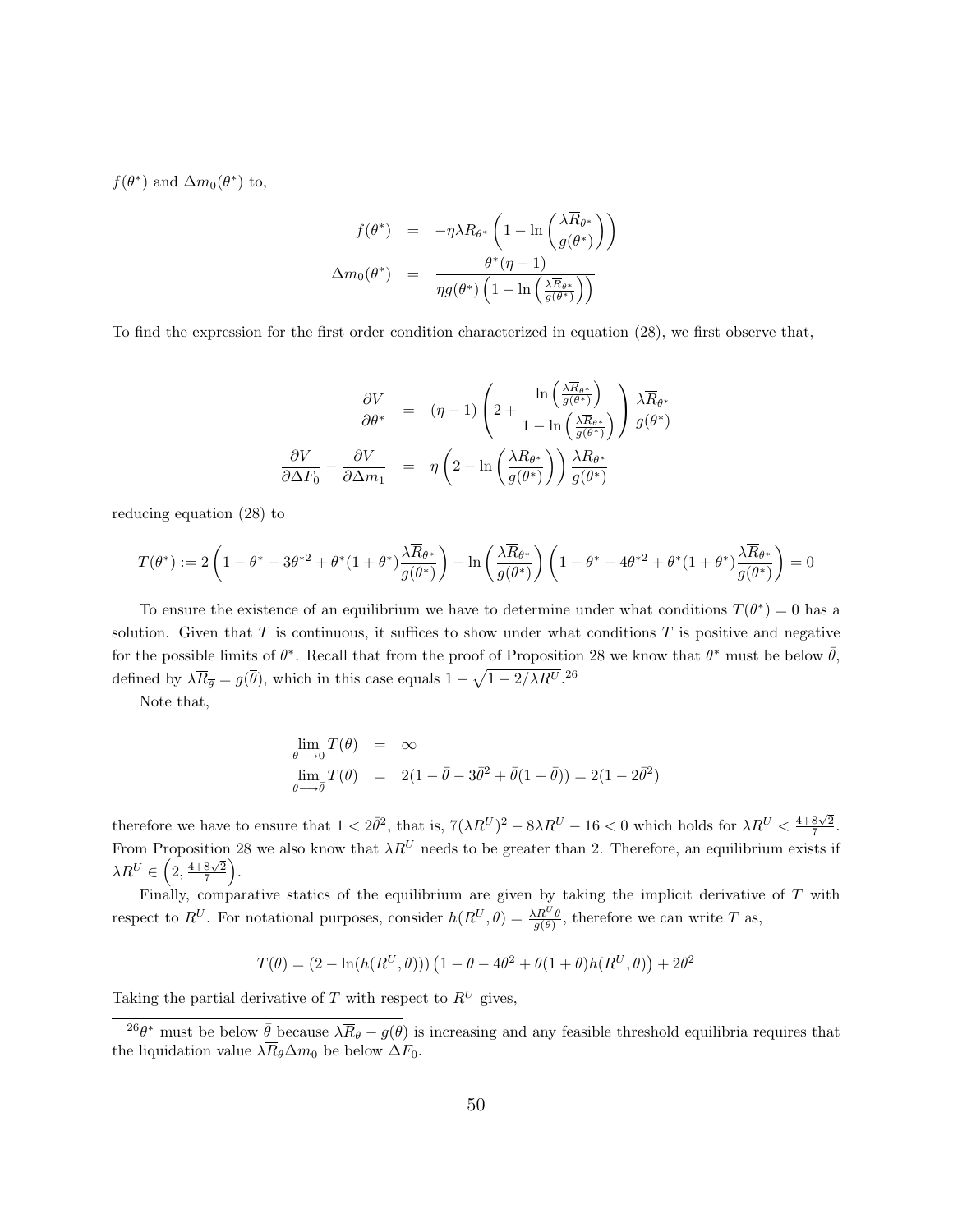$$
\frac{\partial T}{\partial R^U} = \left[ (2 - \ln(h(R^U, \theta)))\theta(1 + \theta) - \frac{1}{h(R^U, \theta)} \left( 1 - \theta - 4\theta^2 + \theta(1 + \theta)h(R^U, \theta) \right) \right] \frac{\partial h}{\partial R^U}
$$

$$
= \underbrace{\left[ (1 - \ln(h(R^U, \theta)))\theta(1 + \theta) - \frac{1}{h(R^U, \theta)} \left( 1 - \theta - 4\theta^2 \right) \right]}_{>0, \text{when } \theta = \theta^*} \frac{\partial h}{\partial R^U}
$$

where the term in brackets is positive in  $\theta^*$  because in the equilibrium  $1 - \theta^* - 4\theta^{*2} = \frac{-2\theta^{*2}}{2 - \ln(h(R^U, \theta^*)} - \theta(1 +$  $(\theta^*)h(R^U,\theta^*)$  < 0. Taking the partial derivative of T with respect to  $\theta$  gives,

$$
\frac{\partial T}{\partial \theta} = \underbrace{\left[ (1 - \ln(h(R^U, \theta))) \theta (1 + \theta) - \frac{1}{h(R^U, \theta)} (1 - \theta - 4\theta^2) \right]}_{> 0, \text{when } \theta = \theta^*} \frac{\partial h}{\partial \theta} + \underbrace{(2 - \ln(h(R^U, \theta)))(-1 - 8\theta + (1 + 2\theta)h(R^U, \theta)) + 4\theta}_{> 0, \text{when } \theta = \theta^*}.
$$

The second line is positive in  $\theta^*$  because in the equilibrium  $2 - \ln(h(R^U, \theta^*)) = \frac{-2\theta^{*2}}{1 - \theta^* - 4\theta^{*2} + \theta^* (1 + \theta^*)}$  $\frac{-2\theta^{2}}{1-\theta^{*}-4\theta^{*2}+\theta^{*}(1+\theta^{*})h(R^{U},\theta^{*})},$ implying that the sign of the second line has the same sign as  $-2\theta^{*2}(-1-8\theta^{*}+(1+2\theta^{*})h(R^{U},\theta^{*}))+4\theta^{*}(1-\theta^{*})$  $\theta^* - 4\theta^{*2} + \theta^*(1+\theta^*)h(R^U, \theta^*)) = 2\theta^*(2-\theta^*) + 2\theta^{*2}h(R^U, \theta^*) > 0.$ 

Finally, note that,

$$
\frac{\partial h}{\partial \theta} = \frac{\lambda R^U}{\left(1 - \lambda R^U \frac{\theta^2}{2}\right)} \left[1 - 2\theta + \lambda R^U \frac{\theta^2}{2}\right]
$$

$$
> \frac{\lambda R^U}{\left(1 - \lambda R^U \frac{\theta^2}{2}\right)} (\theta - 1)^2 > 0
$$

$$
\frac{\partial h}{\partial \theta} = \frac{\lambda}{\left(1 - \lambda R^U \frac{\theta^2}{2}\right)} \theta(1 - \theta) > 0
$$

where the first inequality holds because  $\lambda R^{U} > 2$ . Therefore, applying the implicit function theorem we have,

$$
\frac{\partial \theta^*}{\partial R^U} = - \frac{\partial T}{\partial R^U} \Big/ \frac{\partial T}{\partial \theta^*} < 0
$$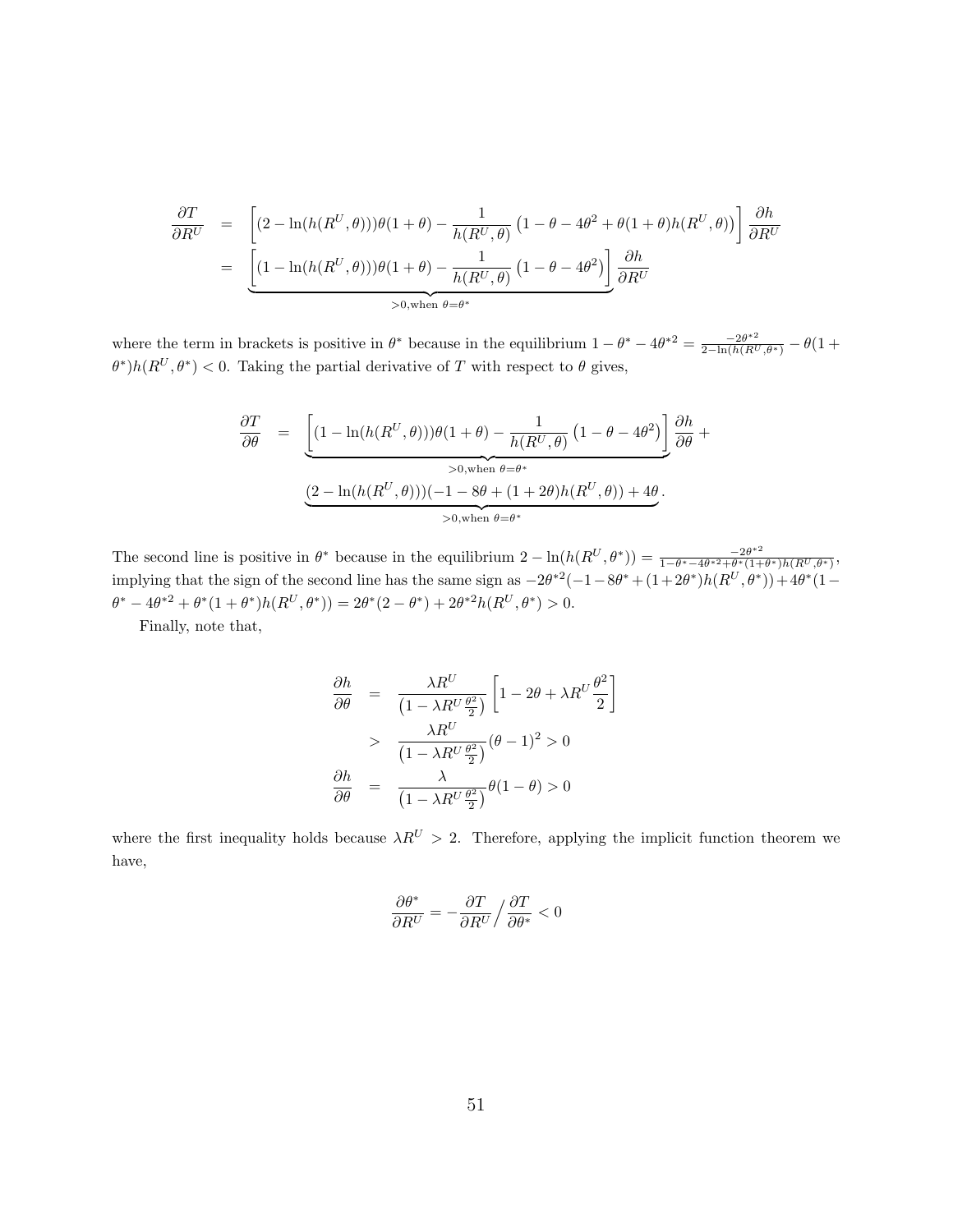# B Detailed expression for  $V(\theta^*)$  and its derivatives

Expanding (26), the threshold  $\theta^*$  is the solution to the  $V(\theta^*)=0$  shown in (B.28) below.

$$
V(\theta^*) = \theta^* \left[ (\eta - 1) - \Delta F_1 \right] \mu_I - \eta \Delta m_1 \mu_R + \frac{\Delta m_1}{\lambda} (\mu_R - \mu_I) + (1 - \theta^*) \Delta m_1 \mu_S
$$
  

$$
- (1 - \theta^*) \Delta F_0 \ln(1 - \mu_S) + \frac{\Delta F_0 + \lambda \overline{R}_{\theta^*} \Delta m_0}{\lambda} \ln \left( \frac{1 - \mu_I}{1 - \mu_R} \right) + \eta (\lambda \overline{R}_{\theta^*} \Delta m_0 + \Delta F_0 + \Delta m_1) \ln(\mu_R)
$$
  

$$
+ (1 - \theta^*) \frac{R^D}{\lambda \overline{R}_{\theta^*}} \left[ -\lambda \overline{R}_{\theta^*} \Delta m_0 \ln(1 - \mu_S) + (\Delta F_0 + \lambda \overline{R}_{\theta^*} \Delta m_0) \ln \left( \frac{1 - \mu_S}{1 - \mu_I} \right) + \Delta m_1 (\mu_I - \mu_S) \right].
$$
  
(B.28)

The derivative of  $V(\theta^*)$  with respect to the contract terms and  $\theta^*$  are shown in (B.29)–(B.33) below.

$$
\frac{\partial V}{\partial \Delta m_0} = \theta^* (\eta - 1) \frac{\partial \mu_I}{\partial \Delta m_0} + \overline{R}_{\theta^*} \ln \left( \frac{1 - \mu_I}{1 - \mu_R} \right) + \eta \lambda \overline{R}_{\theta^*} \ln(\mu_R) + (1 - \theta^*) R^D \left[ -\ln(1 - \mu_S) + \ln \left( \frac{1 - \mu_S}{1 - \mu_I} \right) \right],
$$
\n(B.29)

$$
\frac{\partial V}{\partial \Delta m_1} = \theta^* (\eta - 1) \frac{\partial \mu_I}{\partial \Delta m_1} - \eta \mu_R + \frac{(\mu_R - \mu_I)}{\lambda} + (1 - \theta^*) \mu_S + \eta \ln(\mu_R) + (1 - \theta^*) \frac{R^D}{\lambda \overline{R}_{\theta^*}} (\mu_I - \mu_S), \tag{B.30}
$$

$$
\frac{\partial V}{\partial \Delta F_0} = \theta^*(\eta - 1) \frac{\partial \mu_I}{\partial \Delta F_0} - (1 - \theta^*) \ln(1 - \mu_S) + \frac{1}{\lambda} \ln\left(\frac{1 - \mu_I}{1 - \mu_R}\right) + \eta \ln(\mu_R) + (1 - \theta^*) \frac{R^D}{\lambda \overline{R}_{\theta^*}} \ln\left(\frac{1 - \mu_S}{1 - \mu_I}\right),\tag{B.31}
$$

$$
\frac{\partial V}{\partial \Delta F_1} = \theta^*(\eta - 1) \frac{\partial \mu_I}{\partial \Delta F_1} - \theta^* \mu_I,
$$
\n(B.32)

$$
\frac{\partial V}{\partial \theta^*} = \theta^*(\eta - 1) \frac{\partial \mu_I}{\partial \theta^*} + [(\eta - 1) - \Delta F_1] \mu_I - \Delta m_1 \mu_S
$$
  
+  $\Delta F_0 \ln(1 - \mu_S) + (R^U - R^D) \Delta m_0 \ln\left(\frac{1 - \mu_I}{1 - \mu_R}\right) + \eta \lambda (R^U - R^D) \Delta m_0 \ln(\mu_R)$   
-  $\frac{R^D}{\lambda \overline{R}_{\theta^*}} \left[ -\lambda \overline{R}_{\theta^*} \Delta m_0 \ln(1 - \mu_S) + (\Delta F_0 + \lambda \overline{R}_{\theta^*} \Delta m_0) \ln\left(\frac{1 - \mu_S}{1 - \mu_I}\right) + \Delta m_1 (\mu_I - \mu_S) \right]$   
+  $(1 - \theta^*) R^D \left[ -\Delta F_0 \frac{(R^U - R^D)}{\lambda \overline{R}_{\theta^*}^2} \ln\left(\frac{1 - \mu_S}{1 - \mu_I}\right) - \Delta m_1 \frac{(R^U - R^D)}{\lambda \overline{R}_{\theta^*}^2} (\mu_I - \mu_S) \right],$  (B.33)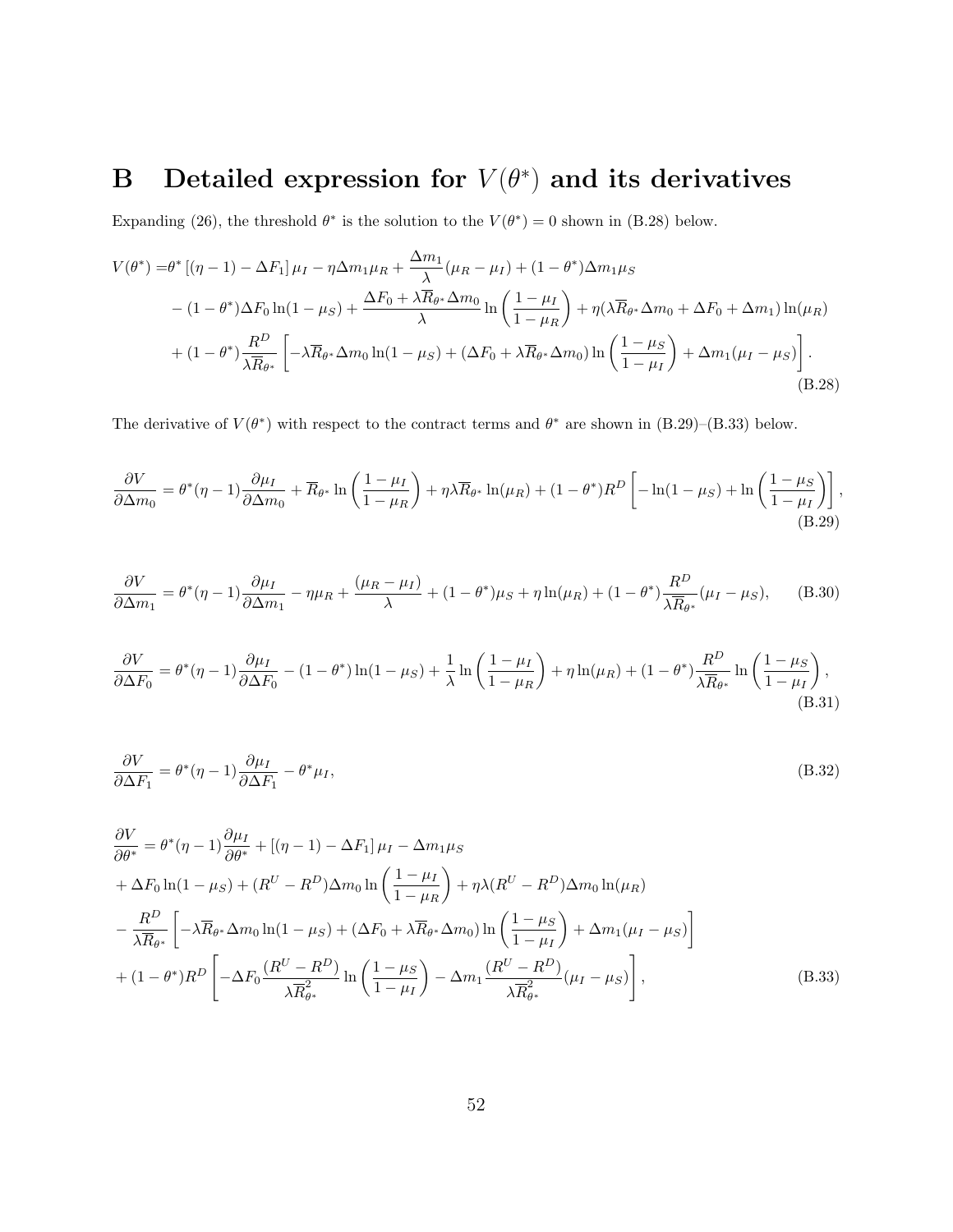with

$$
\frac{\partial \mu_I}{\partial \theta^*} = \frac{\lambda (R^U - R^D) R^U (R^U \Delta m_0 \Delta m_1 - \Delta F_0 \Delta F_1)}{(\lambda \overline{R}_{\theta^*} \Delta F_1 + R^U \Delta m_1)^2}, \quad \frac{\partial \mu_I}{\partial \Delta m_0} = \frac{R^U \lambda \overline{R}_{\theta^*}}{\lambda \overline{R}_{\theta^*} \Delta F_1 + R^U \Delta m_1},
$$

$$
\frac{\partial \mu_I}{\partial \Delta m_1} = -\frac{R^U(\Delta F_0 + \lambda \overline{R}_{\theta^*} \Delta m_0)R^U}{(\lambda \overline{R}_{\theta^*} \Delta F_1 + R^U \Delta m_1)^2} = \frac{R^U(1 - \mu_I)}{\lambda \overline{R}_{\theta^*} \Delta F_1 + R^U \Delta m_1}, \quad \frac{\partial \mu_I}{\partial \Delta F_0} = \frac{R^U}{\lambda \overline{R}_{\theta^*} \Delta F_1 + R^U \Delta m_1},
$$

$$
\frac{\partial \mu_I}{\partial \Delta F_1} = -\frac{R^U(\Delta F_0 + \lambda \overline{R}_{\theta^*} \Delta m_0) \lambda \overline{R}_{\theta^*}}{(\lambda \overline{R}_{\theta^*} \Delta F_1 + R^U \Delta m_1)^2} = \frac{\lambda \overline{R}_{\theta^*} (1 - \mu_I)}{\lambda \overline{R}_{\theta^*} \Delta F_1 + R^U \Delta m_1}.
$$

# C Interpretation of FRBNY's Primary Dealer Survey

The model's notation is useful to interpret the data from FRBNY's primary dealer survey. The total amount of funds distributed and collected (i.e., Securities In and Securities Out) can be interpreted as loans made to hedge funds  $T_I - m^H$  and loans received from money funds  $T_O - m^M$ , respectively. In this case,  $T_I$  is the total amount of collateral received from hedge funds and  $T<sub>O</sub>$  is the total amount of collateral posted with money funds. It is important to note that the total amount of collateral posted with money funds  $T<sub>O</sub>$  may not necessarily come from hedge fund counterparties. That is, a fraction of collateral posted in Securities Out can be part of the dealer's own asset position. But when dealing in cash and secured financing markets, dealers have a natural collateral restriction to follow, known as the box constraint. This constraint forces dealers to have a non-negative stock of collateral. That is, denoting  $L$  and  $S$  the dealer's long and short position, respectively, the box constraint can be translated into

$$
(L - S) + (T_I - T_O) \ge 0.
$$

That is, the amount of collateral owned and sourced must be larger than the amount of collateral sold and posted.

In figure 1 we argue that the difference between Securities Out and Securities In plus net position is a lower bound for the amount of liquidity coming from different haircuts. In effect,

$$
\underbrace{(T_O - m^M)}_{sec-out} - \underbrace{((T_I - m^H)}_{sec-in} + (L - S)) \le (T_O - T_I) + m^H - m^M + (T_I - T_O) = m^H - m^M
$$

where the inequality comes from imposing the box constraint.

An important caveat to this lower bound is that survey asks respondents to also report the total amount of long and short positions in forward contracts.<sup>27</sup> Because forward contracts are derivatives, they do not enter into the box constraint, which is strictly a cash market restriction. Regrettably, we cannot tease out

 $27$  Forwards are the only derivative contracts that are reported in the FR 2004.